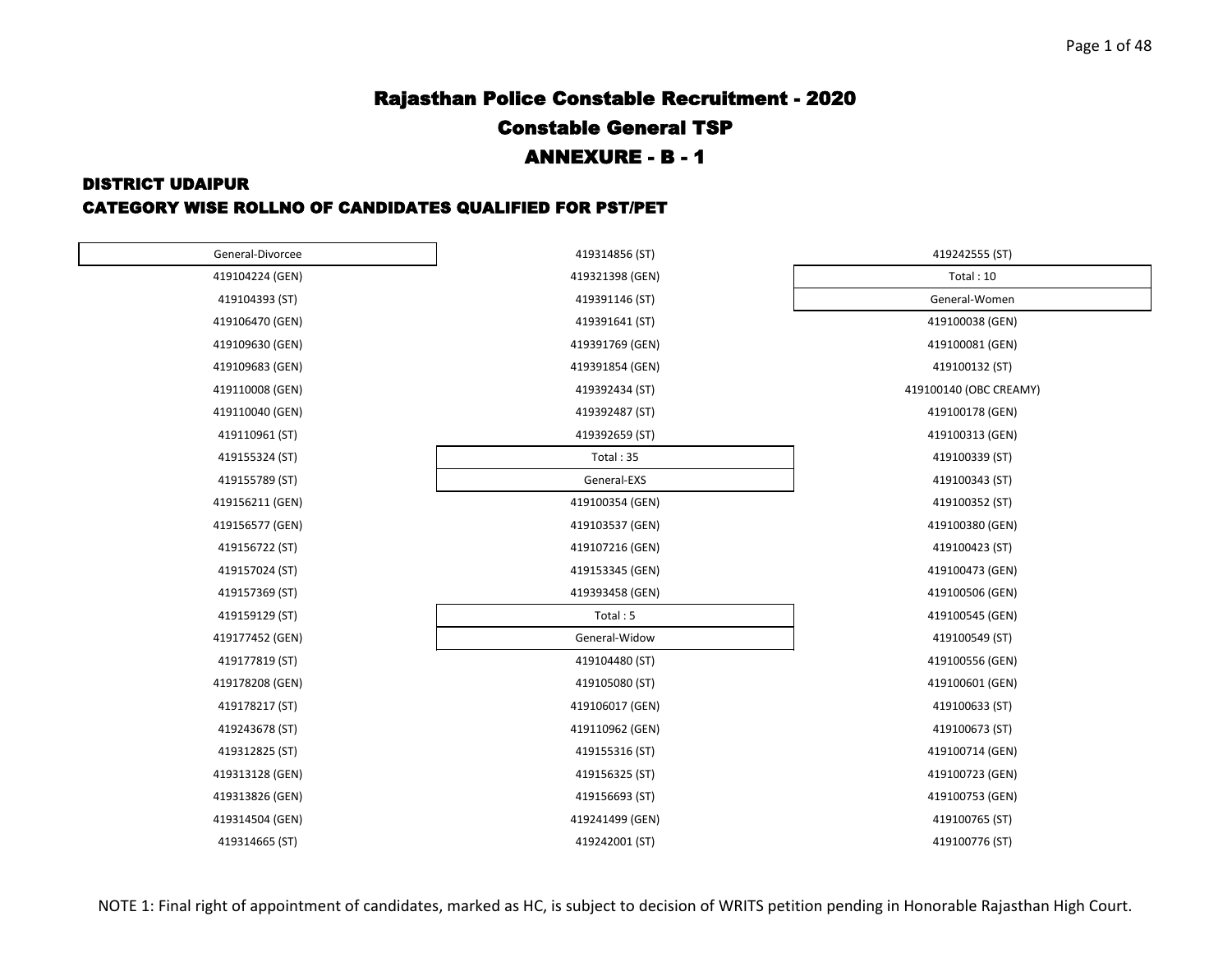| 419100897 (ST)  | 419101564 (GEN) | 419102361 (GEN)        |
|-----------------|-----------------|------------------------|
| 419100916 (ST)  | 419101632 (ST)  | 419102488 (ST)         |
| 419100923 (GEN) | 419101657 (ST)  | 419102495 (GEN)        |
| 419100928 (ST)  | 419101661 (ST)  | 419102499 (ST)         |
| 419100944 (ST)  | 419101687 (GEN) | 419102526 (ST)         |
| 419101033 (GEN) | 419101714 (GEN) | 419102530 (ST)         |
| 419101071 (ST)  | 419101758 (ST)  | 419102554 (ST)         |
| 419101072 (ST)  | 419101776 (ST)  | 419102565 (OBC CREAMY) |
| 419101107 (ST)  | 419101780 (ST)  | 419102576 (ST)         |
|                 |                 |                        |
| 419101135 (GEN) | 419101834 (GEN) | 419102611 (ST)         |
| 419101169 (GEN) | 419101843 (ST)  | 419102666 (ST)         |
| 419101191 (GEN) | 419101899 (GEN) | 419102690 (GEN)        |
| 419101232 (ST)  | 419101938 (GEN) | 419102712 (GEN)        |
| 419101254 (ST)  | 419101950 (GEN) | 419102715 (GEN)        |
| 419101258 (ST)  | 419101969 (GEN) | 419102727 (GEN)        |
| 419101275 (GEN) | 419102045 (ST)  | 419102741 (ST)         |
| 419101287 (GEN) | 419102086 (GEN) | 419102776 (GEN)        |
| 419101345 (ST)  | 419102113 (ST)  | 419102800 (GEN)        |
| 419101386 (ST)  | 419102117 (GEN) | 419102884 (GEN)        |
| 419101424 (ST)  | 419102140 (GEN) | 419102956 (ST)         |
| 419101429 (GEN) | 419102202 (GEN) | 419102977 (ST)         |
| 419101445 (ST)  | 419102247 (GEN) | 419103021 (ST)         |
| 419101501 (ST)  | 419102283 (GEN) | 419103052 (ST)         |
| 419101507 (GEN) | 419102318 (GEN) | 419103054 (ST)         |
| 419101516 (ST)  | 419102321 (GEN) | 419103101 (ST)         |
| 419101540 (ST)  | 419102355 (ST)  | 419103144 (ST)         |
| 419101559 (ST)  | 419102360 (ST)  | 419103160 (ST)         |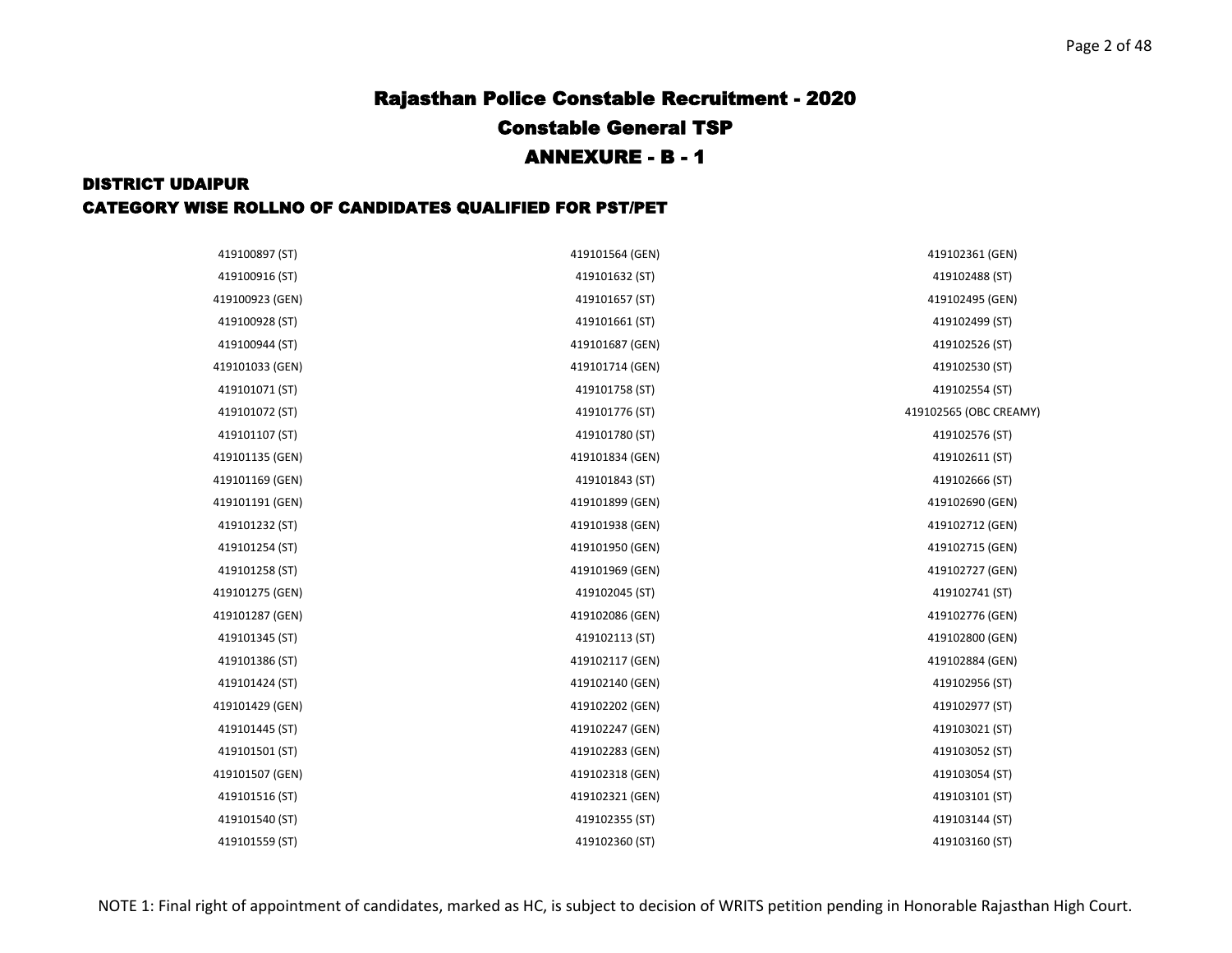| 419103227 (GEN)        | 419104015 (ST)         | 419104973 (GEN) |
|------------------------|------------------------|-----------------|
| 419103234 (GEN)        | 419104022 (OBC CREAMY) | 419104983 (GEN) |
| 419103265 (ST)         | 419104066 (ST)         | 419105023 (GEN) |
| 419103309 (ST)         | 419104090 (ST)         | 419105049 (GEN) |
| 419103313 (GEN)        | 419104132 (GEN)        | 419105101 (ST)  |
| 419103337 (GEN)        | 419104144 (GEN)        | 419105104 (ST)  |
| 419103356 (ST)         | 419104234 (GEN)        | 419105124 (ST)  |
| 419103429 (GEN)        | 419104261 (ST)         | 419105181 (GEN) |
| 419103476 (ST)         | 419104286 (GEN)        | 419105199 (GEN) |
| 419103513 (OBC CREAMY) | 419104335 (GEN)        | 419105202 (ST)  |
| 419103542 (ST)         | 419104349 (ST)         | 419105256 (GEN) |
| 419103552 (GEN)        | 419104462 (GEN)        | 419105287 (ST)  |
| 419103554 (OBC CREAMY) | 419104484 (ST)         | 419105309 (ST)  |
| 419103578 (ST)         | 419104633 (ST)         | 419105328 (GEN) |
| 419103607 (ST)         | 419104665 (ST)         | 419105383 (ST)  |
| 419103631 (GEN)        | 419104668 (ST)         | 419105384 (GEN) |
| 419103669 (GEN)        | 419104673 (GEN)        | 419105391 (GEN) |
| 419103688 (GEN)        | 419104692 (ST)         | 419105396 (ST)  |
| 419103754 (ST)         | 419104720 (ST)         | 419105423 (GEN) |
| 419103758 (GEN)        | 419104746 (GEN)        | 419105462 (GEN) |
| 419103765 (ST)         | 419104781 (GEN)        | 419105488 (GEN) |
| 419103771 (ST)         | 419104833 (GEN)        | 419105529 (GEN) |
| 419103811 (ST)         | 419104861 (ST)         | 419105597 (ST)  |
| 419103831 (GEN)        | 419104871 (GEN)        | 419105746 (GEN) |
| 419103844 (ST)         | 419104890 (GEN)        | 419105759 (ST)  |
| 419103996 (ST)         | 419104909 (GEN)        | 419105786 (ST)  |
| 419103998 (GEN)        | 419104927 (GEN)        | 419105856 (ST)  |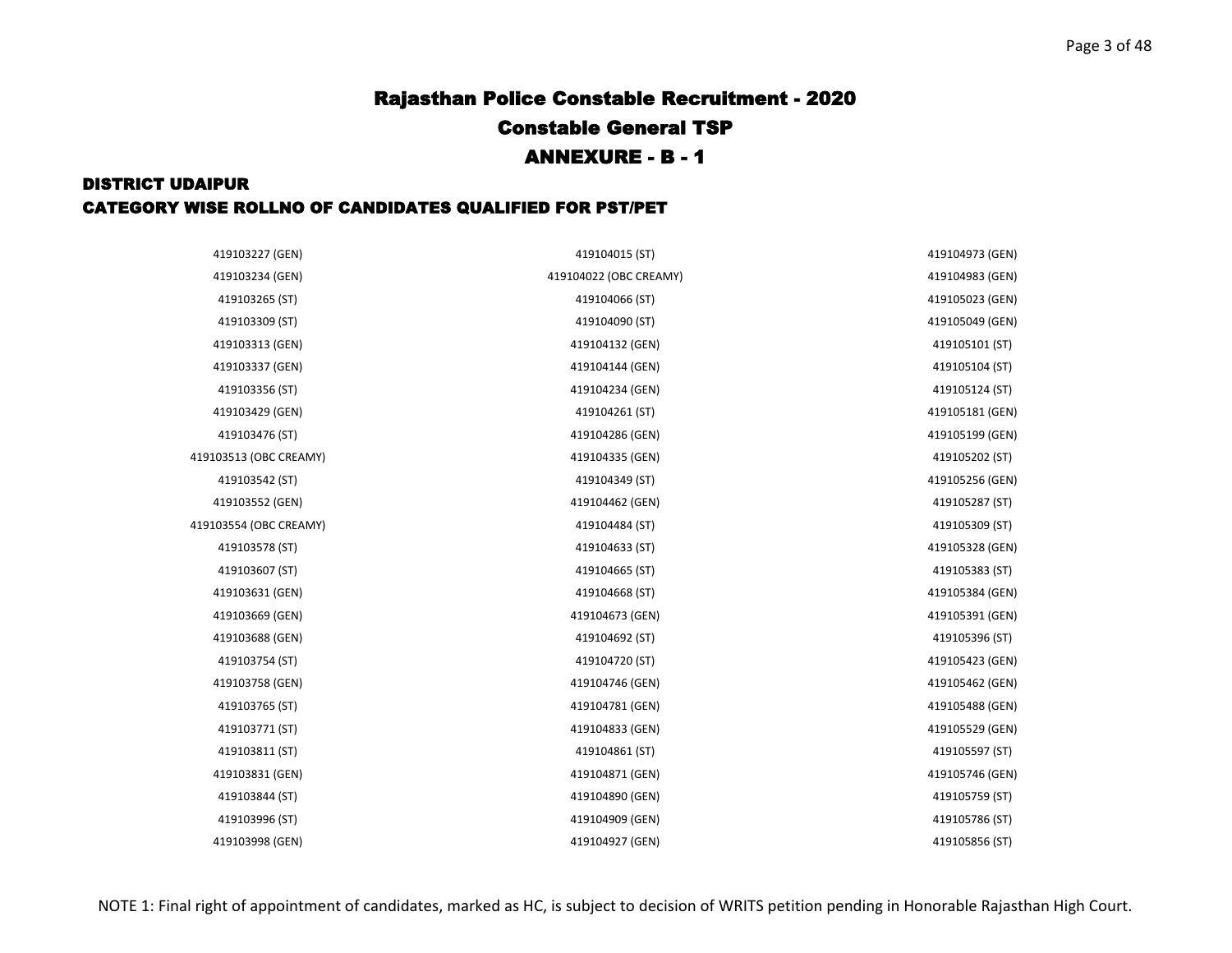| 419105872 (ST)  | 419106755 (GEN) | 419107946 (ST)  |
|-----------------|-----------------|-----------------|
| 419105887 (GEN) | 419106796 (GEN) | 419107947 (GEN) |
| 419105937 (GEN) | 419106903 (GEN) | 419108004 (ST)  |
| 419105956 (GEN) | 419106915 (GEN) | 419108010 (GEN) |
| 419105974 (ST)  | 419106963 (GEN) | 419108070 (GEN) |
| 419105982 (GEN) | 419106977 (ST)  | 419108073 (GEN) |
| 419106024 (ST)  | 419106992 (ST)  | 419108080 (ST)  |
| 419106060 (ST)  | 419107019 (GEN) | 419108083 (ST)  |
| 419106100 (ST)  | 419107022 (GEN) | 419108101 (GEN) |
| 419106142 (ST)  | 419107104 (ST)  | 419108110 (ST)  |
| 419106176 (ST)  | 419107133 (GEN) | 419108117 (ST)  |
| 419106271 (GEN) | 419107165 (GEN) | 419108130 (GEN) |
| 419106327 (GEN) | 419107301 (ST)  | 419108152 (ST)  |
| 419106386 (ST)  | 419107315 (GEN) | 419108161 (GEN) |
| 419106395 (ST)  | 419107352 (ST)  | 419108191 (ST)  |
| 419106397 (GEN) | 419107377 (ST)  | 419108194 (GEN) |
| 419106408 (GEN) | 419107403 (GEN) | 419108242 (ST)  |
| 419106496 (ST)  | 419107415 (GEN) | 419108256 (GEN) |
| 419106509 (ST)  | 419107526 (GEN) | 419108280 (ST)  |
| 419106510 (ST)  | 419107593 (ST)  | 419108291 (GEN) |
| 419106548 (GEN) | 419107611 (GEN) | 419108294 (GEN) |
| 419106568 (GEN) | 419107645 (ST)  | 419108307 (ST)  |
| 419106577 (ST)  | 419107730 (ST)  | 419108323 (ST)  |
| 419106581 (GEN) | 419107817 (GEN) | 419108335 (GEN) |
| 419106657 (GEN) | 419107854 (ST)  | 419108349 (GEN) |
| 419106663 (GEN) | 419107870 (ST)  | 419108360 (GEN) |
| 419106675 (GEN) | 419107878 (ST)  | 419108425 (GEN) |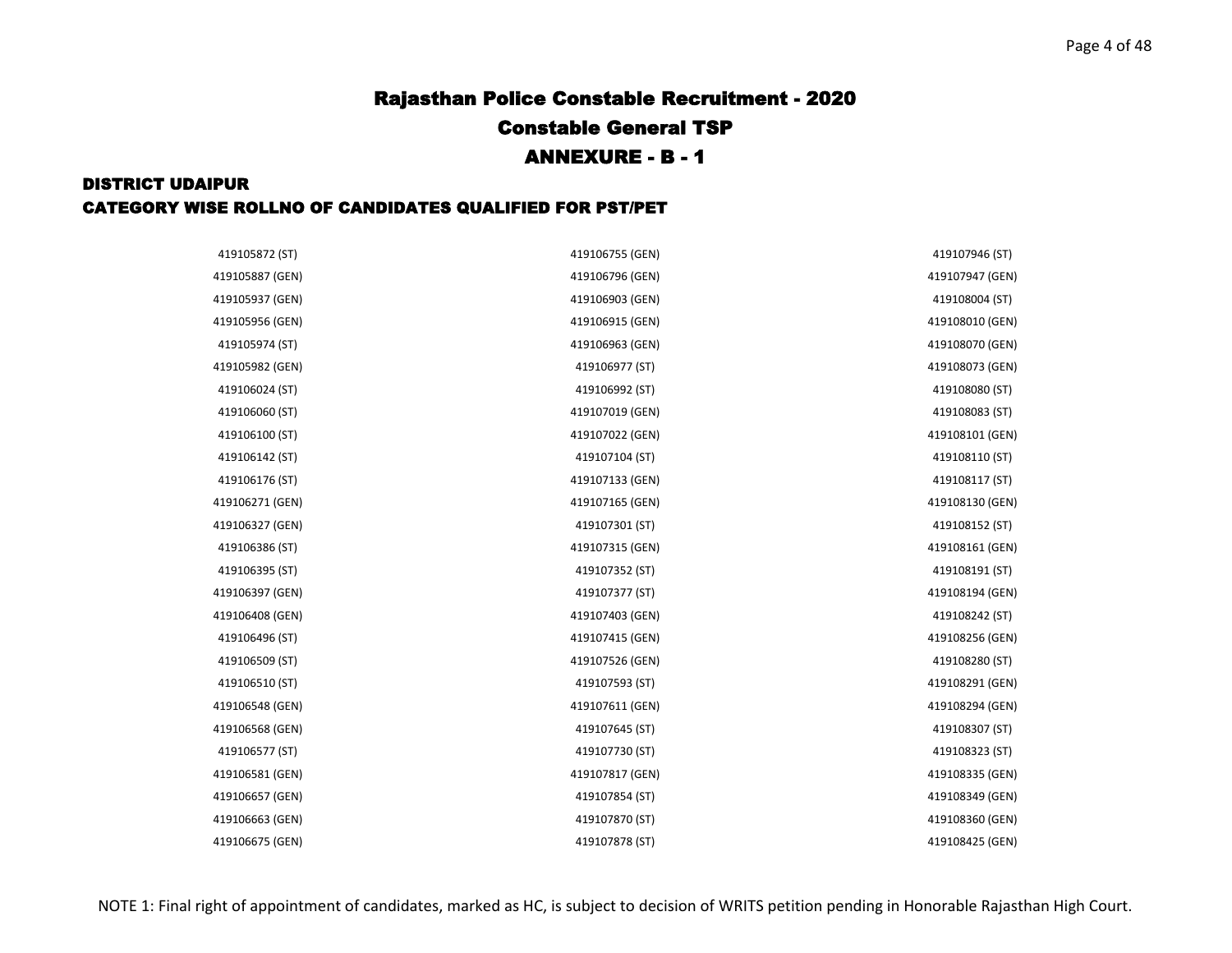| 419108462 (ST)  | 419109264 (ST)  | 419110154 (ST)  |
|-----------------|-----------------|-----------------|
| 419108466 (GEN) | 419109266 (ST)  | 419110166 (GEN) |
| 419108472 (GEN) | 419109269 (ST)  | 419110223 (ST)  |
| 419108514 (GEN) | 419109326 (GEN) | 419110232 (GEN) |
| 419108517 (GEN) | 419109455 (GEN) | 419110240 (ST)  |
| 419108551 (ST)  | 419109462 (GEN) | 419110254 (GEN) |
| 419108590 (ST)  | 419109480 (ST)  | 419110419 (ST)  |
| 419108611 (GEN) | 419109483 (ST)  | 419110473 (GEN) |
| 419108619 (ST)  | 419109530 (GEN) | 419110479 (GEN) |
| 419108761 (GEN) | 419109558 (ST)  | 419110489 (GEN) |
| 419108767 (GEN) | 419109569 (GEN) | 419110494 (GEN) |
| 419108786 (ST)  | 419109573 (ST)  | 419110503 (ST)  |
| 419108812 (ST)  | 419109625 (ST)  | 419110507 (GEN) |
| 419108828 (ST)  | 419109722 (ST)  | 419110539 (GEN) |
| 419108836 (ST)  | 419109747 (ST)  | 419110565 (GEN) |
| 419108846 (GEN) | 419109758 (ST)  | 419110696 (ST)  |
| 419108871 (ST)  | 419109788 (ST)  | 419110813 (GEN) |
| 419108902 (GEN) | 419109824 (ST)  | 419110850 (ST)  |
| 419108920 (GEN) | 419109852 (GEN) | 419110875 (ST)  |
| 419108925 (ST)  | 419109869 (GEN) | 419110889 (ST)  |
| 419108933 (ST)  | 419109933 (GEN) | 419110900 (ST)  |
| 419108978 (GEN) | 419109936 (GEN) | 419110915 (GEN) |
| 419109037 (ST)  | 419109942 (GEN) | 419110963 (ST)  |
| 419109097 (ST)  | 419109965 (ST)  | 419111004 (ST)  |
| 419109111 (GEN) | 419110066 (ST)  | 419111050 (GEN) |
| 419109149 (GEN) | 419110074 (GEN) | 419111061 (ST)  |
| 419109159 (ST)  | 419110113 (ST)  | 419111068 (GEN) |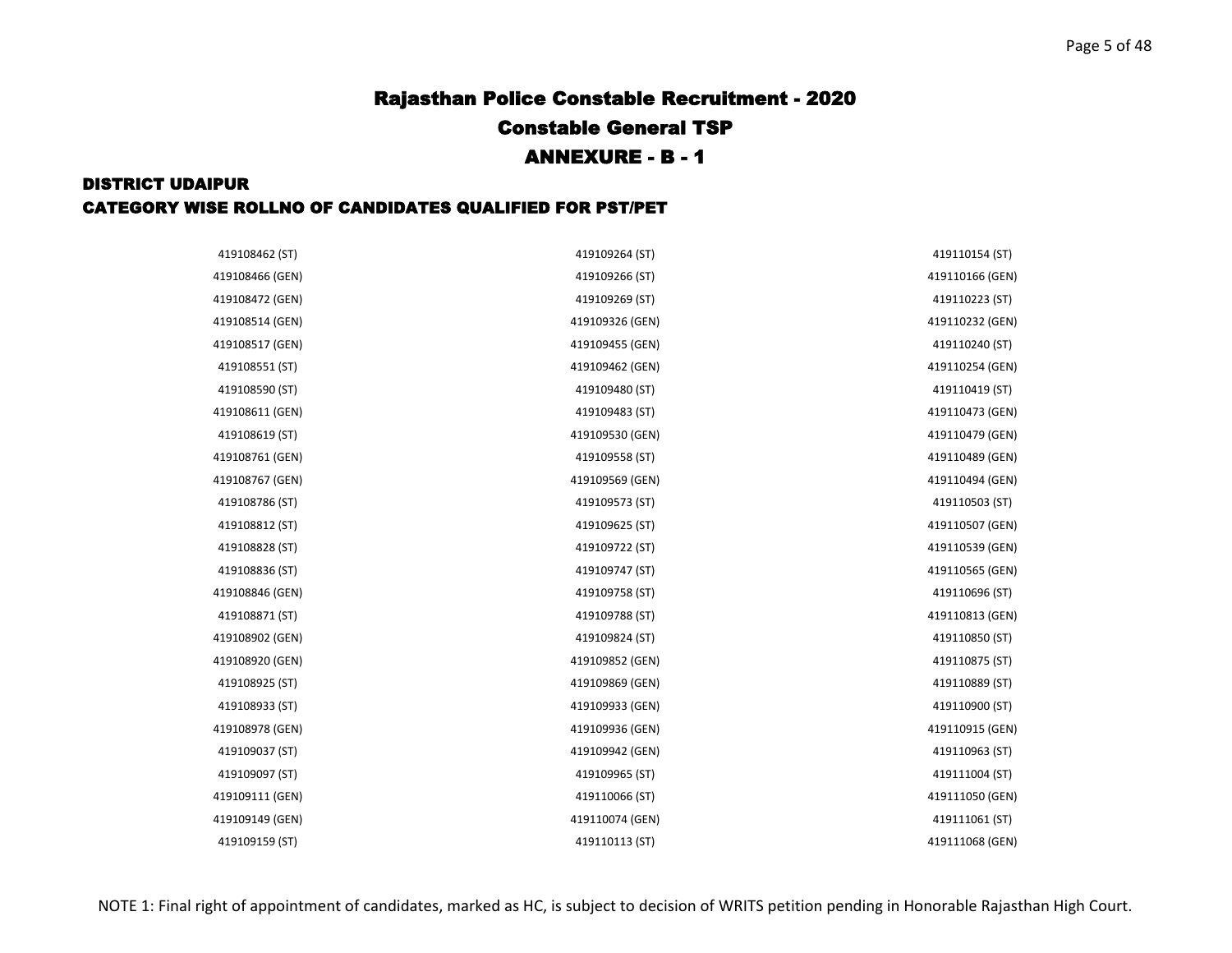| 419111080 (ST)  | 419152863 (GEN)        | 419153832 (ST)  |
|-----------------|------------------------|-----------------|
| 419111097 (ST)  | 419153050 (ST)         | 419153861 (GEN) |
| 419111118 (ST)  | 419153057 (GEN)        | 419153893 (ST)  |
| 419111160 (GEN) | 419153124 (GEN)        | 419153932 (ST)  |
| 419111177 (GEN) | 419153133 (ST)         | 419153943 (ST)  |
| 419111189 (GEN) | 419153135 (GEN)        | 419153946 (ST)  |
| 419111276 (GEN) | 419153207 (ST)         | 419153974 (GEN) |
| 419111300 (GEN) | 419153272 (GEN)        | 419153987 (GEN) |
| 419111330 (GEN) | 419153284 (ST)         | 419154001 (GEN) |
| 419111373 (ST)  | 419153330 (GEN)        | 419154008 (ST)  |
| 419111377 (GEN) | 419153362 (ST)         | 419154009 (GEN) |
| 419111399 (GEN) | 419153424 (GEN)        | 419154025 (ST)  |
| 419111472 (ST)  | 419153434 (OBC CREAMY) | 419154033 (ST)  |
| 419111537 (ST)  | 419153448 (ST)         | 419154036 (ST)  |
| 419111599 (GEN) | 419153488 (GEN)        | 419154164 (ST)  |
| 419152574 (ST)  | 419153498 (ST)         | 419154176 (ST)  |
| 419152583 (ST)  | 419153505 (ST)         | 419154178 (ST)  |
| 419152641 (GEN) | 419153573 (GEN)        | 419154283 (GEN) |
| 419152647 (GEN) | 419153674 (ST)         | 419154337 (GEN) |
| 419152685 (ST)  | 419153693 (GEN)        | 419154395 (GEN) |
| 419152689 (GEN) | 419153732 (ST)         | 419154415 (GEN) |
| 419152714 (GEN) | 419153742 (ST)         | 419154446 (GEN) |
| 419152716 (GEN) | 419153774 (ST)         | 419154469 (ST)  |
| 419152721 (ST)  | 419153779 (ST)         | 419154510 (ST)  |
| 419152747 (ST)  | 419153813 (ST)         | 419154552 (GEN) |
| 419152835 (ST)  | 419153816 (ST)         | 419154556 (ST)  |
| 419152839 (ST)  | 419153826 (ST)         | 419154561 (ST)  |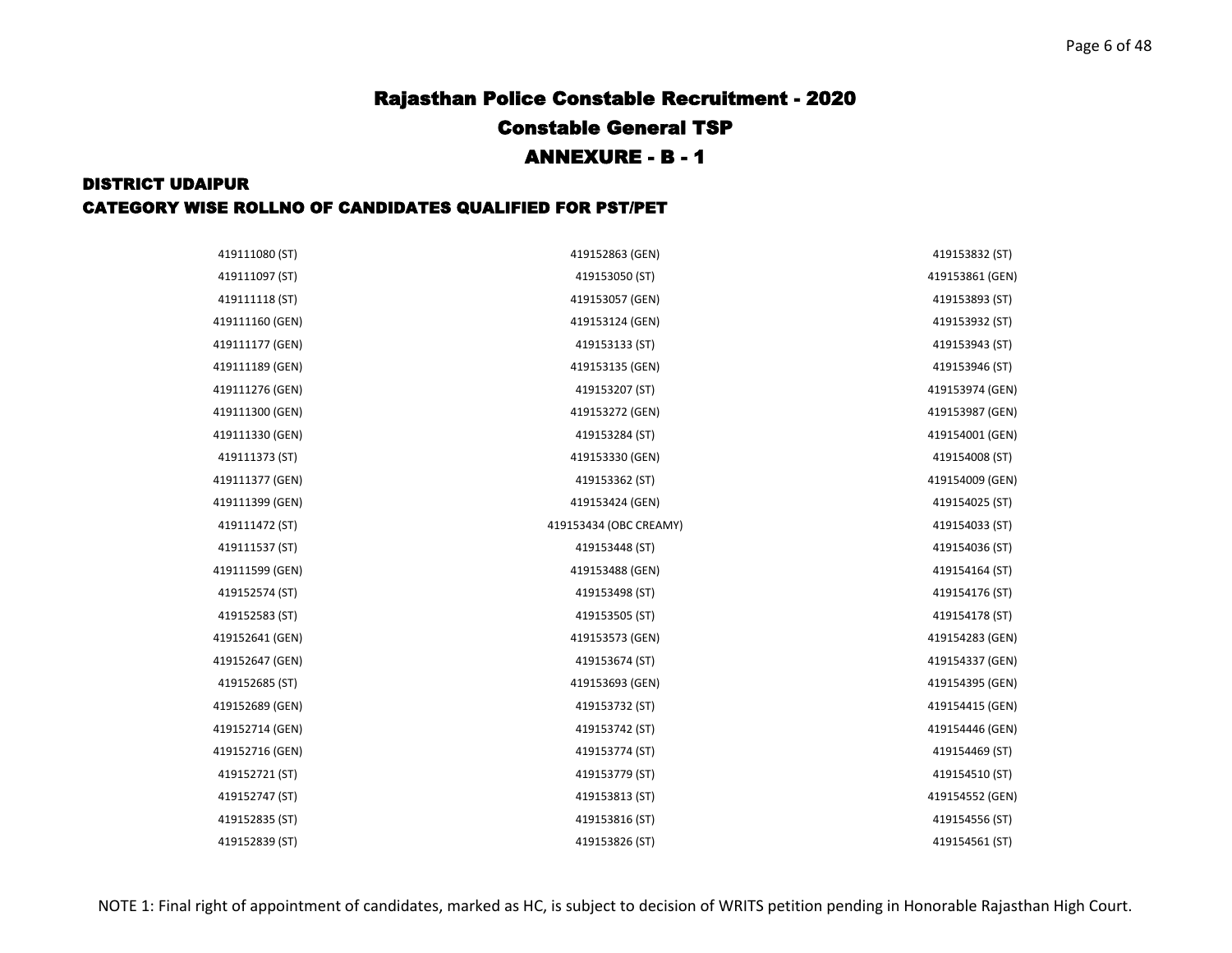| 419154575 (ST)  | 419155285 (GEN) | 419156190 (ST)         |
|-----------------|-----------------|------------------------|
| 419154584 (ST)  | 419155292 (GEN) | 419156206 (ST)         |
| 419154594 (GEN) | 419155336 (GEN) | 419156230 (GEN)        |
| 419154629 (ST)  | 419155363 (GEN) | 419156256 (ST)         |
| 419154636 (ST)  | 419155367 (ST)  | 419156290 (GEN)        |
| 419154695 (GEN) | 419155381 (ST)  | 419156301 (ST)         |
| 419154748 (ST)  | 419155429 (ST)  | 419156402 (GEN)        |
| 419154749 (GEN) | 419155443 (GEN) | 419156432 (GEN)        |
| 419154757 (ST)  | 419155456 (ST)  | 419156532 (GEN)        |
| 419154769 (ST)  | 419155491 (ST)  | 419156540 (GEN)        |
| 419154785 (GEN) | 419155711 (GEN) | 419156544 (ST)         |
| 419154814 (ST)  | 419155725 (GEN) | 419156558 (ST)         |
| 419154827 (GEN) | 419155728 (GEN) | 419156567 (ST)         |
| 419154869 (GEN) | 419155734 (GEN) | 419156642 (ST)         |
| 419154892 (GEN) | 419155757 (ST)  | 419156687 (GEN)        |
| 419154893 (ST)  | 419155767 (ST)  | 419156716 (GEN)        |
| 419154925 (GEN) | 419155772 (ST)  | 419156749 (OBC CREAMY) |
| 419154942 (ST)  | 419155805 (ST)  | 419156776 (ST)         |
| 419154952 (GEN) | 419155835 (GEN) | 419156797 (GEN)        |
| 419154964 (ST)  | 419155904 (GEN) | 419156832 (ST)         |
| 419155002 (GEN) | 419155927 (GEN) | 419156870 (ST)         |
| 419155013 (ST)  | 419156013 (ST)  | 419156927 (GEN)        |
| 419155036 (GEN) | 419156077 (GEN) | 419156943 (ST)         |
| 419155044 (GEN) | 419156088 (ST)  | 419156966 (ST)         |
| 419155090 (ST)  | 419156148 (GEN) | 419156993 (ST)         |
| 419155109 (ST)  | 419156151 (GEN) | 419157005 (GEN)        |
| 419155275 (GEN) | 419156172 (ST)  | 419157020 (ST)         |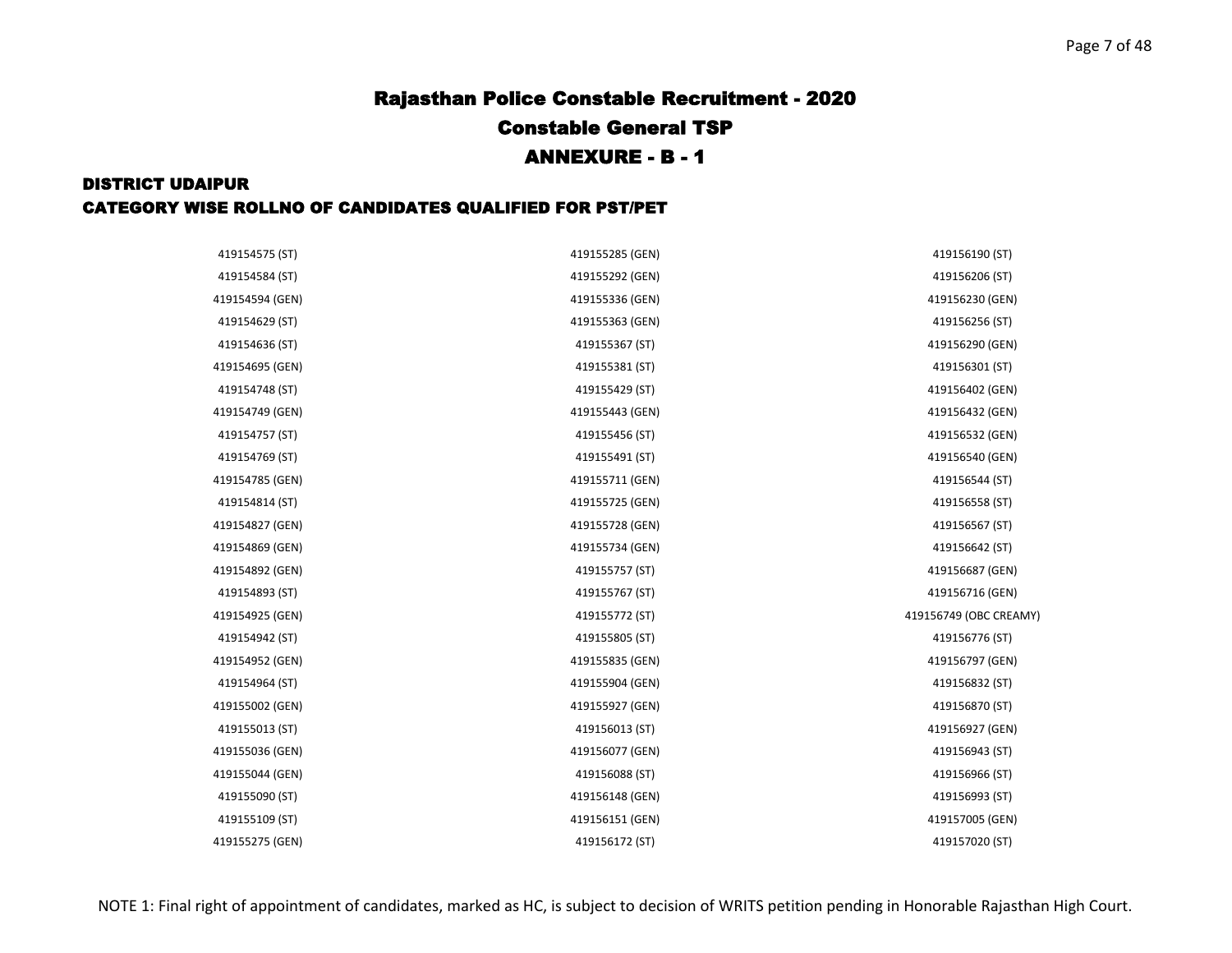| 419157130 (ST)  | 419158313 (ST)  | 419159039 (ST)  |
|-----------------|-----------------|-----------------|
| 419157168 (GEN) | 419158315 (ST)  | 419159123 (GEN) |
| 419157241 (ST)  | 419158372 (GEN) | 419159146 (ST)  |
| 419157268 (GEN) | 419158401 (ST)  | 419159153 (GEN) |
| 419157370 (GEN) | 419158416 (ST)  | 419159166 (ST)  |
| 419157432 (GEN) | 419158422 (ST)  | 419159221 (GEN) |
| 419157467 (GEN) | 419158435 (GEN) | 419159227 (ST)  |
| 419157472 (GEN) | 419158501 (ST)  | 419159233 (ST)  |
| 419157535 (GEN) | 419158545 (GEN) | 419159242 (ST)  |
| 419157594 (ST)  | 419158551 (GEN) | 419159300 (GEN) |
| 419157600 (ST)  | 419158583 (GEN) | 419159376 (GEN) |
| 419157614 (GEN) | 419158606 (GEN) | 419159378 (GEN) |
| 419157656 (GEN) | 419158608 (ST)  | 419159408 (GEN) |
| 419157664 (GEN) | 419158638 (ST)  | 419159455 (GEN) |
| 419157736 (ST)  | 419158653 (ST)  | 419159464 (ST)  |
| 419157739 (GEN) | 419158666 (GEN) | 419159494 (ST)  |
| 419157768 (ST)  | 419158694 (GEN) | 419159603 (ST)  |
| 419157841 (GEN) | 419158699 (GEN) | 419159651 (ST)  |
| 419157913 (GEN) | 419158786 (GEN) | 419159681 (GEN) |
| 419157938 (GEN) | 419158797 (ST)  | 419159694 (GEN) |
| 419157996 (GEN) | 419158799 (ST)  | 419159709 (GEN) |
| 419158019 (ST)  | 419158847 (GEN) | 419159714 (GEN) |
| 419158023 (GEN) | 419158888 (ST)  | 419159719 (GEN) |
| 419158091 (ST)  | 419158908 (GEN) | 419159756 (GEN) |
| 419158126 (GEN) | 419158955 (ST)  | 419159766 (ST)  |
| 419158195 (GEN) | 419158956 (GEN) | 419159773 (ST)  |
| 419158242 (ST)  | 419159002 (GEN) | 419159872 (ST)  |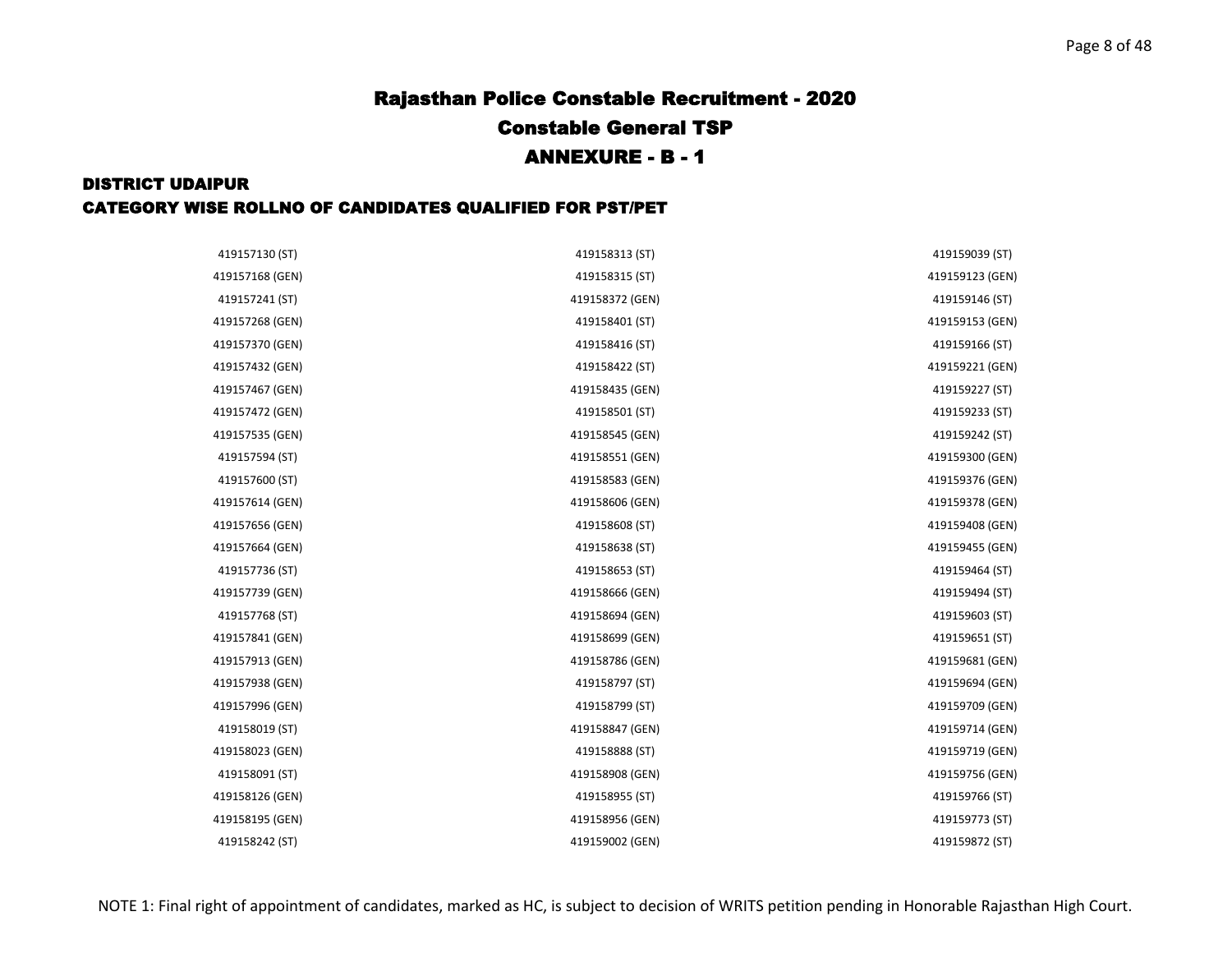| 419159878 (GEN) | 419160652 (GEN) | 419177563 (GEN) |
|-----------------|-----------------|-----------------|
| 419159910 (ST)  | 419160693 (GEN) | 419177564 (ST)  |
| 419160033 (ST)  | 419160767 (ST)  | 419177567 (ST)  |
| 419160040 (GEN) | 419160778 (ST)  | 419177626 (ST)  |
| 419160045 (GEN) | 419160784 (ST)  | 419177692 (GEN) |
| 419160055 (GEN) | 419160789 (GEN) | 419177697 (ST)  |
| 419160057 (GEN) | 419160799 (GEN) | 419177806 (GEN) |
| 419160092 (ST)  | 419160826 (ST)  | 419178002 (GEN) |
| 419160157 (ST)  | 419160884 (ST)  | 419178032 (GEN) |
| 419160171 (GEN) | 419175921 (ST)  | 419178065 (ST)  |
| 419160181 (ST)  | 419175939 (ST)  | 419178116 (GEN) |
| 419160186 (ST)  | 419175945 (ST)  | 419178183 (GEN) |
| 419160265 (GEN) | 419176842 (ST)  | 419178227 (GEN) |
| 419160353 (GEN) | 419176889 (ST)  | 419178259 (ST)  |
| 419160391 (ST)  | 419176991 (ST)  | 419178266 (ST)  |
| 419160424 (GEN) | 419177010 (GEN) | 419178332 (ST)  |
| 419160443 (ST)  | 419177031 (GEN) | 419178338 (ST)  |
| 419160459 (GEN) | 419177094 (GEN) | 419178381 (GEN) |
| 419160474 (GEN) | 419177115 (GEN) | 419178690 (GEN) |
| 419160500 (ST)  | 419177116 (ST)  | 419213027 (ST)  |
| 419160525 (GEN) | 419177245 (GEN) | 419213162 (GEN) |
| 419160531 (GEN) | 419177332 (ST)  | 419241404 (ST)  |
| 419160556 (ST)  | 419177358 (GEN) | 419241488 (ST)  |
| 419160567 (ST)  | 419177360 (GEN) | 419241490 (GEN) |
| 419160592 (ST)  | 419177389 (GEN) | 419241505 (ST)  |
| 419160640 (GEN) | 419177463 (ST)  | 419241528 (GEN) |
| 419160650 (ST)  | 419177520 (ST)  | 419241536 (ST)  |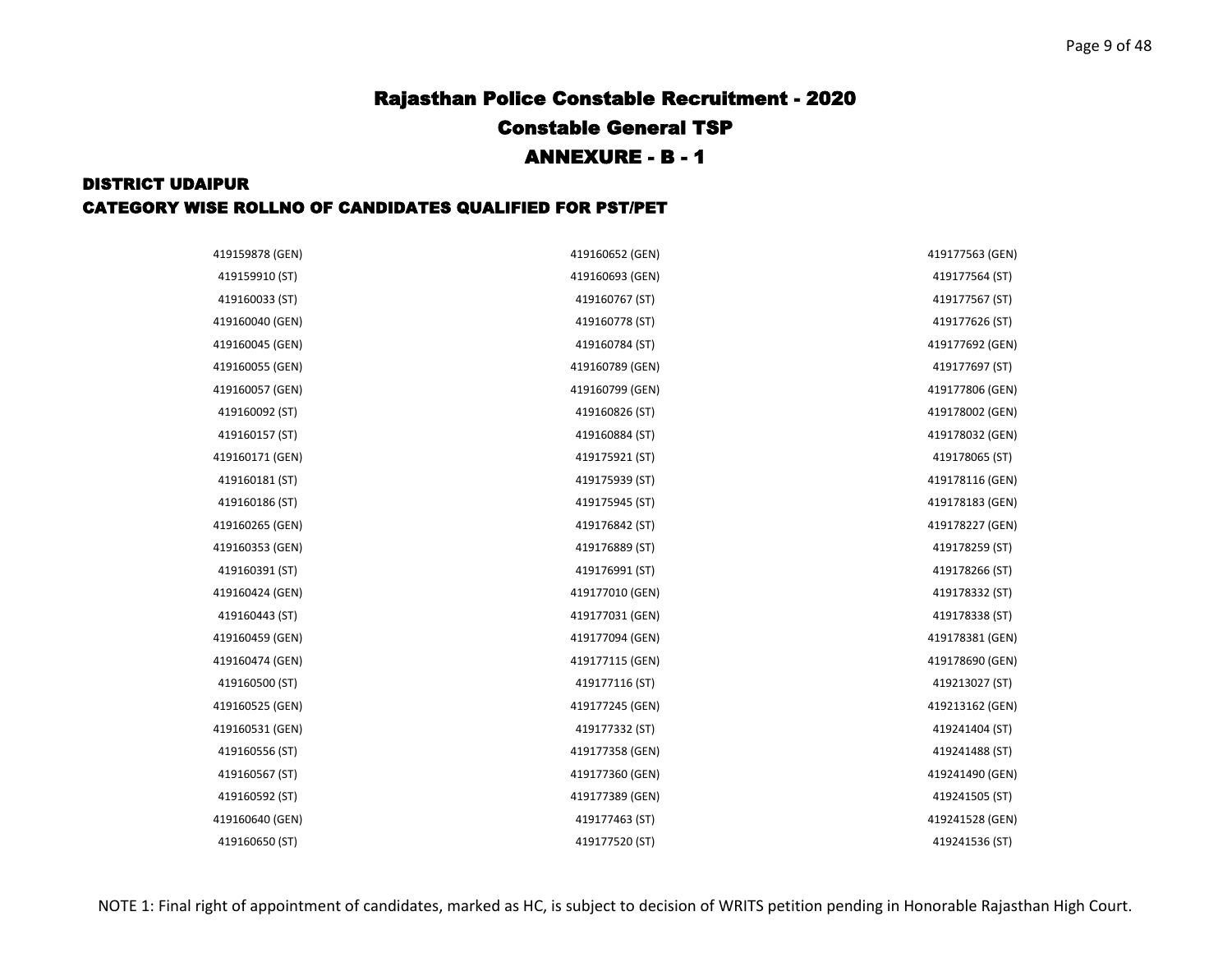| 419241581 (GEN) | 419242521 (GEN)        | 419243147 (ST)         |
|-----------------|------------------------|------------------------|
| 419241595 (ST)  | 419242522 (ST)         | 419243159 (ST)         |
| 419241607 (GEN) | 419242574 (GEN)        | 419243182 (ST)         |
| 419241620 (ST)  | 419242589 (GEN)        | 419243200 (ST)         |
| 419241660 (GEN) | 419242591 (ST)         | 419243306 (ST)         |
| 419241696 (ST)  | 419242603 (ST)         | 419243345 (GEN)        |
| 419241709 (GEN) | 419242618 (GEN)        | 419243348 (GEN)        |
| 419241792 (ST)  | 419242626 (ST)         | 419243371 (GEN)        |
| 419241795 (ST)  | 419242631 (ST)         | 419243373 (ST)         |
| 419241866 (GEN) | 419242633 (GEN)        | 419243385 (GEN)        |
| 419241874 (ST)  | 419242635 (GEN)        | 419243431 (GEN)        |
| 419241897 (GEN) | 419242667 (GEN)        | 419243434 (ST)         |
| 419241903 (GEN) | 419242671 (ST)         | 419243556 (GEN)        |
| 419242000 (GEN) | 419242676 (GEN)        | 419243577 (ST)         |
| 419242014 (ST)  | 419242694 (ST)         | 419243603 (OBC CREAMY) |
| 419242057 (ST)  | 419242730 (ST)         | 419243637 (GEN)        |
| 419242174 (ST)  | 419242738 (GEN)        | 419243641 (GEN)        |
| 419242239 (GEN) | 419242810 (GEN)        | 419243654 (ST)         |
| 419242240 (ST)  | 419242849 (ST)         | 419243679 (ST)         |
| 419242325 (GEN) | 419242887 (ST)         | 419243774 (ST)         |
| 419242350 (ST)  | 419242894 (ST)         | 419311512 (GEN)        |
| 419242360 (GEN) | 419242900 (GEN)        | 419311514 (ST)         |
| 419242371 (ST)  | 419242951 (ST)         | 419311550 (ST)         |
| 419242381 (GEN) | 419242989 (OBC CREAMY) | 419311614 (GEN)        |
| 419242408 (GEN) | 419243084 (ST)         | 419311633 (GEN)        |
| 419242429 (ST)  | 419243120 (GEN)        | 419311649 (GEN)        |
| 419242447 (ST)  | 419243129 (ST)         | 419311691 (GEN)        |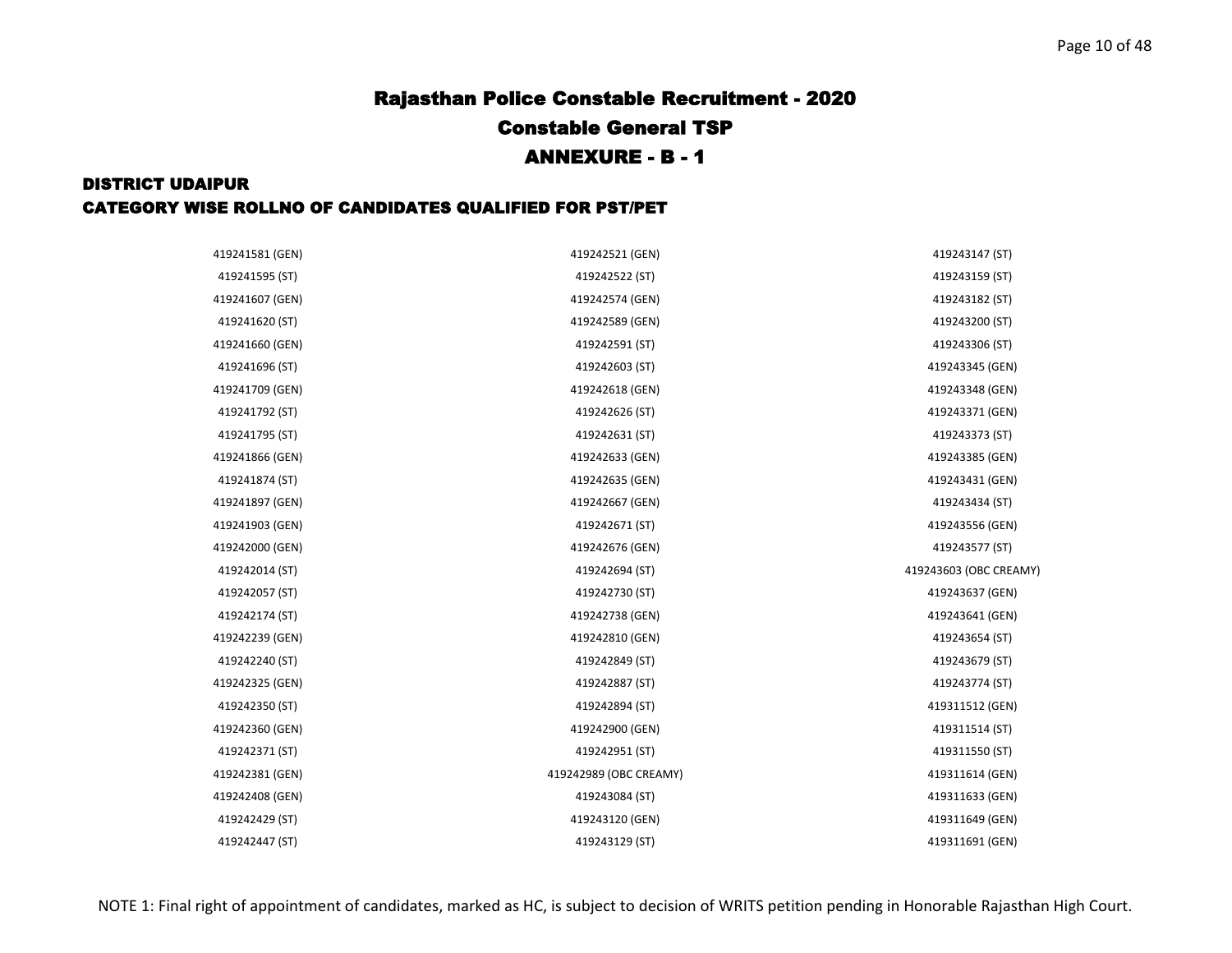| 419311913 (ST)  | 419314103 (ST)         | 419321650 (GEN) |
|-----------------|------------------------|-----------------|
| 419311972 (ST)  | 419314125 (GEN)        | 419321654 (GEN) |
| 419311990 (ST)  | 419314145 (ST)         | 419321898 (ST)  |
| 419312147 (GEN) | 419314158 (GEN)        | 419390922 (ST)  |
| 419312332 (GEN) | 419314300 (GEN)        | 419391048 (ST)  |
| 419312379 (GEN) | 419314315 (ST)         | 419391284 (GEN) |
| 419312409 (ST)  | 419314343 (GEN)        | 419391412 (GEN) |
| 419312418 (ST)  | 419314371 (ST)         | 419391490 (ST)  |
| 419312508 (ST)  | 419314422 (ST)         | 419391570 (GEN) |
| 419312539 (ST)  | 419314549 (ST)         | 419391572 (ST)  |
| 419312544 (ST)  | 419314555 (ST)         | 419391581 (GEN) |
| 419312589 (GEN) | 419314660 (ST)         | 419391582 (ST)  |
| 419312610 (ST)  | 419314702 (ST)         | 419391610 (GEN) |
| 419312611 (GEN) | 419314917 (OBC CREAMY) | 419391619 (ST)  |
| 419312648 (GEN) | 419314931 (ST)         | 419391631 (ST)  |
| 419312789 (ST)  | 419315308 (ST)         | 419391672 (GEN) |
| 419313015 (ST)  | 419315342 (GEN)        | 419391696 (GEN) |
| 419313209 (ST)  | 419315360 (ST)         | 419391743 (GEN) |
| 419313376 (GEN) | 419315480 (ST)         | 419391785 (GEN) |
| 419313508 (ST)  | 419315535 (ST)         | 419391867 (ST)  |
| 419313596 (GEN) | 419315582 (ST)         | 419391869 (GEN) |
| 419313598 (ST)  | 419321279 (ST)         | 419391875 (ST)  |
| 419313610 (ST)  | 419321426 (ST)         | 419391878 (ST)  |
| 419313802 (ST)  | 419321441 (GEN)        | 419391920 (ST)  |
| 419313890 (ST)  | 419321453 (ST)         | 419391921 (GEN) |
| 419314035 (GEN) | 419321507 (ST)         | 419391941 (ST)  |
| 419314058 (ST)  | 419321521 (GEN)        | 419391944 (ST)  |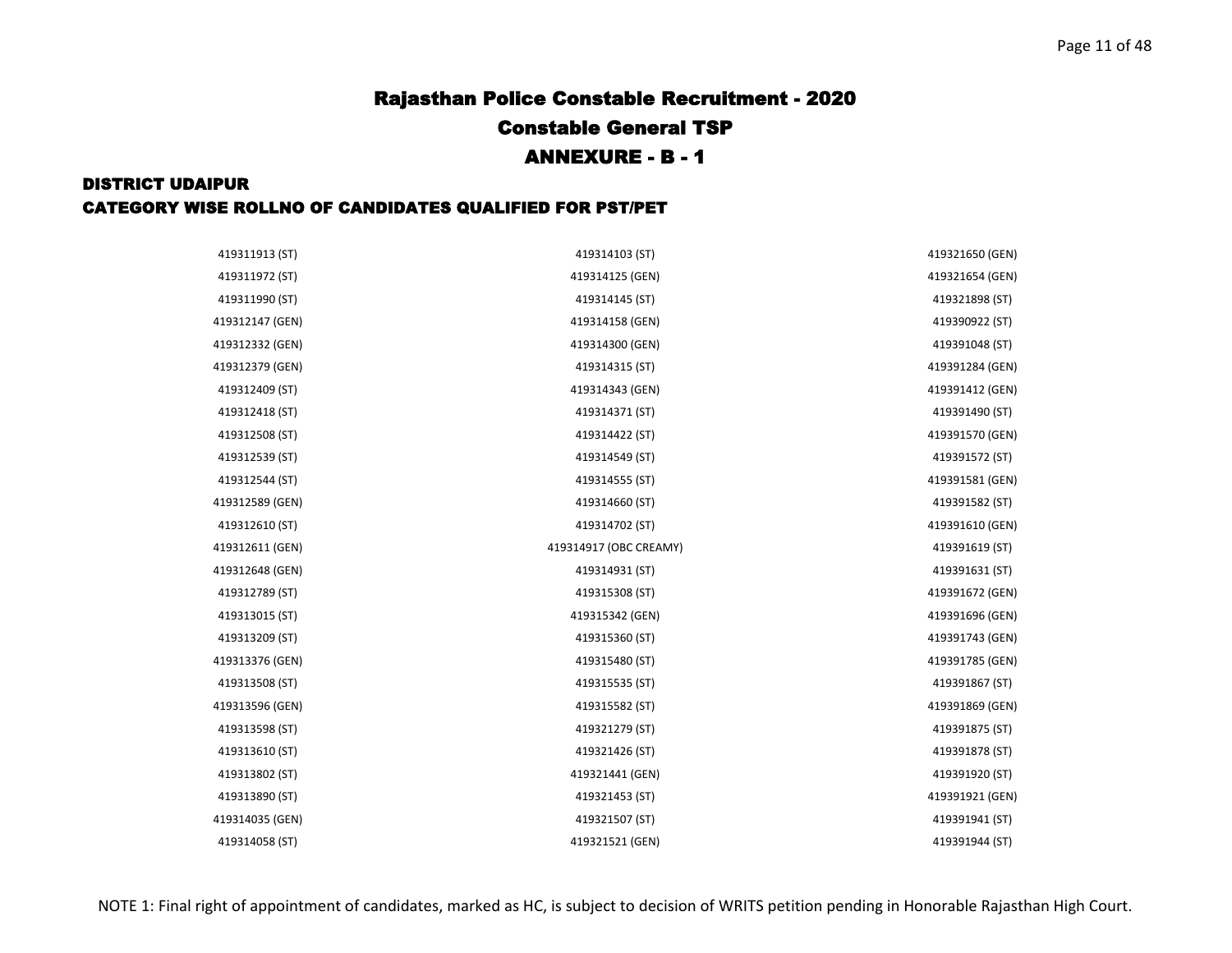| 419391952 (GEN) | 419392788 (OBC CREAMY) | ST-Women       |
|-----------------|------------------------|----------------|
| 419391976 (GEN) | 419392807 (ST)         | 419100012 (ST) |
| 419392035 (ST)  | 419392854 (GEN)        | 419100020 (ST) |
| 419392055 (ST)  | 419392918 (GEN)        | 419100089 (ST) |
| 419392131 (ST)  | 419392940 (GEN)        | 419100332 (ST) |
| 419392177 (GEN) | 419393353 (GEN)        | 419100341 (ST) |
| 419392232 (ST)  | 419393367 (GEN)        | 419100355 (ST) |
| 419392267 (GEN) | 419393378 (GEN)        | 419100419 (ST) |
| 419392279 (ST)  | 419393450 (GEN)        | 419100639 (ST) |
| 419392306 (ST)  | <b>Total: 870</b>      | 419100688 (ST) |
| 419392331 (ST)  | ST-Divorcee            | 419100696 (ST) |
| 419392359 (GEN) | 419100934 (ST)         | 419100780 (ST) |
| 419392366 (ST)  | 419101749 (ST)         | 419100881 (ST) |
| 419392375 (GEN) | 419158650 (ST)         | 419100888 (ST) |
| 419392391 (ST)  | 419177939 (ST)         | 419100922 (ST) |
| 419392437 (GEN) | 419315459 (ST)         | 419101146 (ST) |
| 419392587 (GEN) | Total: 5               | 419101346 (ST) |
| 419392597 (ST)  | ST-EXS                 | 419101520 (ST) |
| 419392617 (ST)  | 419107941 (ST)         | 419101651 (ST) |
| 419392628 (ST)  | Total: 1               | 419101663 (ST) |
| 419392641 (GEN) | ST-Widow               | 419101796 (ST) |
| 419392651 (ST)  | 419105025 (ST)         | 419101906 (ST) |
| 419392676 (ST)  | 419108557 (ST)         | 419101958 (ST) |
| 419392723 (ST)  | 419154899 (ST)         | 419101962 (ST) |
| 419392767 (ST)  | 419242882 (ST)         | 419102005 (ST) |
| 419392770 (GEN) | 419392014 (ST)         | 419102070 (ST) |
| 419392776 (GEN) | Total: 5               | 419102088 (ST) |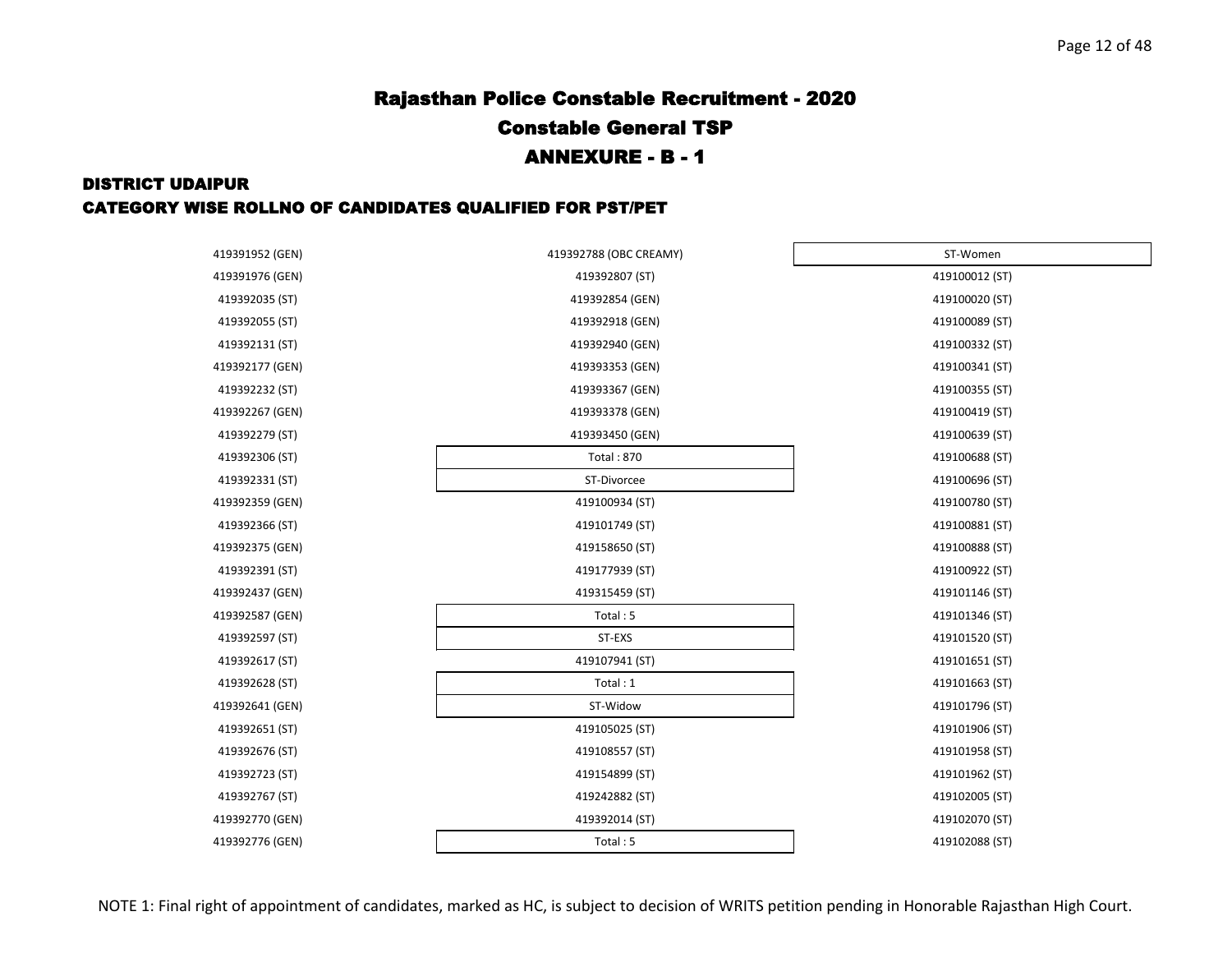| 419102261 (ST) | 419106447 (ST) | 419109123 (ST) |
|----------------|----------------|----------------|
| 419102853 (ST) | 419106684 (ST) | 419109202 (ST) |
| 419102943 (ST) | 419106701 (ST) | 419109284 (ST) |
| 419103037 (ST) | 419106707 (ST) | 419109614 (ST) |
| 419103155 (ST) | 419106800 (ST) | 419109680 (ST) |
| 419103188 (ST) | 419107028 (ST) | 419109819 (ST) |
| 419103312 (ST) | 419107102 (ST) | 419109877 (ST) |
| 419103687 (ST) | 419107139 (ST) | 419110251 (ST) |
| 419103773 (ST) | 419107142 (ST) | 419110369 (ST) |
| 419103856 (ST) | 419107157 (ST) | 419110406 (ST) |
| 419103946 (ST) | 419107261 (ST) | 419110482 (ST) |
| 419104033 (ST) | 419107288 (ST) | 419110513 (ST) |
| 419104068 (ST) | 419107340 (ST) | 419110602 (ST) |
| 419104088 (ST) | 419107566 (ST) | 419110740 (ST) |
| 419104438 (ST) | 419107691 (ST) | 419110927 (ST) |
| 419104460 (ST) | 419107800 (ST) | 419110974 (ST) |
| 419104563 (ST) | 419107976 (ST) | 419110995 (ST) |
| 419104788 (ST) | 419108108 (ST) | 419110999 (ST) |
| 419105174 (ST) | 419108181 (ST) | 419111375 (ST) |
| 419105225 (ST) | 419108211 (ST) | 419111656 (ST) |
| 419105471 (ST) | 419108235 (ST) | 419152684 (ST) |
| 419105552 (ST) | 419108458 (ST) | 419152793 (ST) |
| 419105643 (ST) | 419108516 (ST) | 419152926 (ST) |
| 419105788 (ST) | 419108623 (ST) | 419153129 (ST) |
| 419105984 (ST) | 419108760 (ST) | 419153529 (ST) |
| 419105999 (ST) | 419108863 (ST) | 419153542 (ST) |
| 419106318 (ST) | 419109105 (ST) | 419153673 (ST) |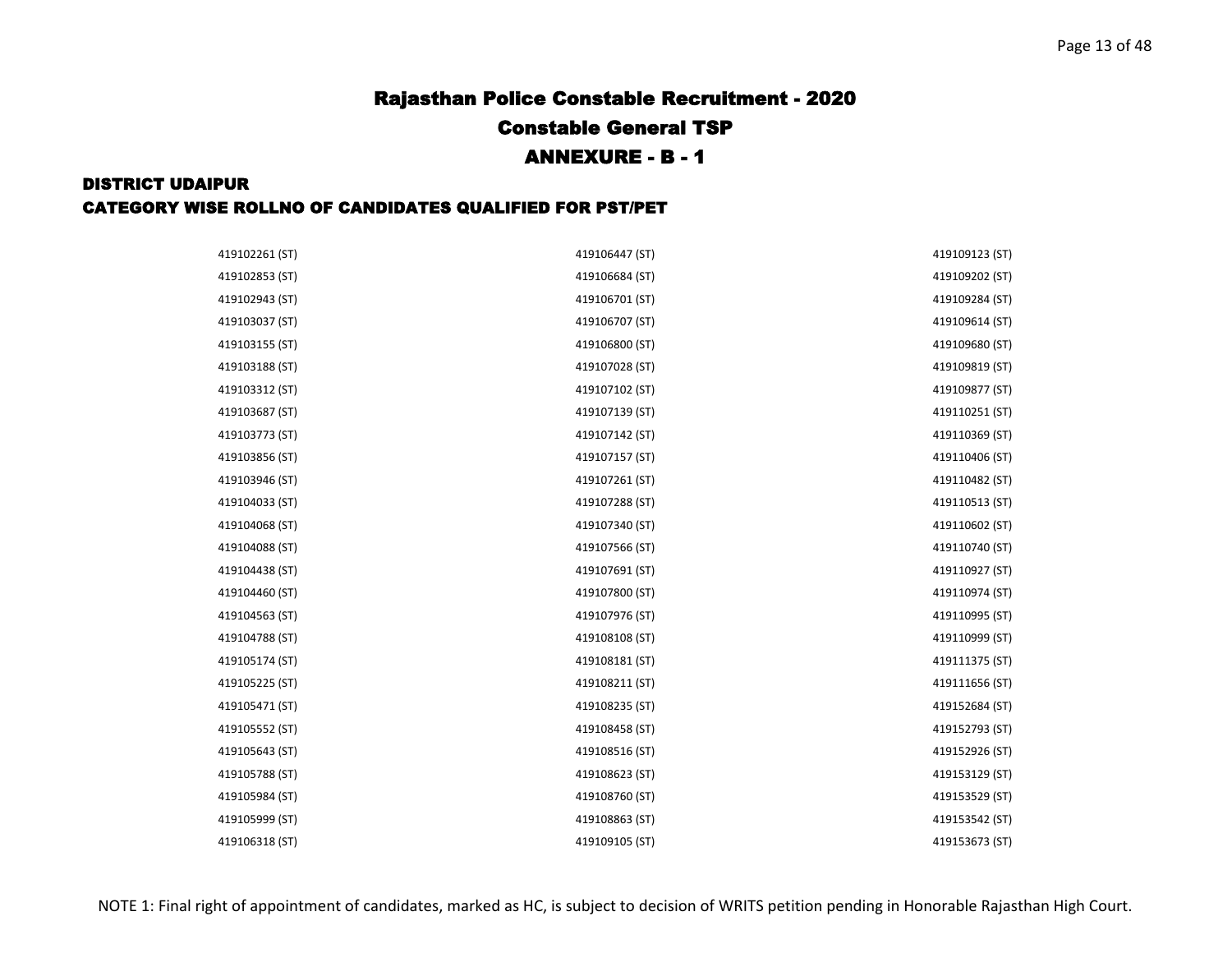| 419154052 (ST) | 419158693 (ST) | 419242511 (ST) |
|----------------|----------------|----------------|
| 419154163 (ST) | 419159332 (ST) | 419242596 (ST) |
| 419154180 (ST) | 419159448 (ST) | 419242632 (ST) |
| 419154357 (ST) | 419159657 (ST) | 419242750 (ST) |
| 419154453 (ST) | 419159929 (ST) | 419242761 (ST) |
| 419154743 (ST) | 419159957 (ST) | 419242911 (ST) |
| 419154946 (ST) | 419159970 (ST) | 419243108 (ST) |
| 419154948 (ST) | 419160125 (ST) | 419243326 (ST) |
| 419154973 (ST) | 419160376 (ST) | 419243516 (ST) |
| 419155114 (ST) | 419160527 (ST) | 419243734 (ST) |
| 419155458 (ST) | 419160543 (ST) | 419311954 (ST) |
| 419155827 (ST) | 419160616 (ST) | 419312022 (ST) |
| 419155941 (ST) | 419160635 (ST) | 419312032 (ST) |
| 419155998 (ST) | 419160820 (ST) | 419312192 (ST) |
| 419156008 (ST) | 419176833 (ST) | 419312206 (ST) |
| 419156021 (ST) | 419176993 (ST) | 419312591 (ST) |
| 419156183 (ST) | 419177125 (ST) | 419312637 (ST) |
| 419156547 (ST) | 419177217 (ST) | 419312679 (ST) |
| 419156785 (ST) | 419177293 (ST) | 419312723 (ST) |
| 419156841 (ST) | 419177354 (ST) | 419312729 (ST) |
| 419156983 (ST) | 419177905 (ST) | 419312958 (ST) |
| 419157100 (ST) | 419177975 (ST) | 419313003 (ST) |
| 419157491 (ST) | 419241639 (ST) | 419313311 (ST) |
| 419157757 (ST) | 419241700 (ST) | 419313416 (ST) |
| 419158106 (ST) | 419242146 (ST) | 419313857 (ST) |
| 419158529 (ST) | 419242254 (ST) | 419313973 (ST) |
| 419158634 (ST) | 419242501 (ST) | 419314023 (ST) |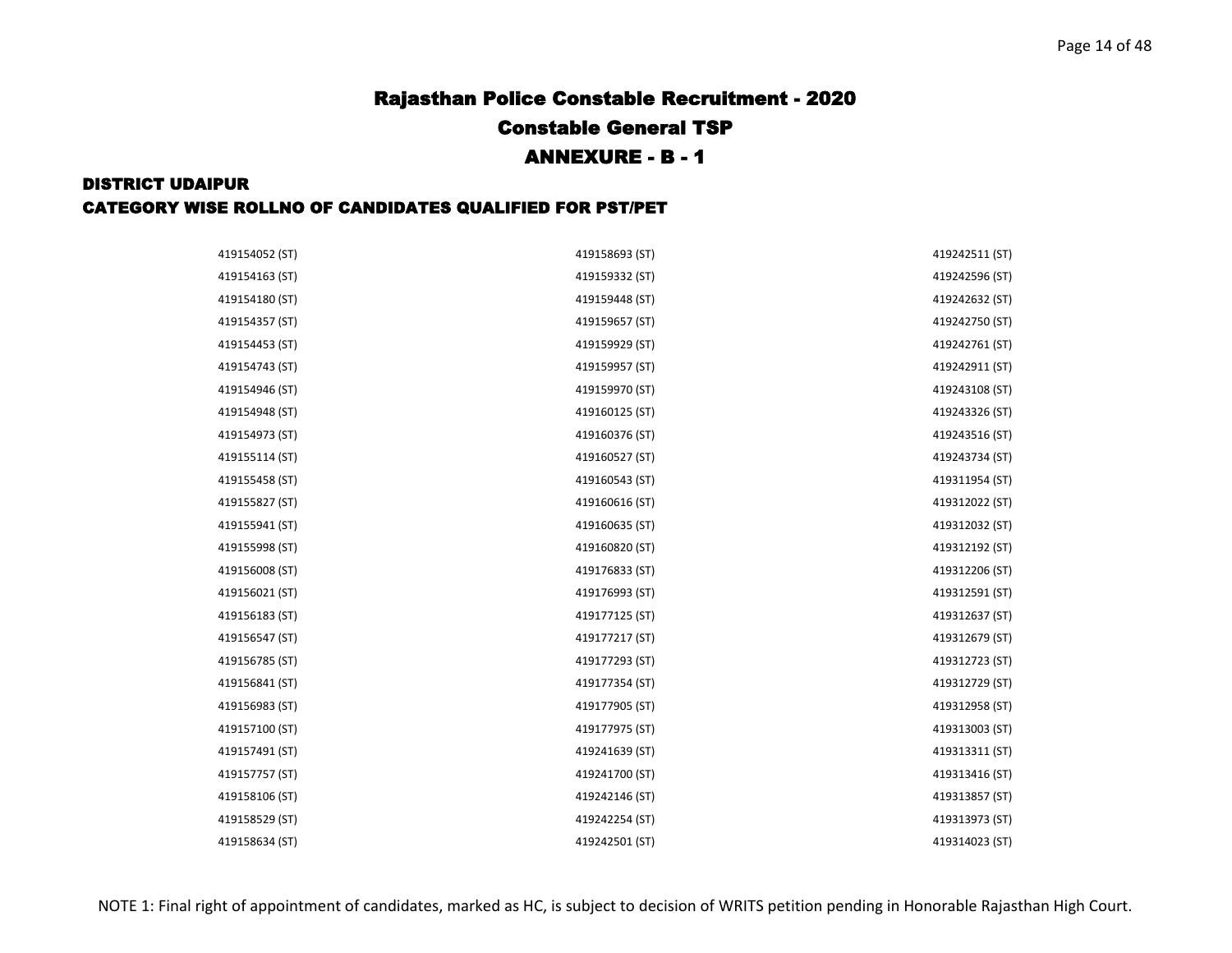| 419314278 (ST) | 419392332 (ST)         | 419100388 (ST)  |
|----------------|------------------------|-----------------|
| 419314294 (ST) | 419392520 (ST)         | 419100398 (ST)  |
| 419314340 (ST) | 419392583 (ST)         | 419100416 (ST)  |
| 419314429 (ST) | 419392590 (ST)         | 419100452 (GEN) |
| 419314567 (ST) | 419392668 (ST)         | 419100515 (GEN) |
| 419314955 (ST) | <b>Total: 220</b>      | 419100531 (GEN) |
| 419315307 (ST) | General-Male           | 419100540 (ST)  |
| 419315326 (ST) | 419100015 (GEN)        | 419100558 (GEN) |
| 419315359 (ST) | 419100032 (GEN)        | 419100566 (ST)  |
| 419315570 (ST) | 419100035 (GEN)        | 419100569 (GEN) |
| 419321379 (ST) | 419100045 (ST)         | 419100570 (GEN) |
| 419321633 (ST) | 419100085 (GEN)        | 419100586 (GEN) |
| 419321653 (ST) | 419100099 (ST)         | 419100613 (GEN) |
| 419321678 (ST) | 419100106 (GEN)        | 419100619 (GEN) |
| 419391034 (ST) | 419100145 (ST)         | 419100631 (GEN) |
| 419391210 (ST) | 419100148 (GEN)        | 419100640 (SC)  |
| 419391322 (ST) | 419100199 (OBC CREAMY) | 419100649 (ST)  |
| 419391553 (ST) | 419100210 (GEN)        | 419100650 (ST)  |
| 419391558 (ST) | 419100216 (GEN)        | 419100659 (GEN) |
| 419391614 (ST) | 419100228 (ST)         | 419100661 (GEN) |
| 419391749 (ST) | 419100232 (GEN)        | 419100685 (ST)  |
| 419391792 (ST) | 419100235 (GEN)        | 419100691 (GEN) |
| 419391931 (ST) | 419100248 (GEN)        | 419100729 (GEN) |
| 419391949 (ST) | 419100307 (GEN)        | 419100744 (GEN) |
| 419391957 (ST) | 419100309 (ST)         | 419100754 (GEN) |
| 419392161 (ST) | 419100330 (GEN)        | 419100759 (GEN) |
| 419392222 (ST) | 419100340 (GEN)        | 419100771 (GEN) |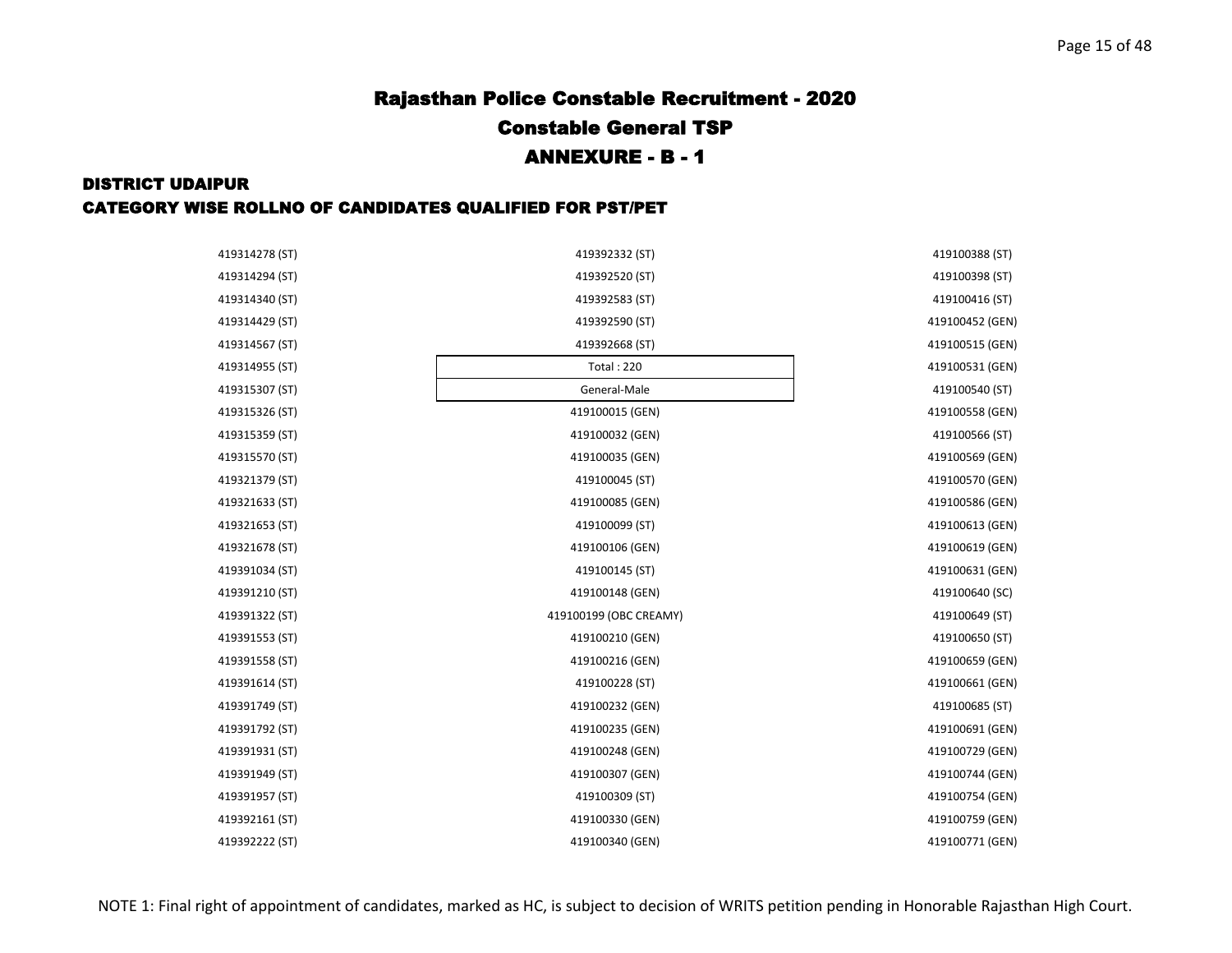| 419100788 (GEN) | 419101057 (GEN)        | 419101336 (GEN)        |
|-----------------|------------------------|------------------------|
| 419100801 (GEN) | 419101074 (GEN)        | 419101342 (GEN)        |
| 419100804 (GEN) | 419101081 (GEN)        | 419101343 (ST)         |
| 419100820 (GEN) | 419101104 (OBC CREAMY) | 419101375 (ST)         |
| 419100845 (ST)  | 419101128 (GEN)        | 419101376 (GEN)        |
| 419100846 (GEN) | 419101133 (GEN)        | 419101396 (GEN)        |
| 419100849 (ST)  | 419101153 (GEN)        | 419101413 (GEN)        |
| 419100851 (GEN) | 419101156 (GEN)        | 419101427 (GEN)        |
| 419100852 (GEN) | 419101167 (GEN)        | 419101433 (GEN)        |
| 419100862 (ST)  | 419101185 (ST)         | 419101435 (GEN)        |
| 419100885 (GEN) | 419101186 (GEN)        | 419101436 (SC)         |
| 419100896 (GEN) | 419101197 (GEN)        | 419101437 (GEN)        |
| 419100925 (GEN) | 419101201 (GEN)        | 419101440 (GEN)        |
| 419100926 (GEN) | 419101205 (GEN)        | 419101460 (ST)         |
| 419100936 (ST)  | 419101239 (GEN)        | 419101462 (ST)         |
| 419100938 (GEN) | 419101245 (GEN)        | 419101466 (GEN)        |
| 419100953 (GEN) | 419101253 (GEN)        | 419101472 (GEN)        |
| 419100954 (GEN) | 419101265 (GEN)        | 419101487 (GEN)        |
| 419100977 (ST)  | 419101268 (GEN)        | 419101495 (GEN)        |
| 419100992 (ST)  | 419101276 (GEN)        | 419101503 (GEN)        |
| 419100993 (GEN) | 419101279 (GEN)        | 419101521 (GEN)        |
| 419101012 (GEN) | 419101304 (GEN)        | 419101532 (GEN)        |
| 419101014 (GEN) | 419101307 (ST)         | 419101550 (ST)         |
| 419101030 (GEN) | 419101321 (GEN)        | 419101551 (GEN)        |
| 419101040 (GEN) | 419101322 (GEN)        | 419101569 (OBC CREAMY) |
| 419101041 (GEN) | 419101332 (GEN)        | 419101571 (GEN)        |
| 419101042 (GEN) | 419101335 (GEN)        | 419101580 (SC)         |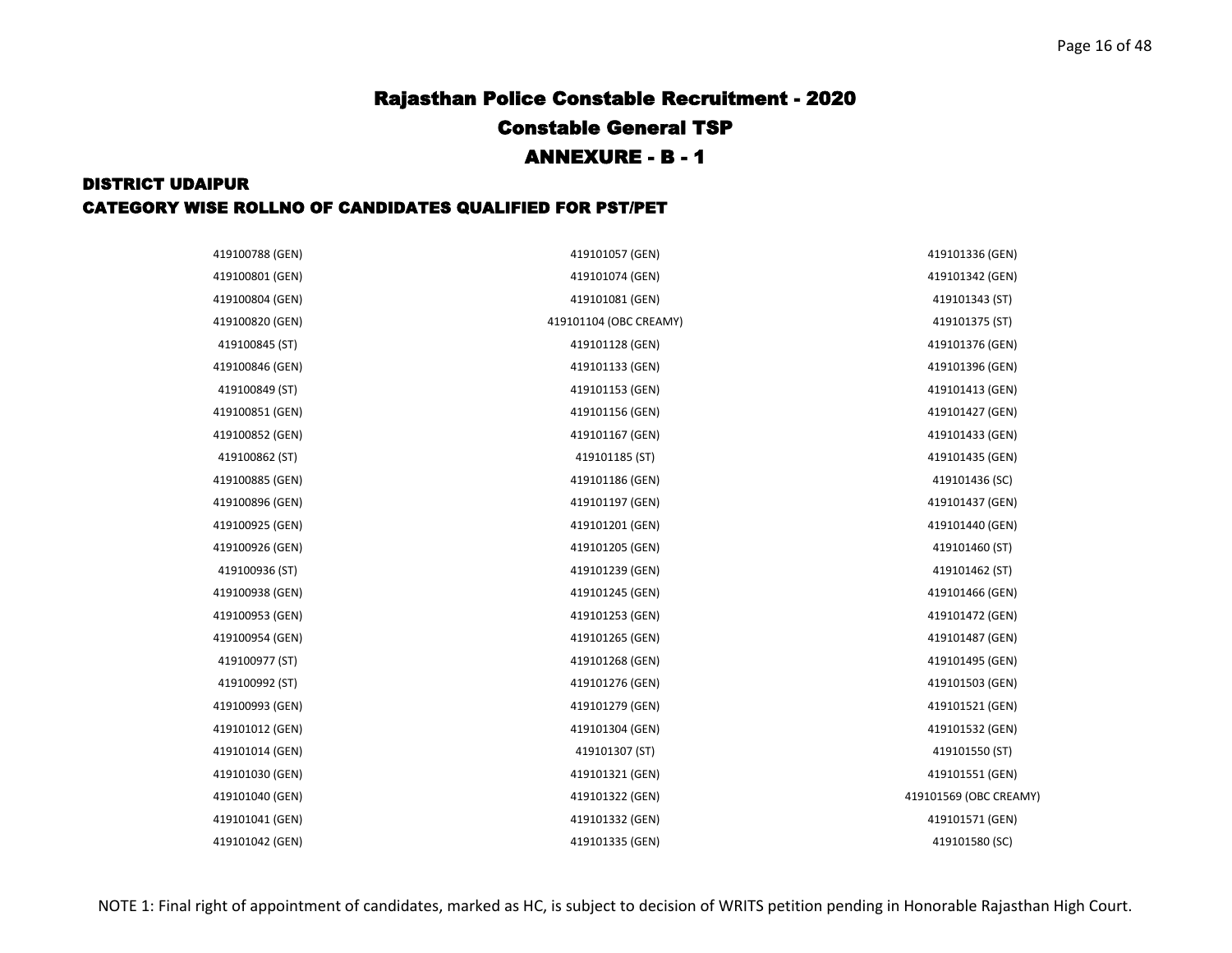| 419101581 (ST)  | 419101900 (ST)  | 419102179 (ST)  |
|-----------------|-----------------|-----------------|
| 419101582 (GEN) | 419101920 (GEN) | 419102201 (GEN) |
| 419101594 (GEN) | 419101924 (GEN) | 419102216 (GEN) |
| 419101599 (GEN) | 419101926 (GEN) | 419102230 (ST)  |
| 419101637 (GEN) | 419101936 (ST)  | 419102231 (GEN) |
| 419101650 (ST)  | 419101964 (GEN) | 419102250 (GEN) |
| 419101652 (GEN) | 419101973 (GEN) | 419102251 (GEN) |
| 419101675 (ST)  | 419101993 (ST)  | 419102252 (ST)  |
| 419101679 (GEN) | 419102007 (ST)  | 419102292 (GEN) |
| 419101682 (GEN) | 419102009 (GEN) | 419102316 (ST)  |
| 419101685 (GEN) | 419102017 (GEN) | 419102328 (GEN) |
| 419101700 (ST)  | 419102030 (GEN) | 419102335 (GEN) |
| 419101702 (ST)  | 419102042 (GEN) | 419102343 (GEN) |
| 419101731 (ST)  | 419102050 (GEN) | 419102357 (GEN) |
| 419101741 (ST)  | 419102071 (GEN) | 419102365 (GEN) |
| 419101743 (GEN) | 419102093 (SC)  | 419102385 (GEN) |
| 419101746 (GEN) | 419102096 (ST)  | 419102397 (GEN) |
| 419101761 (GEN) | 419102097 (GEN) | 419102409 (GEN) |
| 419101772 (GEN) | 419102121 (GEN) | 419102435 (GEN) |
| 419101775 (GEN) | 419102127 (GEN) | 419102453 (GEN) |
| 419101813 (GEN) | 419102134 (GEN) | 419102463 (GEN) |
| 419101818 (SC)  | 419102143 (GEN) | 419102466 (ST)  |
| 419101837 (ST)  | 419102151 (GEN) | 419102474 (GEN) |
| 419101845 (GEN) | 419102155 (ST)  | 419102481 (GEN) |
| 419101846 (GEN) | 419102161 (GEN) | 419102489 (GEN) |
| 419101866 (GEN) | 419102163 (GEN) | 419102492 (GEN) |
| 419101886 (GEN) | 419102177 (GEN) | 419102524 (GEN) |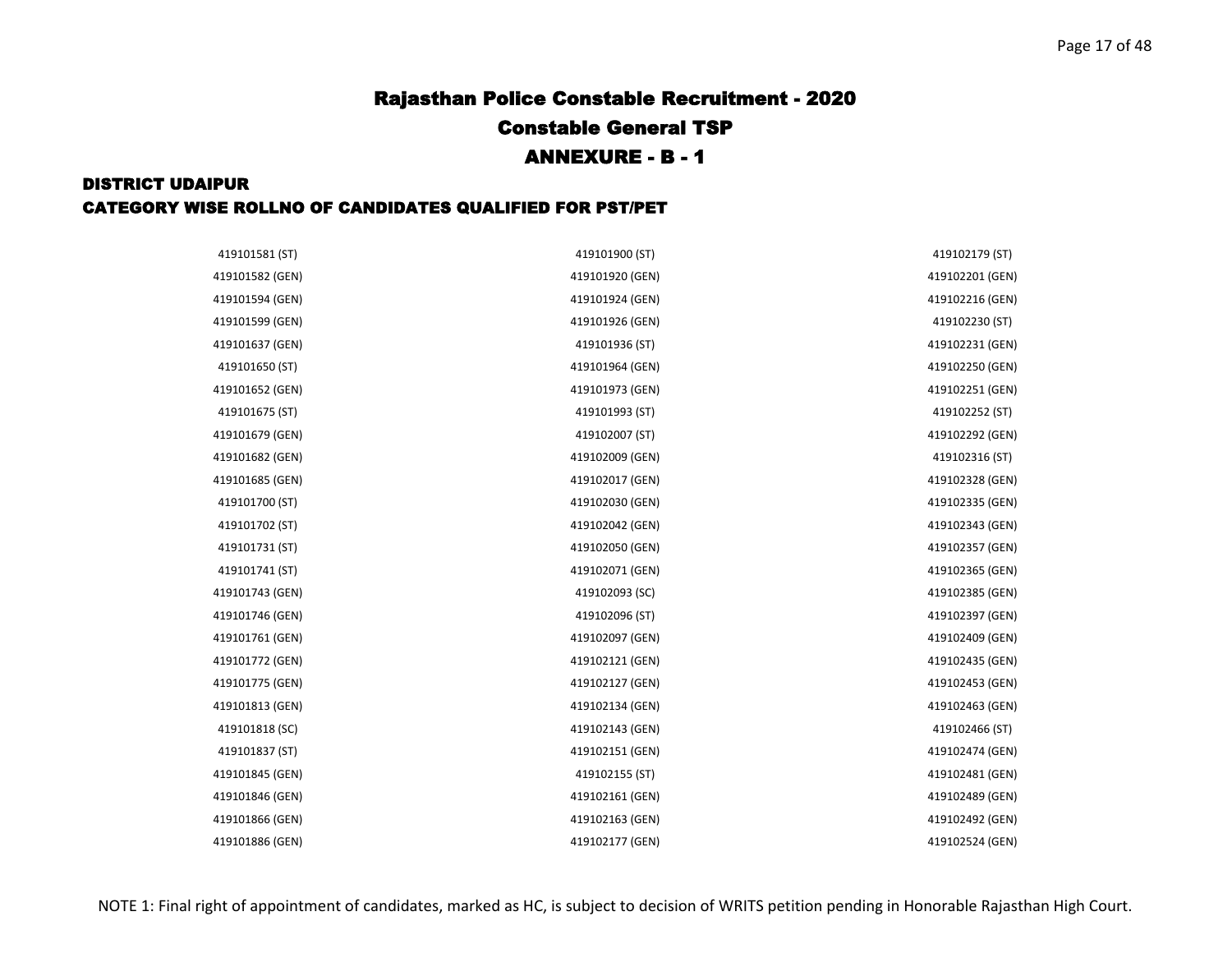| 419102538 (GEN) | 419103008 (ST)         | 419103445 (GEN)        |
|-----------------|------------------------|------------------------|
| 419102542 (GEN) | 419103013 (GEN)        | 419103456 (GEN)        |
| 419102545 (ST)  | 419103017 (GEN)        | 419103477 (GEN)        |
| 419102551 (GEN) | 419103053 (GEN)        | 419103500 (GEN)        |
| 419102601 (ST)  | 419103078 (GEN)        | 419103512 (GEN)        |
| 419102677 (GEN) | 419103083 (ST)         | 419103522 (GEN)        |
| 419102704 (GEN) | 419103105 (GEN)        | 419103541 (GEN)        |
| 419102716 (GEN) | 419103143 (GEN)        | 419103555 (GEN)        |
| 419102725 (ST)  | 419103162 (ST)         | 419103557 (GEN)        |
| 419102740 (GEN) | 419103171 (OBC CREAMY) | 419103564 (GEN)        |
| 419102747 (GEN) | 419103172 (GEN)        | 419103572 (GEN)        |
| 419102765 (GEN) | 419103193 (GEN)        | 419103583 (ST)         |
| 419102792 (GEN) | 419103202 (GEN)        | 419103600 (GEN)        |
| 419102797 (ST)  | 419103219 (ST)         | 419103662 (ST)         |
| 419102808 (GEN) | 419103222 (GEN)        | 419103668 (GEN)        |
| 419102832 (GEN) | 419103223 (ST)         | 419103683 (OBC CREAMY) |
| 419102856 (GEN) | 419103253 (GEN)        | 419103782 (ST)         |
| 419102880 (GEN) | 419103283 (GEN)        | 419103792 (ST)         |
| 419102887 (GEN) | 419103316 (ST)         | 419103828 (GEN)        |
| 419102894 (GEN) | 419103320 (GEN)        | 419103838 (ST)         |
| 419102910 (ST)  | 419103321 (GEN)        | 419103860 (ST)         |
| 419102915 (ST)  | 419103325 (GEN)        | 419103863 (GEN)        |
| 419102936 (GEN) | 419103330 (ST)         | 419103873 (GEN)        |
| 419102939 (GEN) | 419103333 (GEN)        | 419103889 (GEN)        |
| 419102980 (ST)  | 419103374 (GEN)        | 419103930 (GEN)        |
| 419102982 (GEN) | 419103384 (ST)         | 419103932 (ST)         |
| 419103003 (GEN) | 419103438 (GEN)        | 419103933 (GEN)        |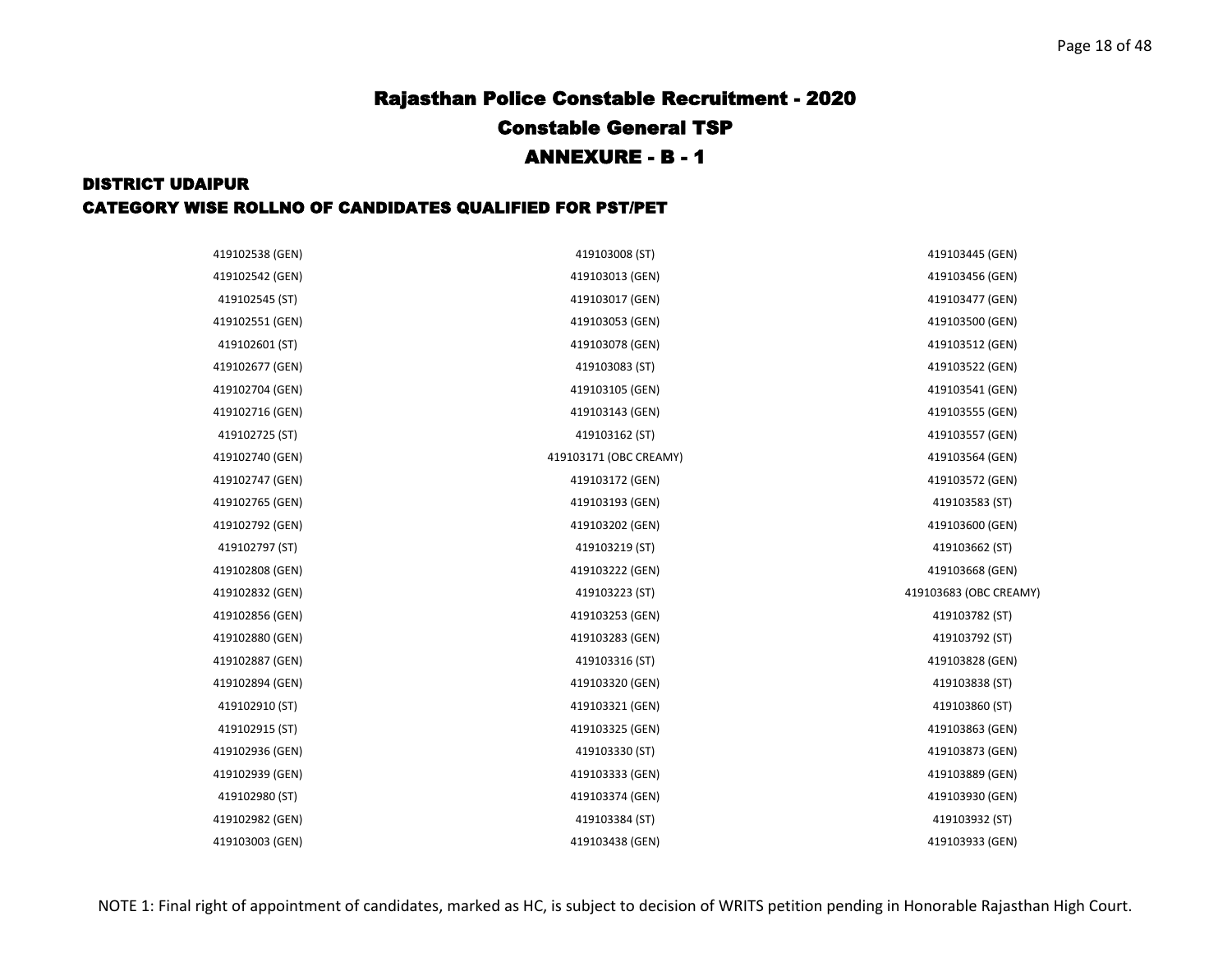| 419103935 (GEN) | 419104313 (GEN)        | 419104701 (ST)         |
|-----------------|------------------------|------------------------|
| 419103945 (ST)  | 419104342 (GEN)        | 419104708 (GEN)        |
| 419103970 (SC)  | 419104353 (GEN)        | 419104717 (ST)         |
| 419103974 (ST)  | 419104362 (GEN)        | 419104719 (GEN)        |
| 419103979 (GEN) | 419104375 (GEN)        | 419104736 (GEN)        |
| 419103985 (GEN) | 419104419 (GEN)        | 419104737 (GEN)        |
| 419103990 (GEN) | 419104442 (GEN)        | 419104747 (GEN)        |
| 419104020 (ST)  | 419104467 (GEN)        | 419104751 (OBC CREAMY) |
| 419104039 (GEN) | 419104487 (ST)         | 419104767 (GEN)        |
| 419104048 (GEN) | 419104490 (GEN)        | 419104773 (GEN)        |
| 419104049 (ST)  | 419104493 (ST)         | 419104782 (ST)         |
| 419104053 (ST)  | 419104520 (GEN)        | 419104804 (GEN)        |
| 419104082 (GEN) | 419104542 (ST)         | 419104843 (GEN)        |
| 419104093 (GEN) | 419104555 (GEN)        | 419104862 (GEN)        |
| 419104137 (GEN) | 419104565 (GEN)        | 419104874 (GEN)        |
| 419104158 (GEN) | 419104566 (GEN)        | 419104908 (GEN)        |
| 419104162 (ST)  | 419104572 (GEN)        | 419104936 (GEN)        |
| 419104178 (GEN) | 419104579 (ST)         | 419104948 (GEN)        |
| 419104204 (GEN) | 419104586 (OBC CREAMY) | 419104962 (GEN)        |
| 419104214 (GEN) | 419104598 (ST)         | 419104963 (GEN)        |
| 419104219 (ST)  | 419104611 (GEN)        | 419104974 (ST)         |
| 419104227 (GEN) | 419104645 (GEN)        | 419105007 (GEN)        |
| 419104233 (GEN) | 419104646 (GEN)        | 419105008 (GEN)        |
| 419104240 (ST)  | 419104649 (ST)         | 419105009 (ST)         |
| 419104259 (GEN) | 419104650 (GEN)        | 419105014 (ST)         |
| 419104280 (GEN) | 419104660 (GEN)        | 419105015 (GEN)        |
| 419104306 (GEN) | 419104685 (GEN)        | 419105048 (GEN)        |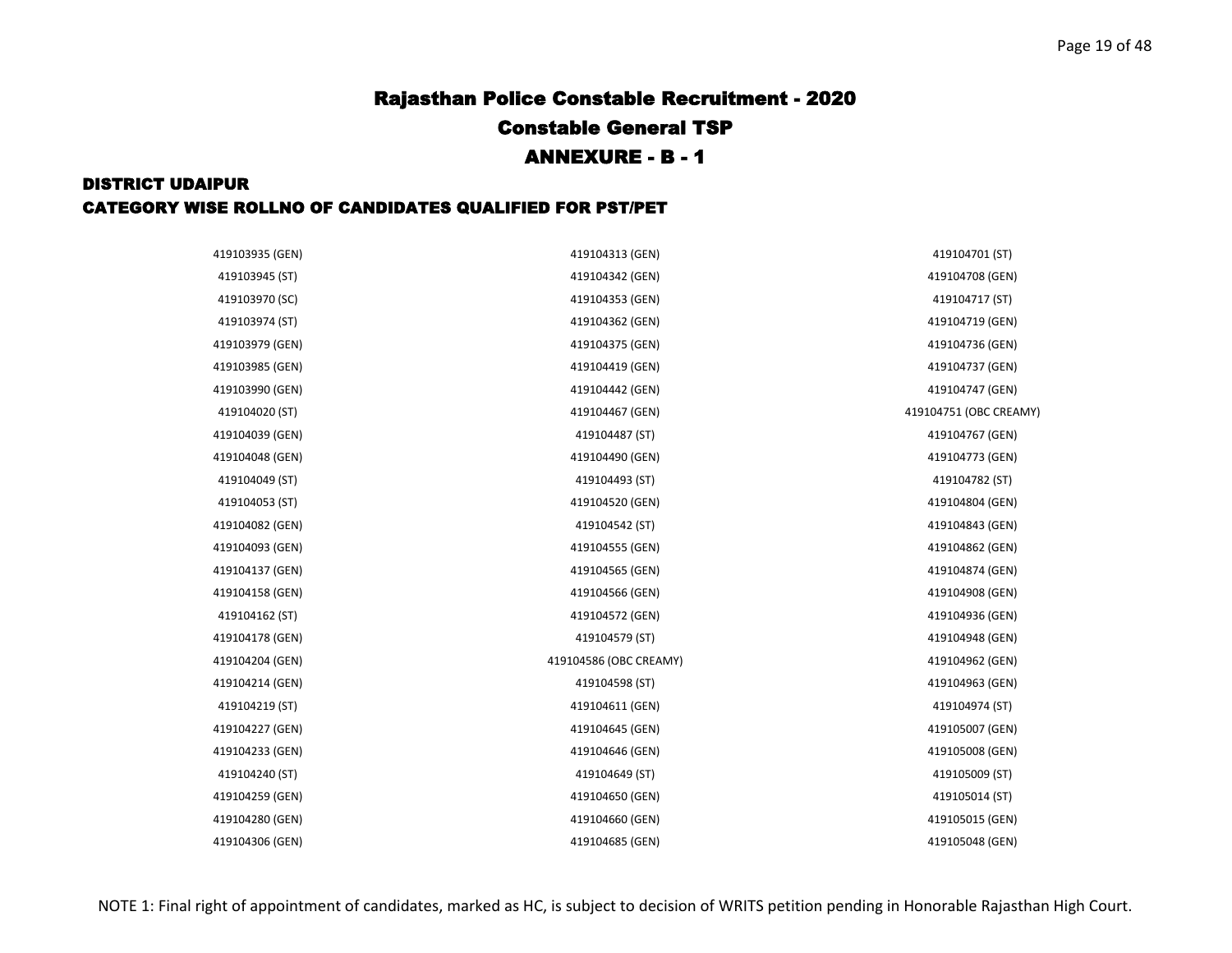| 419105050 (GEN) | 419105472 (GEN) | 419105776 (GEN)        |
|-----------------|-----------------|------------------------|
| 419105068 (GEN) | 419105473 (ST)  | 419105783 (ST)         |
| 419105070 (ST)  | 419105487 (GEN) | 419105793 (ST)         |
| 419105073 (GEN) | 419105533 (GEN) | 419105798 (GEN)        |
| 419105079 (ST)  | 419105536 (ST)  | 419105800 (ST)         |
| 419105085 (ST)  | 419105553 (GEN) | 419105816 (GEN)        |
| 419105095 (ST)  | 419105559 (GEN) | 419105837 (GEN)        |
| 419105107 (GEN) | 419105571 (GEN) | 419105858 (GEN)        |
| 419105126 (GEN) | 419105581 (ST)  | 419105861 (ST)         |
| 419105178 (ST)  | 419105601 (GEN) | 419105883 (GEN)        |
| 419105180 (GEN) | 419105637 (GEN) | 419105884 (ST)         |
| 419105230 (ST)  | 419105638 (ST)  | 419105889 (GEN)        |
| 419105240 (GEN) | 419105646 (GEN) | 419105899 (GEN)        |
| 419105253 (GEN) | 419105654 (ST)  | 419105906 (GEN)        |
| 419105254 (GEN) | 419105718 (ST)  | 419105912 (GEN)        |
| 419105261 (GEN) | 419105720 (GEN) | 419105914 (ST)         |
| 419105307 (GEN) | 419105724 (ST)  | 419105963 (GEN)        |
| 419105333 (GEN) | 419105725 (GEN) | 419105986 (GEN)        |
| 419105358 (GEN) | 419105731 (ST)  | 419105989 (GEN)        |
| 419105366 (GEN) | 419105738 (GEN) | 419105990 (GEN)        |
| 419105373 (GEN) | 419105741 (ST)  | 419106013 (OBC CREAMY) |
| 419105377 (GEN) | 419105744 (ST)  | 419106014 (GEN)        |
| 419105387 (GEN) | 419105751 (GEN) | 419106034 (GEN)        |
| 419105414 (ST)  | 419105765 (GEN) | 419106053 (GEN)        |
| 419105425 (GEN) | 419105766 (GEN) | 419106061 (GEN)        |
| 419105461 (ST)  | 419105767 (ST)  | 419106068 (ST)         |
| 419105470 (ST)  | 419105775 (GEN) | 419106087 (ST)         |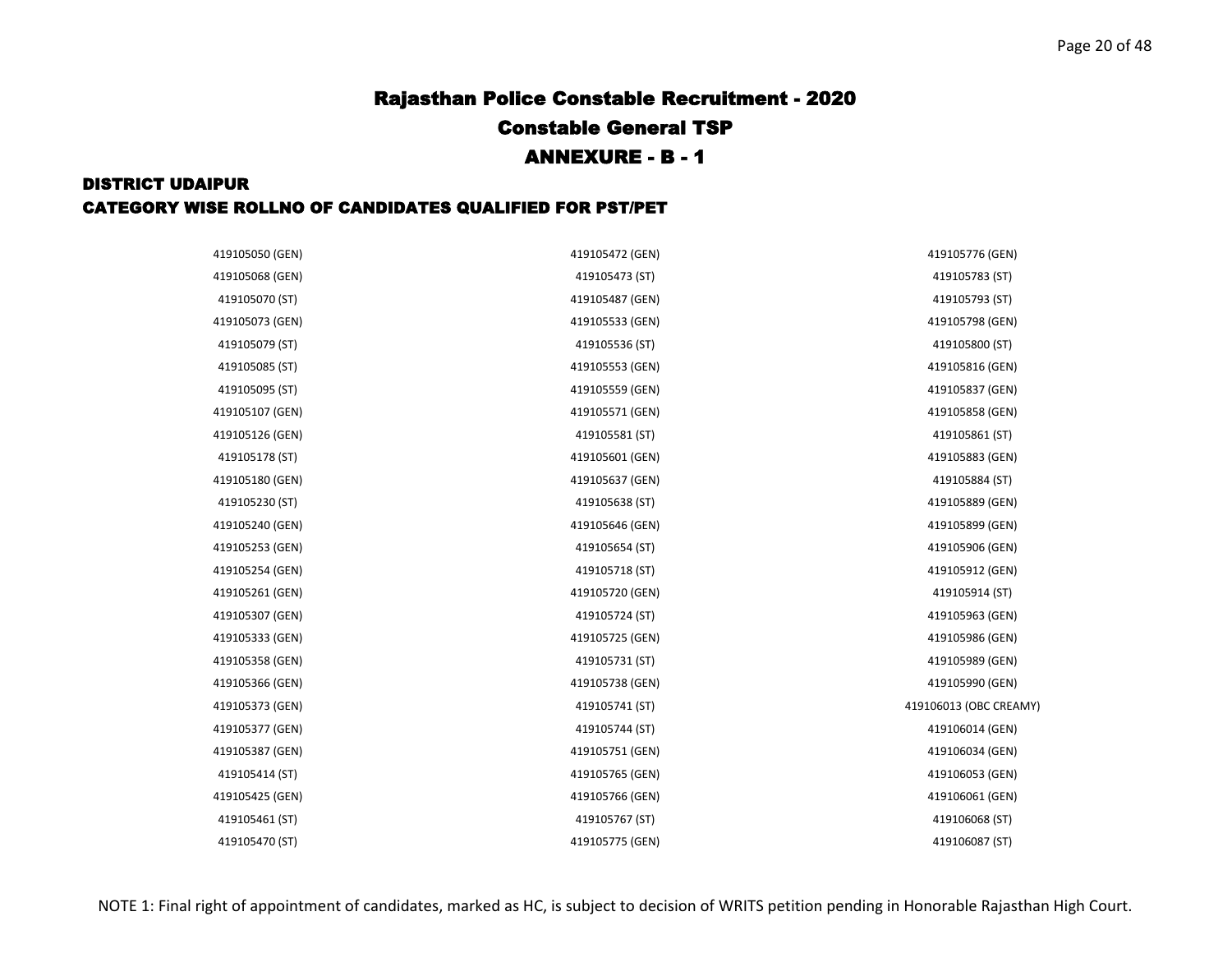| 419106157 (GEN) | 419106520 (ST)         | 419106940 (GEN) |
|-----------------|------------------------|-----------------|
| 419106193 (GEN) | 419106558 (GEN)        | 419106947 (GEN) |
| 419106227 (GEN) | 419106559 (GEN)        | 419106964 (ST)  |
| 419106244 (GEN) | 419106566 (GEN)        | 419106969 (GEN) |
| 419106253 (GEN) | 419106602 (GEN)        | 419107003 (GEN) |
| 419106258 (GEN) | 419106606 (ST)         | 419107038 (GEN) |
| 419106275 (GEN) | 419106645 (GEN)        | 419107069 (GEN) |
| 419106287 (GEN) | 419106652 (ST)         | 419107081 (ST)  |
| 419106294 (GEN) | 419106662 (GEN)        | 419107086 (ST)  |
| 419106298 (ST)  | 419106665 (GEN)        | 419107123 (GEN) |
| 419106309 (GEN) | 419106679 (SC)         | 419107162 (ST)  |
| 419106326 (ST)  | 419106714 (GEN)        | 419107196 (ST)  |
| 419106330 (GEN) | 419106723 (GEN)        | 419107199 (GEN) |
| 419106344 (GEN) | 419106737 (GEN)        | 419107210 (ST)  |
| 419106362 (GEN) | 419106757 (ST)         | 419107211 (ST)  |
| 419106364 (GEN) | 419106767 (GEN)        | 419107226 (ST)  |
| 419106376 (GEN) | 419106786 (GEN)        | 419107242 (GEN) |
| 419106384 (ST)  | 419106823 (GEN)        | 419107266 (GEN) |
| 419106392 (GEN) | 419106824 (GEN)        | 419107319 (ST)  |
| 419106417 (ST)  | 419106835 (GEN)        | 419107350 (ST)  |
| 419106421 (ST)  | 419106853 (GEN)        | 419107358 (GEN) |
| 419106424 (GEN) | 419106880 (GEN)        | 419107364 (GEN) |
| 419106426 (GEN) | 419106901 (OBC CREAMY) | 419107384 (GEN) |
| 419106430 (GEN) | 419106905 (OBC CREAMY) | 419107389 (GEN) |
| 419106457 (ST)  | 419106911 (ST)         | 419107390 (GEN) |
| 419106492 (ST)  | 419106935 (OBC CREAMY) | 419107398 (GEN) |
| 419106504 (GEN) | 419106937 (GEN)        | 419107417 (ST)  |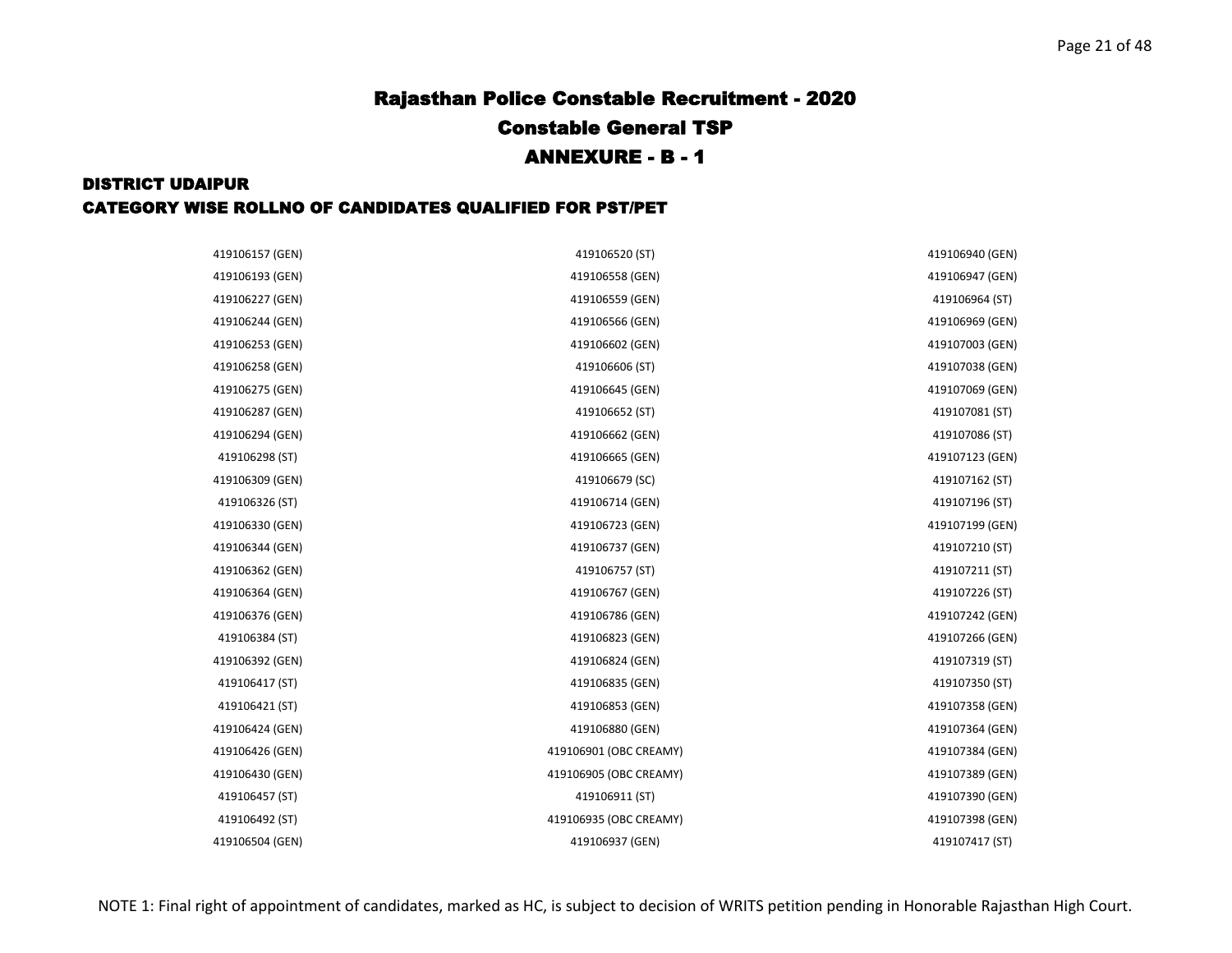| 419107432 (GEN)        | 419107760 (GEN) | 419108133 (GEN) |
|------------------------|-----------------|-----------------|
| 419107437 (GEN)        | 419107787 (GEN) | 419108137 (ST)  |
| 419107451 (GEN)        | 419107795 (ST)  | 419108172 (ST)  |
| 419107456 (GEN)        | 419107802 (GEN) | 419108184 (GEN) |
| 419107459 (ST)         | 419107846 (ST)  | 419108185 (GEN) |
| 419107495 (ST)         | 419107848 (GEN) | 419108192 (GEN) |
| 419107514 (GEN)        | 419107856 (GEN) | 419108213 (ST)  |
| 419107521 (GEN)        | 419107866 (GEN) | 419108258 (ST)  |
| 419107522 (ST)         | 419107873 (GEN) | 419108274 (GEN) |
| 419107541 (GEN)        | 419107883 (GEN) | 419108315 (ST)  |
| 419107544 (GEN)        | 419107900 (ST)  | 419108316 (GEN) |
| 419107558 (GEN)        | 419107913 (GEN) | 419108332 (GEN) |
| 419107580 (GEN)        | 419107921 (GEN) | 419108343 (ST)  |
| 419107583 (ST)         | 419107935 (ST)  | 419108345 (GEN) |
| 419107587 (ST)         | 419107936 (GEN) | 419108346 (GEN) |
| 419107598 (GEN)        | 419107944 (ST)  | 419108365 (GEN) |
| 419107620 (ST)         | 419107959 (GEN) | 419108384 (GEN) |
| 419107638 (SC)         | 419107968 (ST)  | 419108387 (ST)  |
| 419107643 (GEN)        | 419107992 (GEN) | 419108391 (GEN) |
| 419107659 (GEN)        | 419107995 (ST)  | 419108396 (GEN) |
| 419107668 (GEN)        | 419108009 (ST)  | 419108407 (ST)  |
| 419107684 (GEN)        | 419108017 (GEN) | 419108422 (GEN) |
| 419107689 (GEN)        | 419108034 (GEN) | 419108423 (GEN) |
| 419107704 (ST)         | 419108090 (GEN) | 419108465 (GEN) |
| 419107724 (MBC CREAMY) | 419108098 (GEN) | 419108536 (ST)  |
| 419107755 (ST)         | 419108102 (GEN) | 419108562 (GEN) |
| 419107757 (GEN)        | 419108123 (GEN) | 419108566 (GEN) |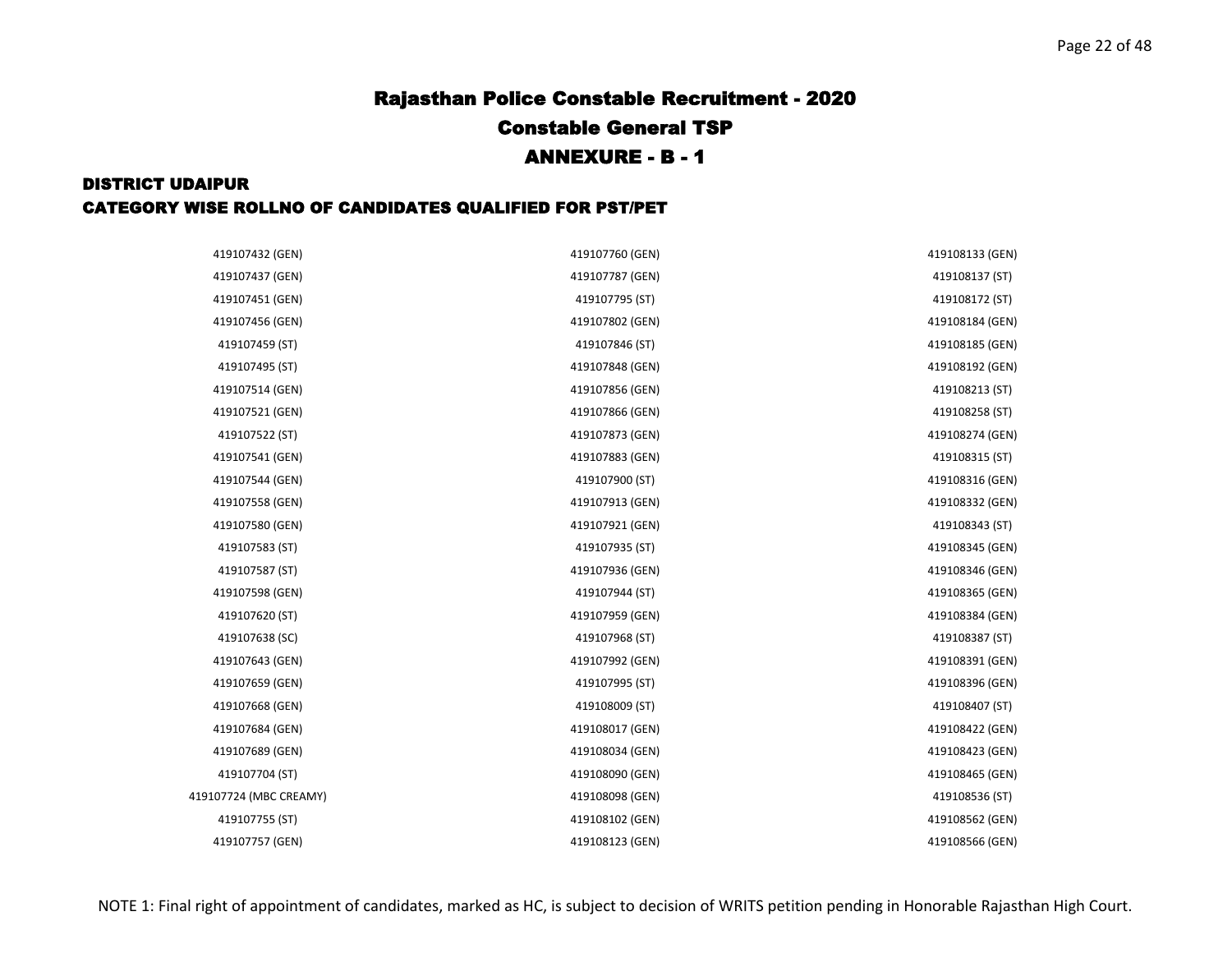| 419108568 (GEN) | 419108958 (GEN)        | 419109273 (GEN) |
|-----------------|------------------------|-----------------|
| 419108572 (GEN) | 419108973 (GEN)        | 419109277 (GEN) |
| 419108582 (ST)  | 419109003 (GEN)        | 419109288 (ST)  |
| 419108589 (ST)  | 419109015 (GEN)        | 419109297 (GEN) |
| 419108607 (GEN) | 419109032 (ST)         | 419109303 (GEN) |
| 419108608 (GEN) | 419109044 (ST)         | 419109320 (GEN) |
| 419108630 (GEN) | 419109051 (GEN)        | 419109331 (GEN) |
| 419108634 (GEN) | 419109063 (ST)         | 419109354 (ST)  |
| 419108635 (GEN) | 419109076 (GEN)        | 419109356 (GEN) |
| 419108640 (GEN) | 419109078 (GEN)        | 419109442 (ST)  |
| 419108648 (ST)  | 419109081 (GEN)        | 419109444 (GEN) |
| 419108667 (GEN) | 419109084 (ST)         | 419109460 (GEN) |
| 419108673 (ST)  | 419109086 (GEN)        | 419109469 (GEN) |
| 419108677 (GEN) | 419109089 (GEN)        | 419109482 (GEN) |
| 419108724 (ST)  | 419109110 (GEN)        | 419109521 (ST)  |
| 419108729 (GEN) | 419109126 (GEN)        | 419109526 (GEN) |
| 419108740 (GEN) | 419109130 (GEN)        | 419109529 (GEN) |
| 419108764 (GEN) | 419109139 (GEN)        | 419109532 (GEN) |
| 419108769 (GEN) | 419109151 (GEN)        | 419109546 (GEN) |
| 419108807 (ST)  | 419109175 (ST)         | 419109548 (ST)  |
| 419108831 (GEN) | 419109184 (GEN)        | 419109560 (ST)  |
| 419108840 (GEN) | 419109211 (ST)         | 419109562 (GEN) |
| 419108880 (ST)  | 419109227 (GEN)        | 419109583 (GEN) |
| 419108891 (ST)  | 419109235 (OBC CREAMY) | 419109586 (GEN) |
| 419108923 (GEN) | 419109250 (GEN)        | 419109612 (GEN) |
| 419108937 (ST)  | 419109254 (GEN)        | 419109613 (ST)  |
| 419108940 (GEN) | 419109262 (ST)         | 419109633 (GEN) |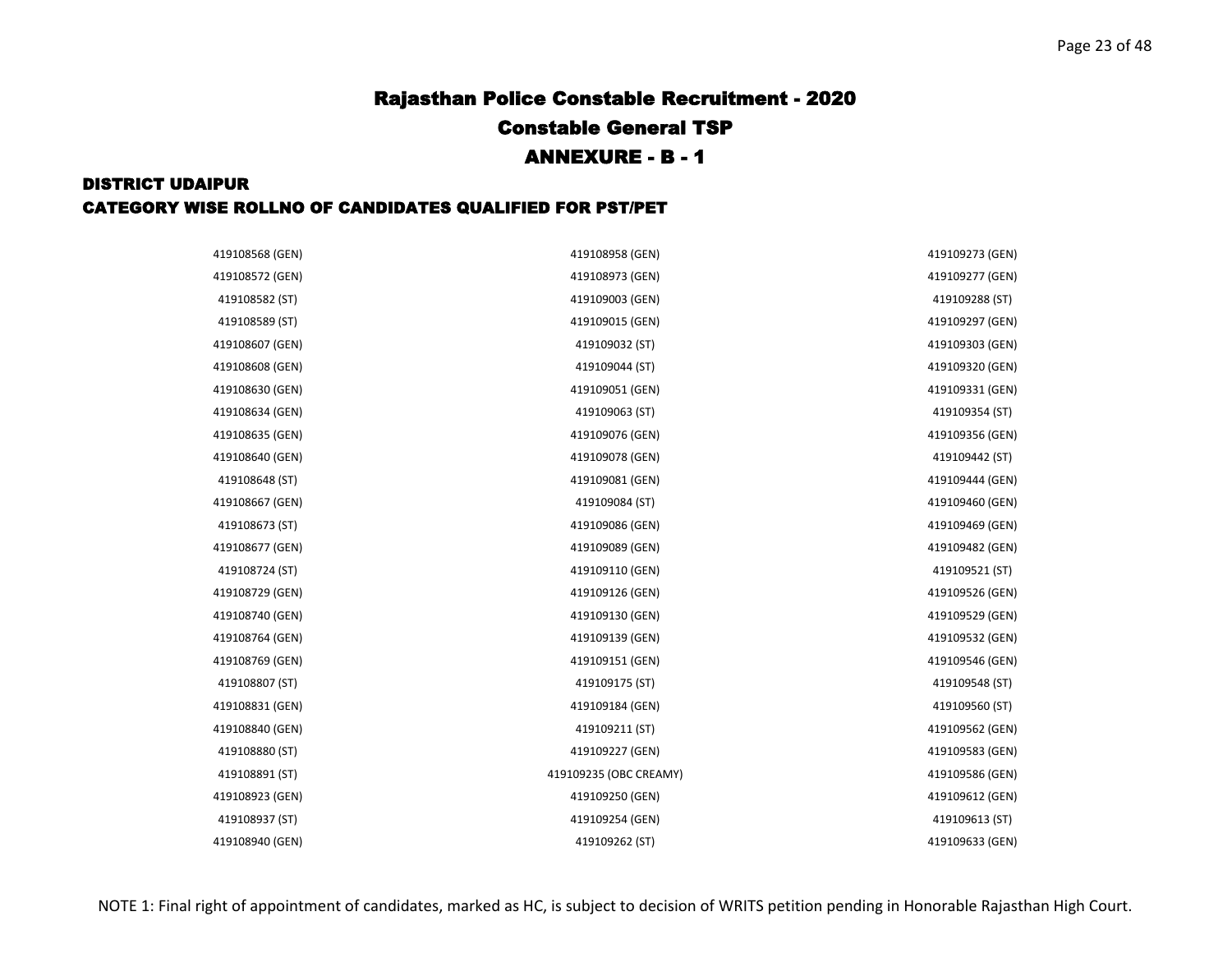| 419109667 (GEN)        | 419110027 (GEN) | 419110317 (ST)  |
|------------------------|-----------------|-----------------|
| 419109671 (ST)         | 419110031 (GEN) | 419110324 (GEN) |
| 419109686 (GEN)        | 419110075 (GEN) | 419110343 (GEN) |
| 419109692 (OBC CREAMY) | 419110082 (GEN) | 419110346 (ST)  |
| 419109702 (GEN)        | 419110093 (GEN) | 419110349 (GEN) |
| 419109710 (GEN)        | 419110098 (ST)  | 419110368 (GEN) |
| 419109713 (GEN)        | 419110133 (GEN) | 419110376 (ST)  |
| 419109716 (ST)         | 419110140 (GEN) | 419110388 (ST)  |
| 419109737 (GEN)        | 419110159 (GEN) | 419110400 (ST)  |
| 419109748 (OBC CREAMY) | 419110160 (GEN) | 419110412 (GEN) |
| 419109784 (GEN)        | 419110171 (GEN) | 419110425 (GEN) |
| 419109800 (GEN)        | 419110178 (GEN) | 419110426 (GEN) |
| 419109801 (GEN)        | 419110182 (ST)  | 419110435 (ST)  |
| 419109809 (GEN)        | 419110183 (GEN) | 419110437 (GEN) |
| 419109838 (GEN)        | 419110186 (GEN) | 419110453 (GEN) |
| 419109841 (GEN)        | 419110193 (GEN) | 419110462 (GEN) |
| 419109886 (GEN)        | 419110208 (GEN) | 419110463 (GEN) |
| 419109895 (GEN)        | 419110263 (GEN) | 419110464 (GEN) |
| 419109897 (GEN)        | 419110274 (GEN) | 419110481 (GEN) |
| 419109902 (GEN)        | 419110275 (GEN) | 419110497 (ST)  |
| 419109909 (ST)         | 419110279 (GEN) | 419110526 (GEN) |
| 419109932 (GEN)        | 419110280 (GEN) | 419110550 (ST)  |
| 419109937 (GEN)        | 419110282 (ST)  | 419110568 (GEN) |
| 419109956 (GEN)        | 419110288 (GEN) | 419110569 (GEN) |
| 419109972 (GEN)        | 419110289 (ST)  | 419110576 (ST)  |
| 419110012 (GEN)        | 419110294 (GEN) | 419110599 (ST)  |
| 419110013 (GEN)        | 419110316 (ST)  | 419110607 (GEN) |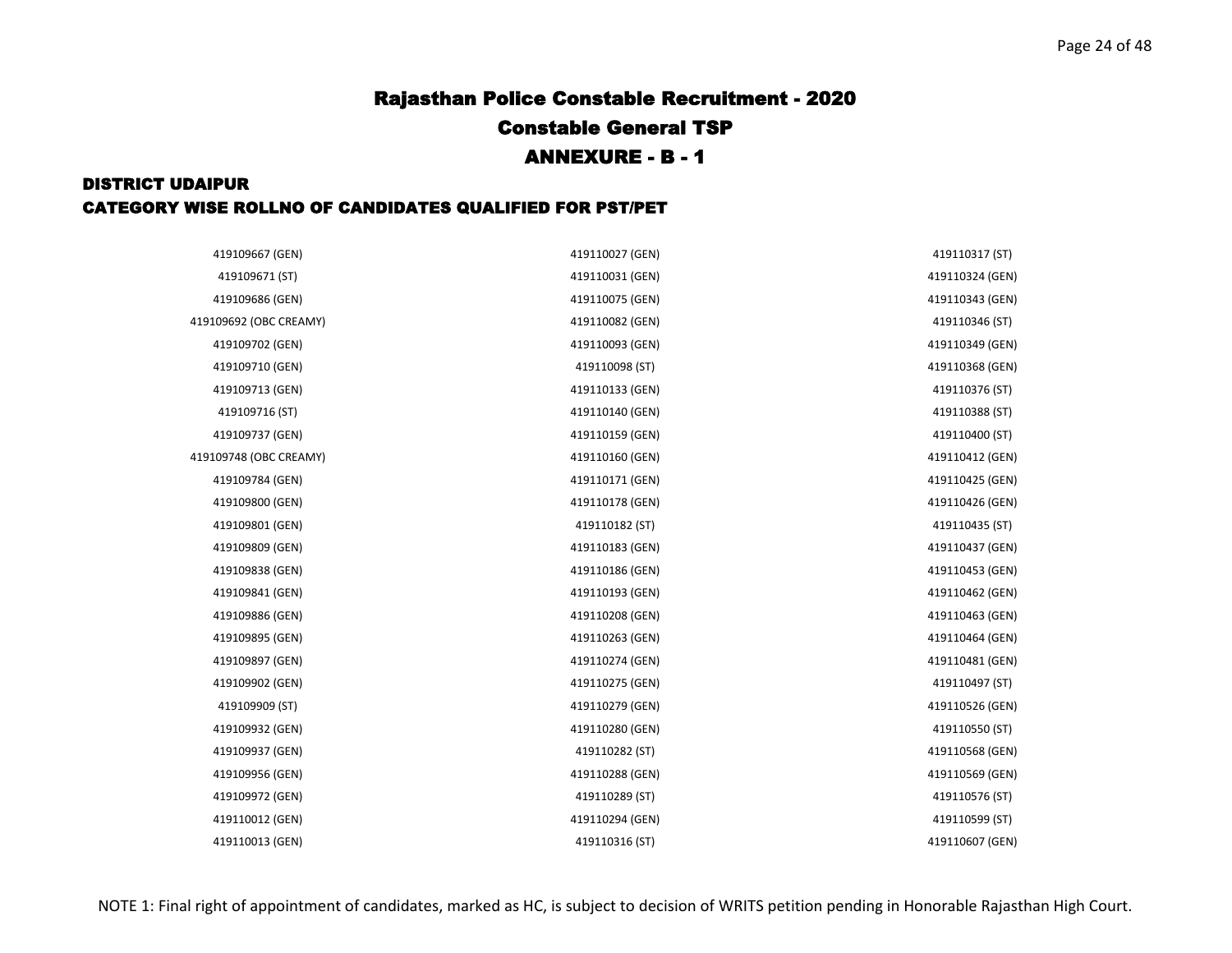| 419110619 (GEN) | 419110890 (GEN)        | 419111163 (OBC CREAMY) |
|-----------------|------------------------|------------------------|
| 419110622 (ST)  | 419110921 (GEN)        | 419111178 (GEN)        |
| 419110634 (GEN) | 419110930 (GEN)        | 419111210 (ST)         |
| 419110642 (GEN) | 419110951 (GEN)        | 419111218 (ST)         |
| 419110672 (GEN) | 419110972 (OBC CREAMY) | 419111223 (GEN)        |
| 419110673 (GEN) | 419110973 (GEN)        | 419111228 (GEN)        |
| 419110683 (GEN) | 419110975 (GEN)        | 419111269 (ST)         |
| 419110688 (GEN) | 419110989 (GEN)        | 419111285 (ST)         |
| 419110706 (SC)  | 419110997 (GEN)        | 419111287 (ST)         |
| 419110708 (GEN) | 419111007 (GEN)        | 419111289 (GEN)        |
| 419110714 (GEN) | 419111017 (GEN)        | 419111294 (GEN)        |
| 419110724 (GEN) | 419111020 (GEN)        | 419111296 (GEN)        |
| 419110727 (GEN) | 419111043 (ST)         | 419111320 (GEN)        |
| 419110729 (GEN) | 419111045 (ST)         | 419111332 (GEN)        |
| 419110731 (ST)  | 419111046 (ST)         | 419111338 (GEN)        |
| 419110733 (GEN) | 419111048 (GEN)        | 419111340 (GEN)        |
| 419110738 (GEN) | 419111069 (GEN)        | 419111341 (ST)         |
| 419110739 (GEN) | 419111077 (ST)         | 419111395 (GEN)        |
| 419110772 (GEN) | 419111096 (GEN)        | 419111401 (GEN)        |
| 419110794 (GEN) | 419111101 (GEN)        | 419111420 (GEN)        |
| 419110797 (GEN) | 419111113 (GEN)        | 419111429 (GEN)        |
| 419110805 (GEN) | 419111115 (GEN)        | 419111444 (ST)         |
| 419110817 (ST)  | 419111129 (GEN)        | 419111483 (ST)         |
| 419110826 (GEN) | 419111133 (GEN)        | 419111488 (GEN)        |
| 419110863 (GEN) | 419111135 (GEN)        | 419111492 (GEN)        |
| 419110874 (GEN) | 419111153 (GEN)        | 419111528 (GEN)        |
| 419110883 (GEN) | 419111157 (GEN)        | 419111545 (GEN)        |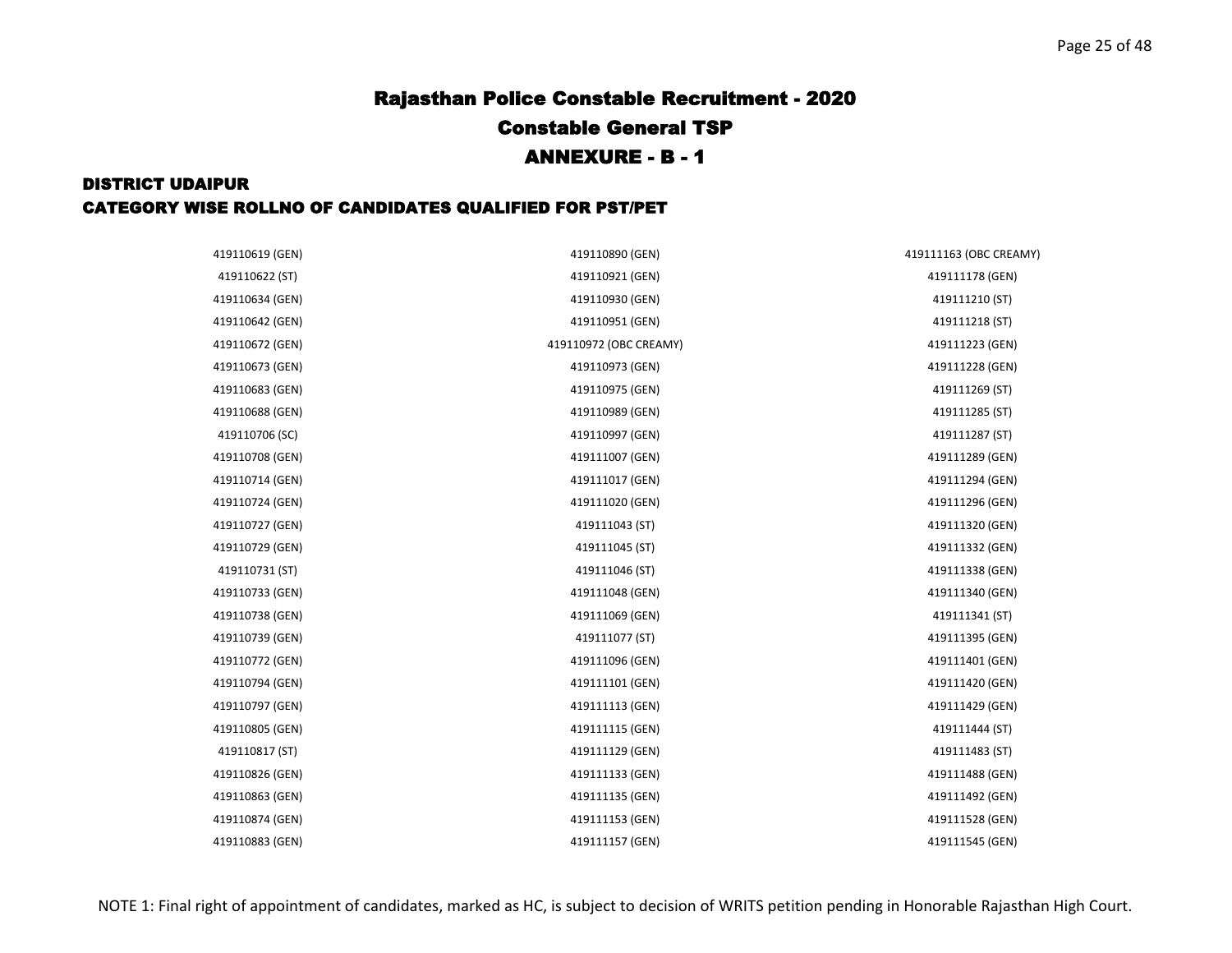| 419111573 (GEN)        | 419152813 (ST)  | 419153247 (ST)  |
|------------------------|-----------------|-----------------|
| 419111585 (GEN)        | 419152834 (GEN) | 419153249 (GEN) |
| 419111589 (MBC CREAMY) | 419152867 (GEN) | 419153281 (GEN) |
| 419111591 (ST)         | 419152879 (GEN) | 419153331 (ST)  |
| 419111593 (GEN)        | 419152881 (GEN) | 419153338 (ST)  |
| 419111603 (GEN)        | 419152892 (ST)  | 419153341 (GEN) |
| 419111609 (GEN)        | 419152897 (ST)  | 419153351 (GEN) |
| 419111613 (GEN)        | 419152920 (GEN) | 419153352 (ST)  |
| 419111655 (GEN)        | 419152925 (ST)  | 419153354 (GEN) |
| 419111663 (GEN)        | 419152941 (GEN) | 419153375 (GEN) |
| 419152562 (GEN)        | 419153027 (GEN) | 419153379 (GEN) |
| 419152572 (GEN)        | 419153030 (GEN) | 419153443 (SC)  |
| 419152643 (GEN)        | 419153037 (GEN) | 419153445 (GEN) |
| 419152692 (ST)         | 419153038 (GEN) | 419153451 (GEN) |
| 419152694 (GEN)        | 419153056 (GEN) | 419153459 (ST)  |
| 419152696 (ST)         | 419153059 (GEN) | 419153468 (ST)  |
| 419152707 (SC)         | 419153079 (ST)  | 419153502 (GEN) |
| 419152719 (GEN)        | 419153145 (GEN) | 419153516 (GEN) |
| 419152723 (ST)         | 419153178 (ST)  | 419153521 (GEN) |
| 419152732 (GEN)        | 419153184 (GEN) | 419153522 (GEN) |
| 419152759 (GEN)        | 419153199 (GEN) | 419153523 (GEN) |
| 419152768 (GEN)        | 419153209 (GEN) | 419153526 (ST)  |
| 419152769 (GEN)        | 419153225 (ST)  | 419153534 (GEN) |
| 419152772 (GEN)        | 419153226 (GEN) | 419153560 (ST)  |
| 419152785 (ST)         | 419153238 (GEN) | 419153613 (GEN) |
| 419152789 (GEN)        | 419153242 (ST)  | 419153614 (GEN) |
| 419152807 (ST)         | 419153246 (ST)  | 419153618 (GEN) |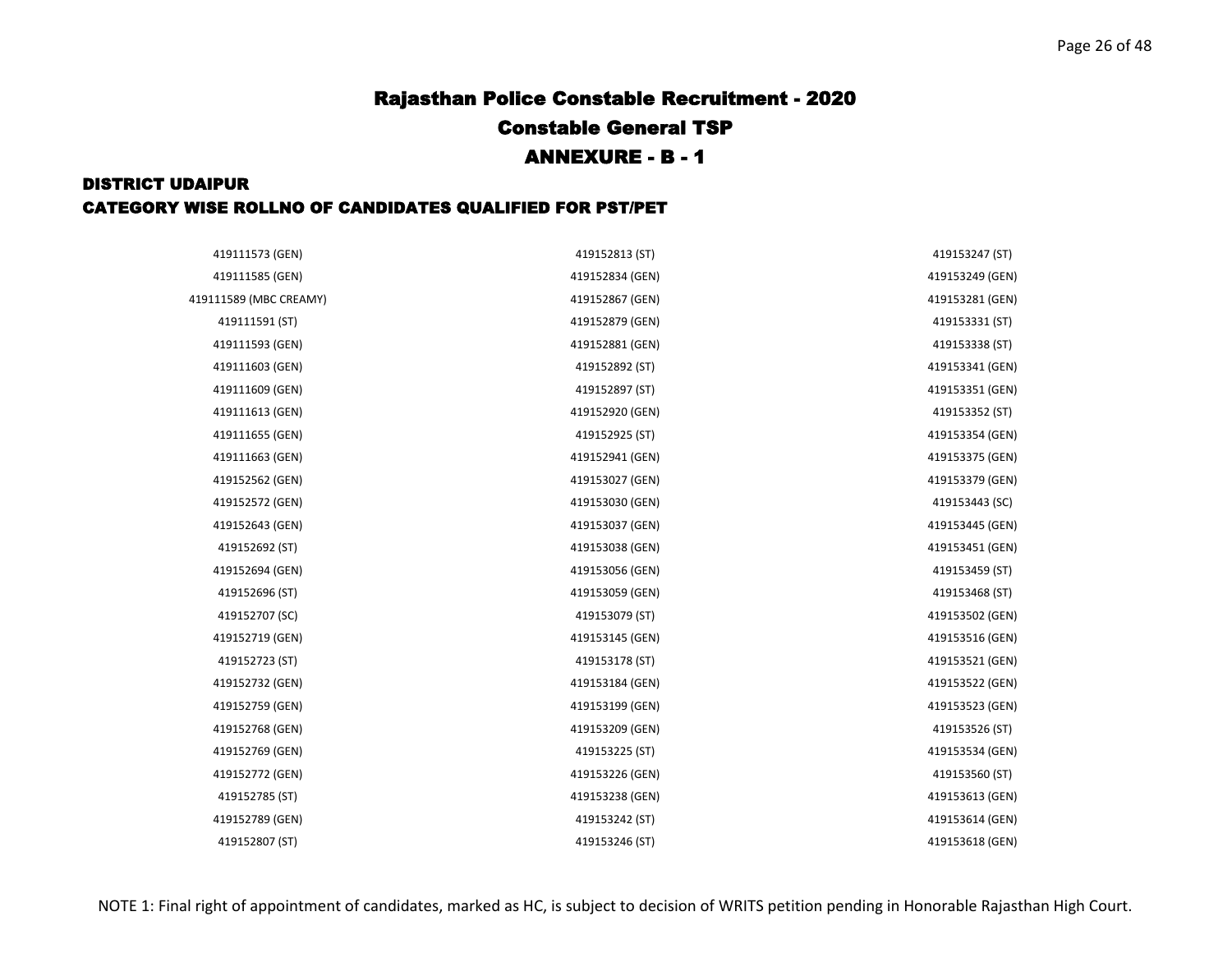| 419153645 (GEN)        | 419154022 (GEN) | 419154270 (GEN) |
|------------------------|-----------------|-----------------|
| 419153654 (GEN)        | 419154028 (GEN) | 419154272 (ST)  |
| 419153658 (ST)         | 419154048 (ST)  | 419154292 (GEN) |
| 419153661 (ST)         | 419154049 (GEN) | 419154298 (GEN) |
| 419153678 (GEN)        | 419154054 (GEN) | 419154334 (GEN) |
| 419153679 (GEN)        | 419154060 (GEN) | 419154342 (GEN) |
| 419153683 (GEN)        | 419154073 (ST)  | 419154343 (GEN) |
| 419153701 (GEN)        | 419154079 (ST)  | 419154368 (ST)  |
| 419153708 (ST)         | 419154093 (ST)  | 419154375 (ST)  |
| 419153744 (GEN)        | 419154105 (GEN) | 419154397 (ST)  |
| 419153766 (GEN)        | 419154109 (SC)  | 419154414 (GEN) |
| 419153776 (GEN)        | 419154117 (GEN) | 419154417 (GEN) |
| 419153783 (GEN)        | 419154137 (ST)  | 419154420 (GEN) |
| 419153794 (GEN)        | 419154140 (GEN) | 419154444 (GEN) |
| 419153796 (GEN)        | 419154149 (GEN) | 419154474 (GEN) |
| 419153811 (ST)         | 419154173 (ST)  | 419154480 (GEN) |
| 419153812 (OBC CREAMY) | 419154174 (GEN) | 419154491 (GEN) |
| 419153827 (GEN)        | 419154177 (GEN) | 419154504 (GEN) |
| 419153835 (GEN)        | 419154185 (GEN) | 419154521 (GEN) |
| 419153846 (GEN)        | 419154186 (ST)  | 419154526 (GEN) |
| 419153852 (ST)         | 419154197 (GEN) | 419154534 (GEN) |
| 419153870 (GEN)        | 419154210 (GEN) | 419154535 (GEN) |
| 419153911 (GEN)        | 419154219 (GEN) | 419154557 (GEN) |
| 419153940 (ST)         | 419154225 (GEN) | 419154587 (GEN) |
| 419153945 (GEN)        | 419154230 (GEN) | 419154595 (GEN) |
| 419153964 (GEN)        | 419154257 (ST)  | 419154597 (GEN) |
| 419153995 (GEN)        | 419154264 (GEN) | 419154609 (ST)  |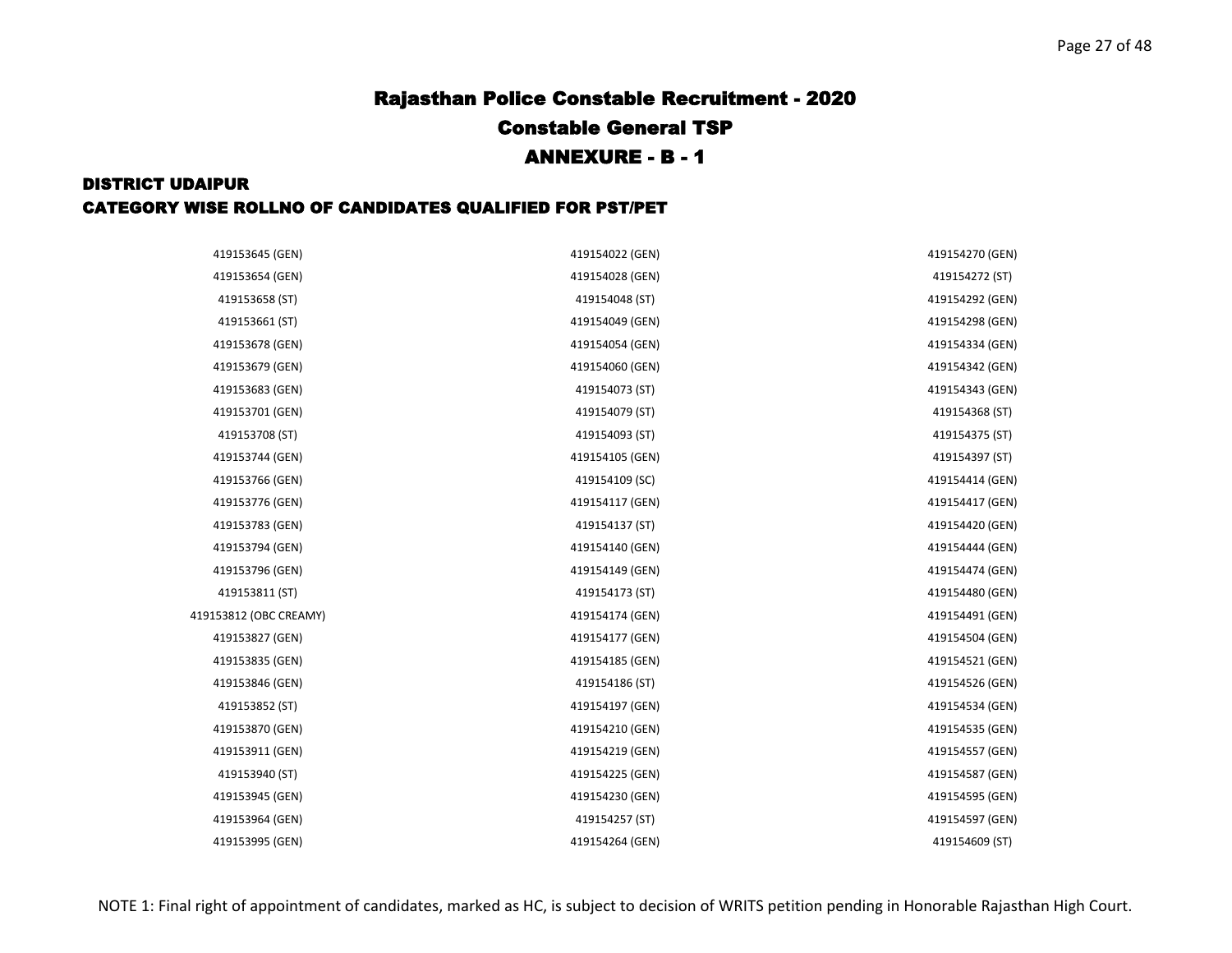| 419154617 (ST)  | 419154998 (GEN) | 419155649 (ST)  |
|-----------------|-----------------|-----------------|
| 419154618 (GEN) | 419155081 (GEN) | 419155653 (ST)  |
| 419154633 (GEN) | 419155094 (GEN) | 419155654 (GEN) |
| 419154645 (GEN) | 419155104 (ST)  | 419155665 (GEN) |
| 419154653 (GEN) | 419155105 (ST)  | 419155678 (GEN) |
| 419154661 (GEN) | 419155167 (GEN) | 419155686 (ST)  |
| 419154673 (GEN) | 419155169 (ST)  | 419155727 (GEN) |
| 419154691 (GEN) | 419155228 (GEN) | 419155746 (ST)  |
| 419154692 (GEN) | 419155247 (GEN) | 419155750 (GEN) |
| 419154724 (ST)  | 419155266 (GEN) | 419155774 (GEN) |
| 419154726 (ST)  | 419155290 (GEN) | 419155779 (ST)  |
| 419154738 (GEN) | 419155314 (GEN) | 419155788 (GEN) |
| 419154774 (ST)  | 419155315 (GEN) | 419155802 (GEN) |
| 419154776 (GEN) | 419155350 (GEN) | 419155807 (ST)  |
| 419154781 (GEN) | 419155374 (ST)  | 419155847 (GEN) |
| 419154835 (GEN) | 419155383 (GEN) | 419155849 (GEN) |
| 419154839 (GEN) | 419155391 (GEN) | 419155888 (GEN) |
| 419154880 (GEN) | 419155404 (GEN) | 419155906 (ST)  |
| 419154881 (GEN) | 419155411 (GEN) | 419155916 (ST)  |
| 419154889 (GEN) | 419155436 (GEN) | 419155928 (GEN) |
| 419154897 (GEN) | 419155441 (GEN) | 419155946 (GEN) |
| 419154916 (GEN) | 419155450 (GEN) | 419155949 (GEN) |
| 419154947 (GEN) | 419155463 (GEN) | 419155955 (ST)  |
| 419154970 (ST)  | 419155472 (GEN) | 419155982 (ST)  |
| 419154972 (ST)  | 419155475 (ST)  | 419156020 (GEN) |
| 419154978 (ST)  | 419155485 (ST)  | 419156028 (ST)  |
| 419154980 (GEN) | 419155645 (GEN) | 419156031 (GEN) |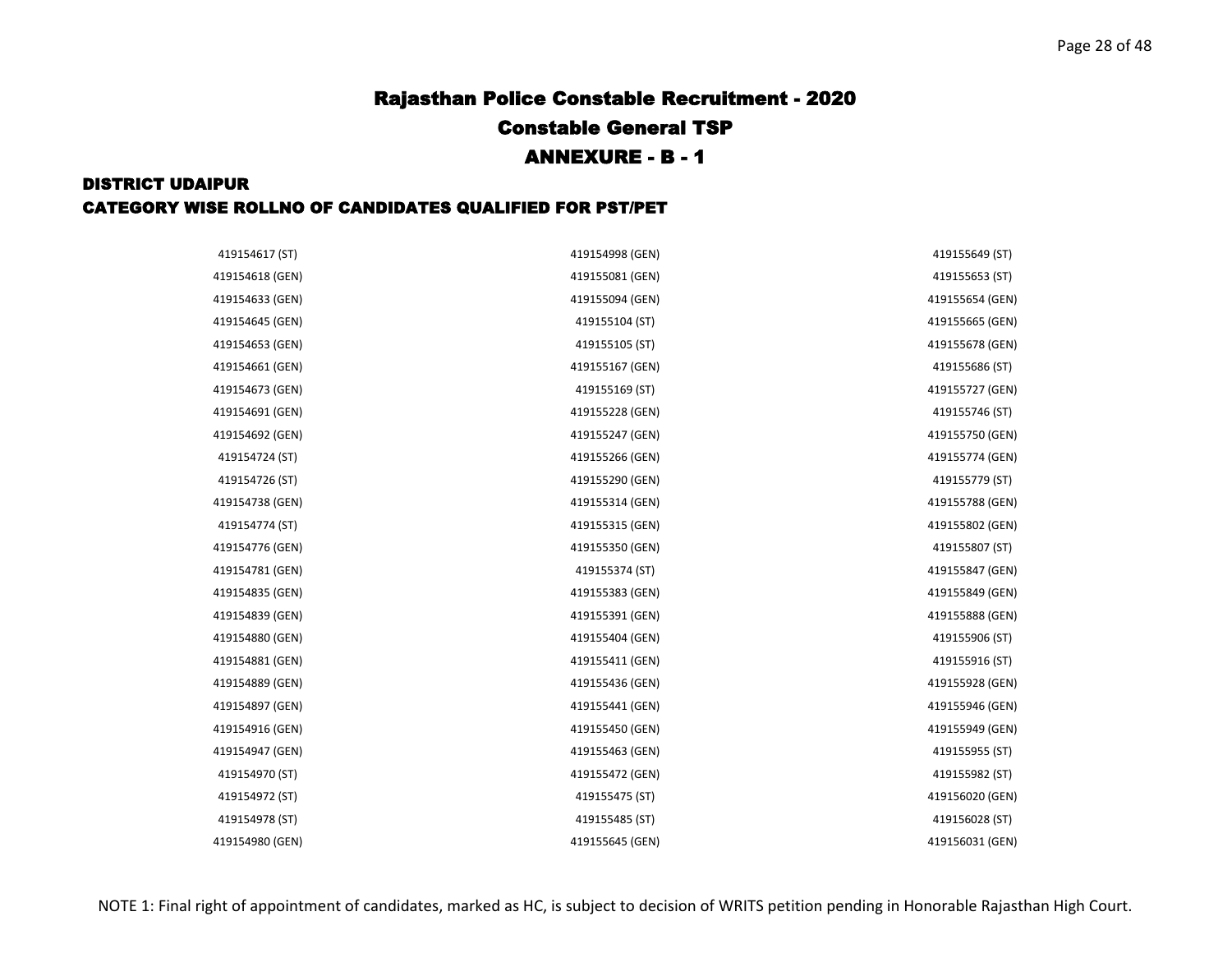| 419156060 (GEN) | 419156411 (GEN) | 419156756 (GEN)        |
|-----------------|-----------------|------------------------|
| 419156091 (ST)  | 419156422 (GEN) | 419156768 (GEN)        |
| 419156096 (ST)  | 419156426 (GEN) | 419156769 (GEN)        |
| 419156101 (GEN) | 419156433 (GEN) | 419156770 (ST)         |
| 419156117 (GEN) | 419156462 (GEN) | 419156771 (GEN)        |
| 419156162 (GEN) | 419156473 (GEN) | 419156777 (GEN)        |
| 419156217 (GEN) | 419156495 (GEN) | 419156784 (GEN)        |
| 419156218 (GEN) | 419156517 (GEN) | 419156799 (SC)         |
| 419156228 (GEN) | 419156518 (GEN) | 419156804 (SC)         |
| 419156232 (GEN) | 419156530 (GEN) | 419156825 (GEN)        |
| 419156245 (GEN) | 419156573 (ST)  | 419156840 (GEN)        |
| 419156246 (ST)  | 419156580 (GEN) | 419156842 (GEN)        |
| 419156269 (GEN) | 419156603 (ST)  | 419156898 (GEN)        |
| 419156276 (ST)  | 419156604 (GEN) | 419156923 (GEN)        |
| 419156280 (GEN) | 419156609 (GEN) | 419156925 (ST)         |
| 419156307 (GEN) | 419156622 (GEN) | 419156936 (GEN)        |
| 419156321 (GEN) | 419156628 (ST)  | 419156946 (GEN)        |
| 419156329 (GEN) | 419156636 (ST)  | 419156956 (GEN)        |
| 419156338 (GEN) | 419156694 (GEN) | 419156960 (ST)         |
| 419156347 (GEN) | 419156708 (GEN) | 419156978 (GEN)        |
| 419156352 (GEN) | 419156712 (GEN) | 419156980 (ST)         |
| 419156353 (GEN) | 419156714 (ST)  | 419157000 (ST)         |
| 419156359 (GEN) | 419156717 (GEN) | 419157006 (GEN)        |
| 419156386 (ST)  | 419156739 (ST)  | 419157014 (GEN)        |
| 419156392 (GEN) | 419156742 (GEN) | 419157018 (OBC CREAMY) |
| 419156399 (GEN) | 419156744 (GEN) | 419157026 (GEN)        |
| 419156401 (GEN) | 419156750 (ST)  | 419157029 (GEN)        |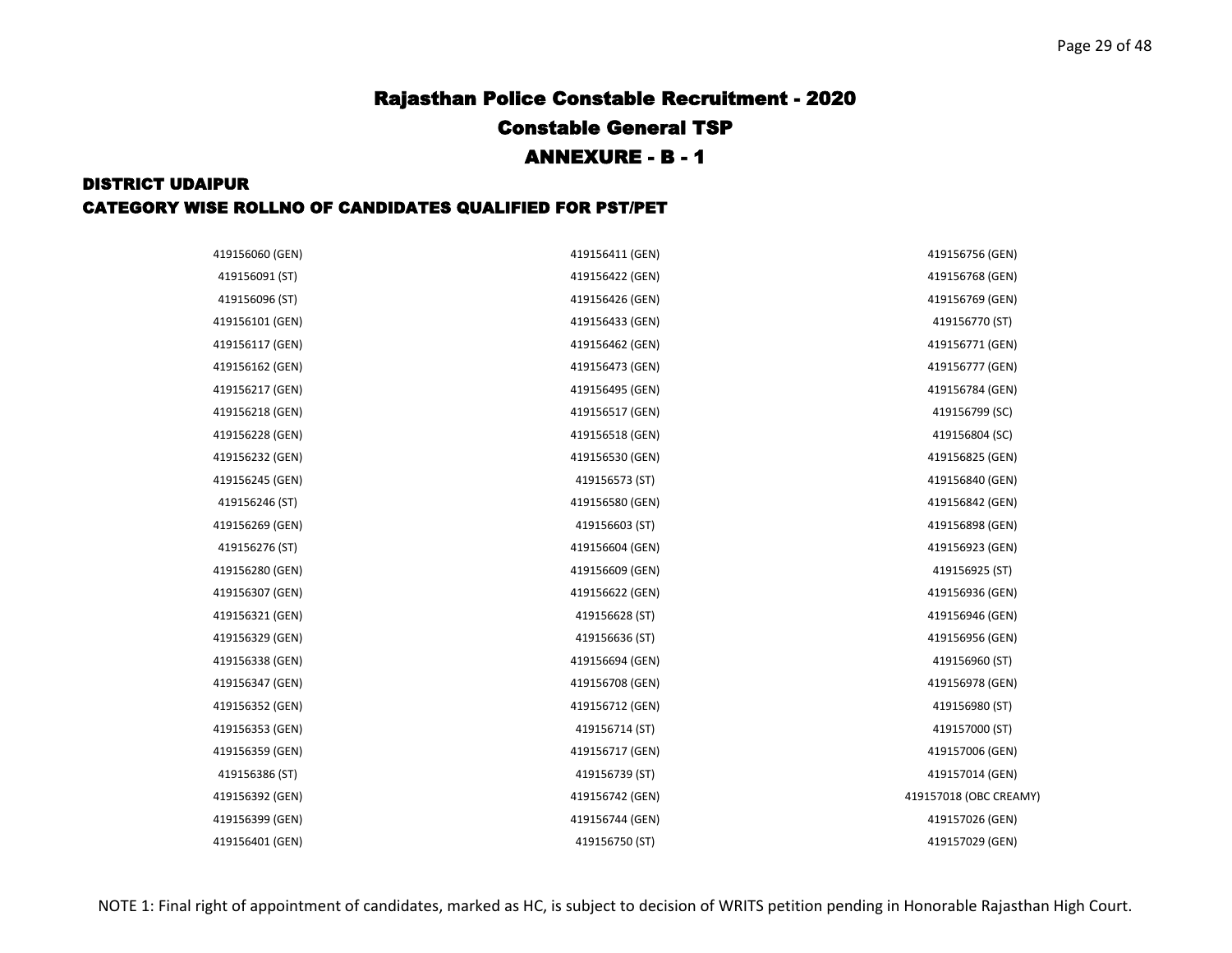| 419157037 (GEN) | 419157403 (GEN)        | 419157817 (GEN) |
|-----------------|------------------------|-----------------|
| 419157067 (ST)  | 419157409 (GEN)        | 419157873 (GEN) |
| 419157089 (GEN) | 419157437 (GEN)        | 419157887 (ST)  |
| 419157099 (GEN) | 419157456 (GEN)        | 419157903 (GEN) |
| 419157101 (GEN) | 419157464 (GEN)        | 419157911 (ST)  |
| 419157123 (GEN) | 419157474 (GEN)        | 419157926 (GEN) |
| 419157126 (GEN) | 419157479 (GEN)        | 419157945 (GEN) |
| 419157156 (GEN) | 419157490 (GEN)        | 419157962 (GEN) |
| 419157167 (GEN) | 419157492 (GEN)        | 419157965 (GEN) |
| 419157180 (GEN) | 419157560 (GEN)        | 419157979 (GEN) |
| 419157233 (ST)  | 419157569 (ST)         | 419157985 (GEN) |
| 419157253 (GEN) | 419157571 (GEN)        | 419158027 (GEN) |
| 419157276 (GEN) | 419157625 (GEN)        | 419158033 (GEN) |
| 419157289 (GEN) | 419157671 (ST)         | 419158036 (GEN) |
| 419157298 (GEN) | 419157672 (OBC CREAMY) | 419158045 (GEN) |
| 419157306 (GEN) | 419157685 (GEN)        | 419158059 (GEN) |
| 419157314 (GEN) | 419157691 (ST)         | 419158082 (GEN) |
| 419157338 (GEN) | 419157697 (GEN)        | 419158100 (GEN) |
| 419157339 (GEN) | 419157701 (GEN)        | 419158110 (GEN) |
| 419157347 (GEN) | 419157712 (GEN)        | 419158121 (GEN) |
| 419157348 (GEN) | 419157714 (ST)         | 419158136 (GEN) |
| 419157349 (GEN) | 419157747 (GEN)        | 419158147 (GEN) |
| 419157354 (GEN) | 419157772 (GEN)        | 419158151 (GEN) |
| 419157356 (GEN) | 419157776 (ST)         | 419158156 (GEN) |
| 419157362 (ST)  | 419157785 (ST)         | 419158174 (GEN) |
| 419157371 (GEN) | 419157790 (GEN)        | 419158175 (GEN) |
| 419157387 (GEN) | 419157795 (OBC CREAMY) | 419158199 (ST)  |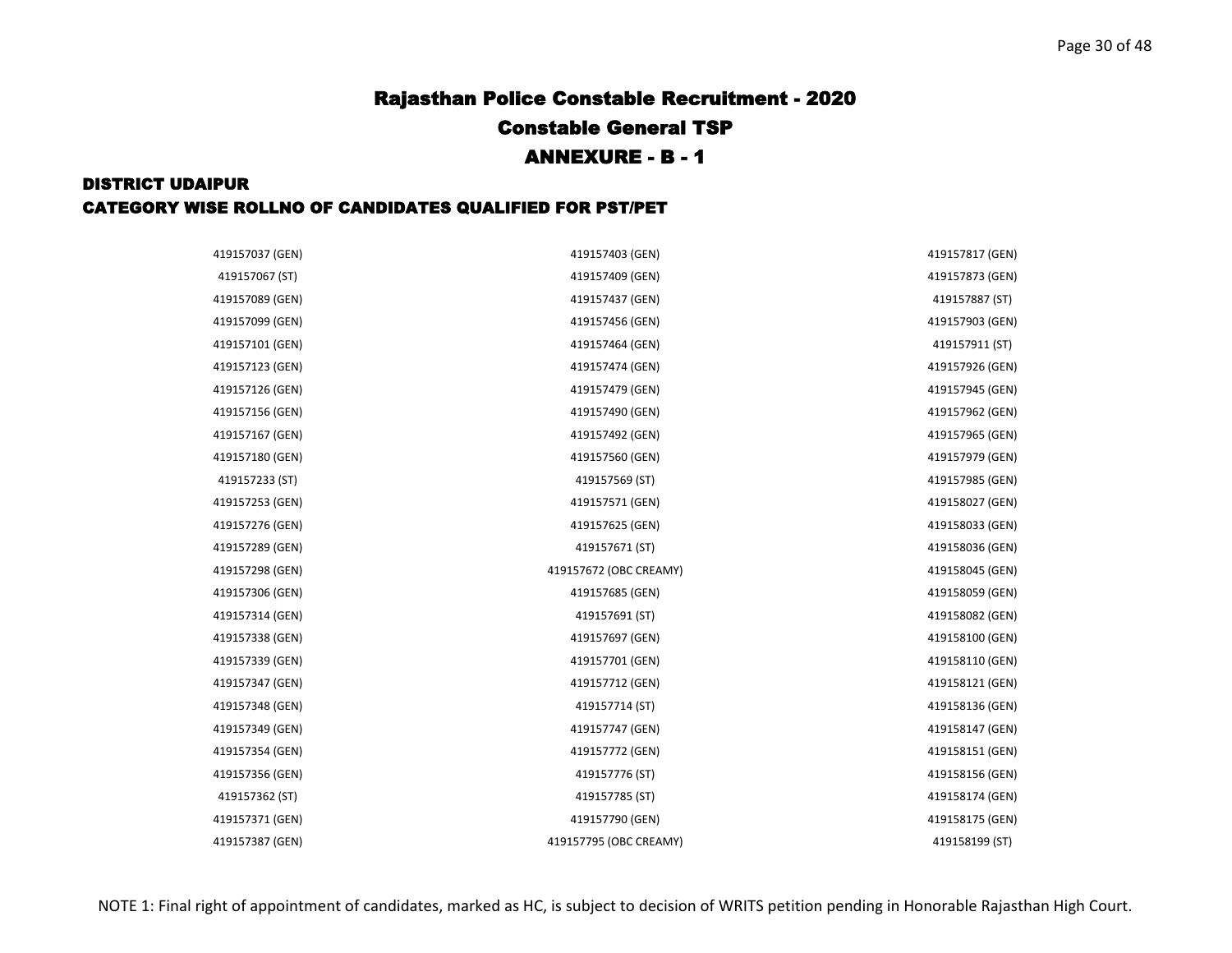| 419158230 (ST)         | 419158571 (GEN)        | 419158902 (GEN) |
|------------------------|------------------------|-----------------|
| 419158259 (ST)         | 419158607 (GEN)        | 419158927 (GEN) |
| 419158279 (GEN)        | 419158613 (GEN)        | 419158933 (GEN) |
| 419158295 (ST)         | 419158639 (GEN)        | 419158959 (GEN) |
| 419158304 (GEN)        | 419158647 (GEN)        | 419158982 (ST)  |
| 419158316 (GEN)        | 419158675 (GEN)        | 419158991 (GEN) |
| 419158328 (GEN)        | 419158677 (OBC CREAMY) | 419159018 (GEN) |
| 419158339 (GEN)        | 419158680 (GEN)        | 419159026 (GEN) |
| 419158354 (ST)         | 419158685 (GEN)        | 419159036 (GEN) |
| 419158356 (GEN)        | 419158687 (ST)         | 419159055 (ST)  |
| 419158363 (ST)         | 419158701 (GEN)        | 419159068 (ST)  |
| 419158381 (ST)         | 419158714 (GEN)        | 419159090 (GEN) |
| 419158423 (GEN)        | 419158717 (GEN)        | 419159102 (GEN) |
| 419158455 (GEN)        | 419158721 (GEN)        | 419159103 (ST)  |
| 419158456 (GEN)        | 419158726 (GEN)        | 419159118 (GEN) |
| 419158465 (GEN)        | 419158738 (GEN)        | 419159151 (GEN) |
| 419158477 (ST)         | 419158768 (GEN)        | 419159173 (GEN) |
| 419158479 (GEN)        | 419158770 (GEN)        | 419159187 (GEN) |
| 419158497 (MBC CREAMY) | 419158779 (GEN)        | 419159192 (ST)  |
| 419158511 (GEN)        | 419158787 (ST)         | 419159205 (GEN) |
| 419158521 (GEN)        | 419158788 (GEN)        | 419159219 (GEN) |
| 419158528 (GEN)        | 419158827 (GEN)        | 419159224 (GEN) |
| 419158531 (GEN)        | 419158830 (GEN)        | 419159232 (GEN) |
| 419158546 (GEN)        | 419158833 (SC)         | 419159234 (ST)  |
| 419158563 (GEN)        | 419158849 (ST)         | 419159246 (GEN) |
| 419158568 (GEN)        | 419158865 (ST)         | 419159250 (ST)  |
| 419158570 (GEN)        | 419158890 (GEN)        | 419159261 (GEN) |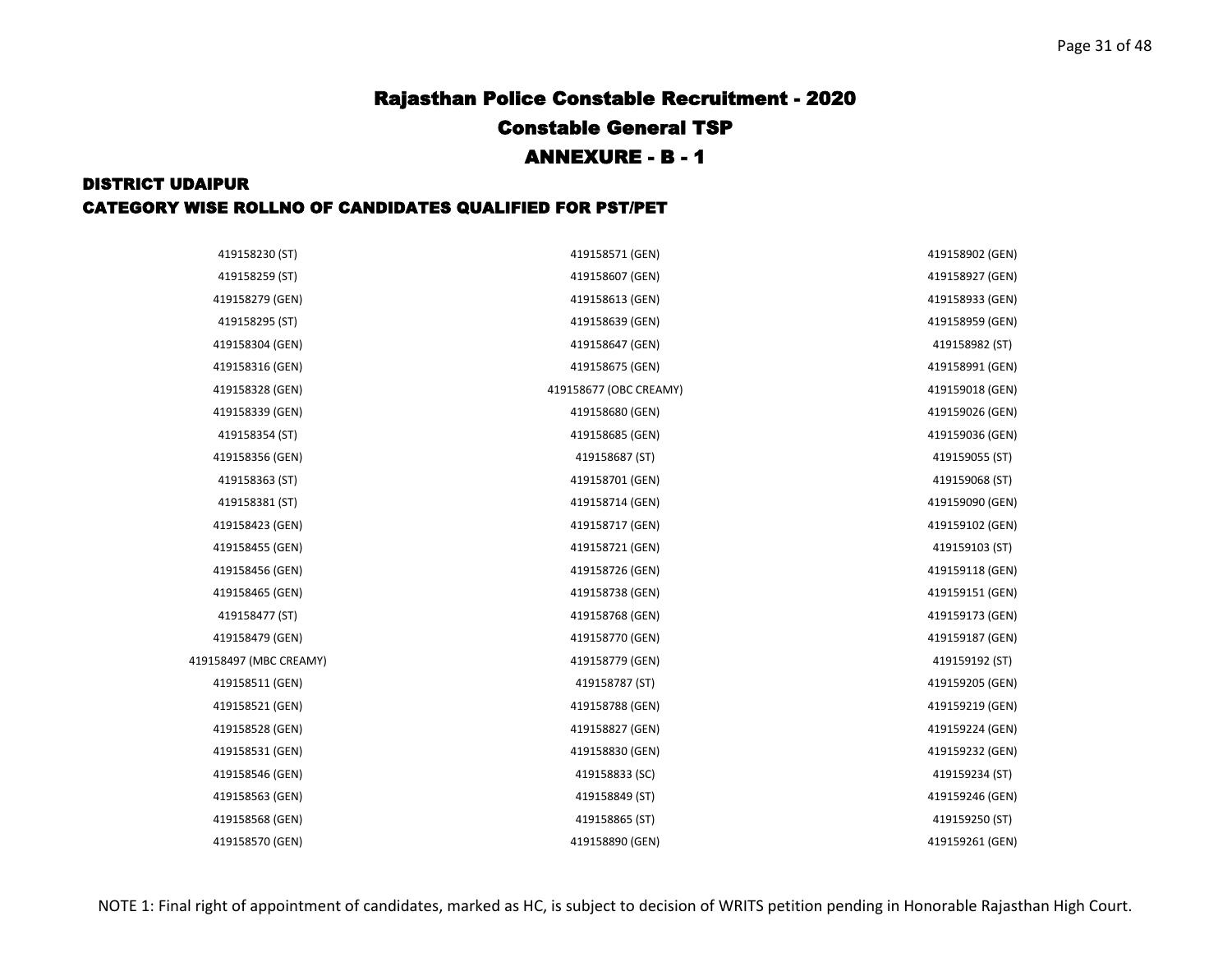| 419159263 (ST)  | 419159481 (ST)  | 419159879 (GEN) |
|-----------------|-----------------|-----------------|
| 419159268 (ST)  | 419159511 (ST)  | 419159885 (GEN) |
| 419159281 (GEN) | 419159521 (ST)  | 419159899 (GEN) |
| 419159282 (GEN) | 419159530 (SC)  | 419159924 (ST)  |
| 419159284 (GEN) | 419159543 (GEN) | 419159943 (GEN) |
| 419159289 (GEN) | 419159566 (ST)  | 419159944 (ST)  |
| 419159297 (GEN) | 419159570 (ST)  | 419159971 (GEN) |
| 419159303 (GEN) | 419159594 (ST)  | 419159972 (ST)  |
| 419159305 (ST)  | 419159605 (GEN) | 419159995 (GEN) |
| 419159313 (GEN) | 419159619 (ST)  | 419159997 (GEN) |
| 419159316 (GEN) | 419159634 (GEN) | 419160004 (GEN) |
| 419159319 (ST)  | 419159652 (GEN) | 419160011 (GEN) |
| 419159325 (GEN) | 419159672 (GEN) | 419160037 (ST)  |
| 419159340 (GEN) | 419159685 (GEN) | 419160038 (GEN) |
| 419159347 (ST)  | 419159702 (GEN) | 419160080 (GEN) |
| 419159352 (ST)  | 419159708 (GEN) | 419160087 (ST)  |
| 419159370 (GEN) | 419159713 (GEN) | 419160098 (GEN) |
| 419159399 (GEN) | 419159718 (GEN) | 419160103 (GEN) |
| 419159400 (GEN) | 419159727 (GEN) | 419160137 (GEN) |
| 419159404 (ST)  | 419159740 (GEN) | 419160141 (ST)  |
| 419159411 (GEN) | 419159796 (GEN) | 419160150 (GEN) |
| 419159421 (GEN) | 419159802 (GEN) | 419160153 (ST)  |
| 419159423 (ST)  | 419159820 (ST)  | 419160166 (GEN) |
| 419159425 (GEN) | 419159828 (GEN) | 419160216 (GEN) |
| 419159429 (GEN) | 419159832 (GEN) | 419160217 (ST)  |
| 419159433 (ST)  | 419159839 (GEN) | 419160220 (GEN) |
| 419159437 (GEN) | 419159848 (ST)  | 419160229 (GEN) |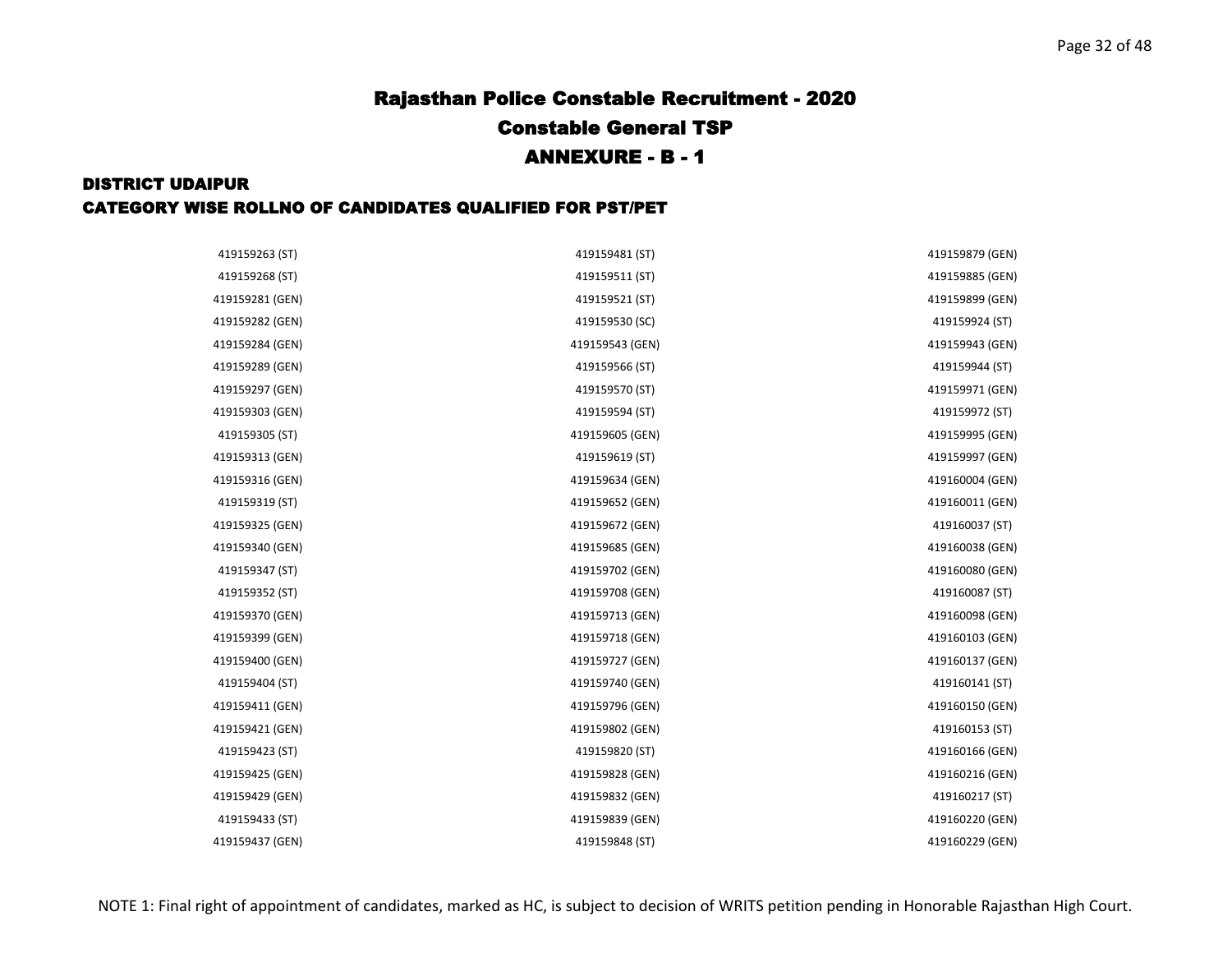| 419160233 (GEN)        | 419160679 (ST)  | 419176846 (GEN) |
|------------------------|-----------------|-----------------|
| 419160234 (ST)         | 419160718 (GEN) | 419176848 (GEN) |
| 419160263 (ST)         | 419160720 (GEN) | 419176903 (ST)  |
| 419160272 (GEN)        | 419160725 (ST)  | 419176926 (GEN) |
| 419160277 (GEN)        | 419160730 (ST)  | 419177019 (GEN) |
| 419160291 (GEN)        | 419160746 (ST)  | 419177021 (GEN) |
| 419160300 (ST)         | 419160747 (ST)  | 419177028 (ST)  |
| 419160358 (OBC CREAMY) | 419160750 (GEN) | 419177035 (GEN) |
| 419160360 (GEN)        | 419160779 (ST)  | 419177052 (GEN) |
| 419160367 (GEN)        | 419160790 (GEN) | 419177063 (GEN) |
| 419160375 (GEN)        | 419160800 (ST)  | 419177066 (GEN) |
| 419160395 (GEN)        | 419160813 (GEN) | 419177075 (GEN) |
| 419160464 (GEN)        | 419160821 (ST)  | 419177108 (ST)  |
| 419160472 (GEN)        | 419160827 (GEN) | 419177112 (ST)  |
| 419160476 (GEN)        | 419160829 (ST)  | 419177114 (ST)  |
| 419160505 (GEN)        | 419160882 (GEN) | 419177141 (ST)  |
| 419160555 (GEN)        | 419160886 (GEN) | 419177145 (GEN) |
| 419160585 (GEN)        | 419160888 (ST)  | 419177156 (GEN) |
| 419160604 (GEN)        | 419175924 (ST)  | 419177160 (ST)  |
| 419160613 (GEN)        | 419175927 (GEN) | 419177170 (GEN) |
| 419160618 (GEN)        | 419175941 (GEN) | 419177178 (GEN) |
| 419160622 (GEN)        | 419175956 (GEN) | 419177179 (ST)  |
| 419160624 (GEN)        | 419176017 (GEN) | 419177189 (GEN) |
| 419160625 (GEN)        | 419176817 (GEN) | 419177210 (GEN) |
| 419160642 (ST)         | 419176831 (ST)  | 419177213 (GEN) |
| 419160658 (OBC CREAMY) | 419176834 (GEN) | 419177221 (ST)  |
| 419160678 (GEN)        | 419176840 (GEN) | 419177244 (GEN) |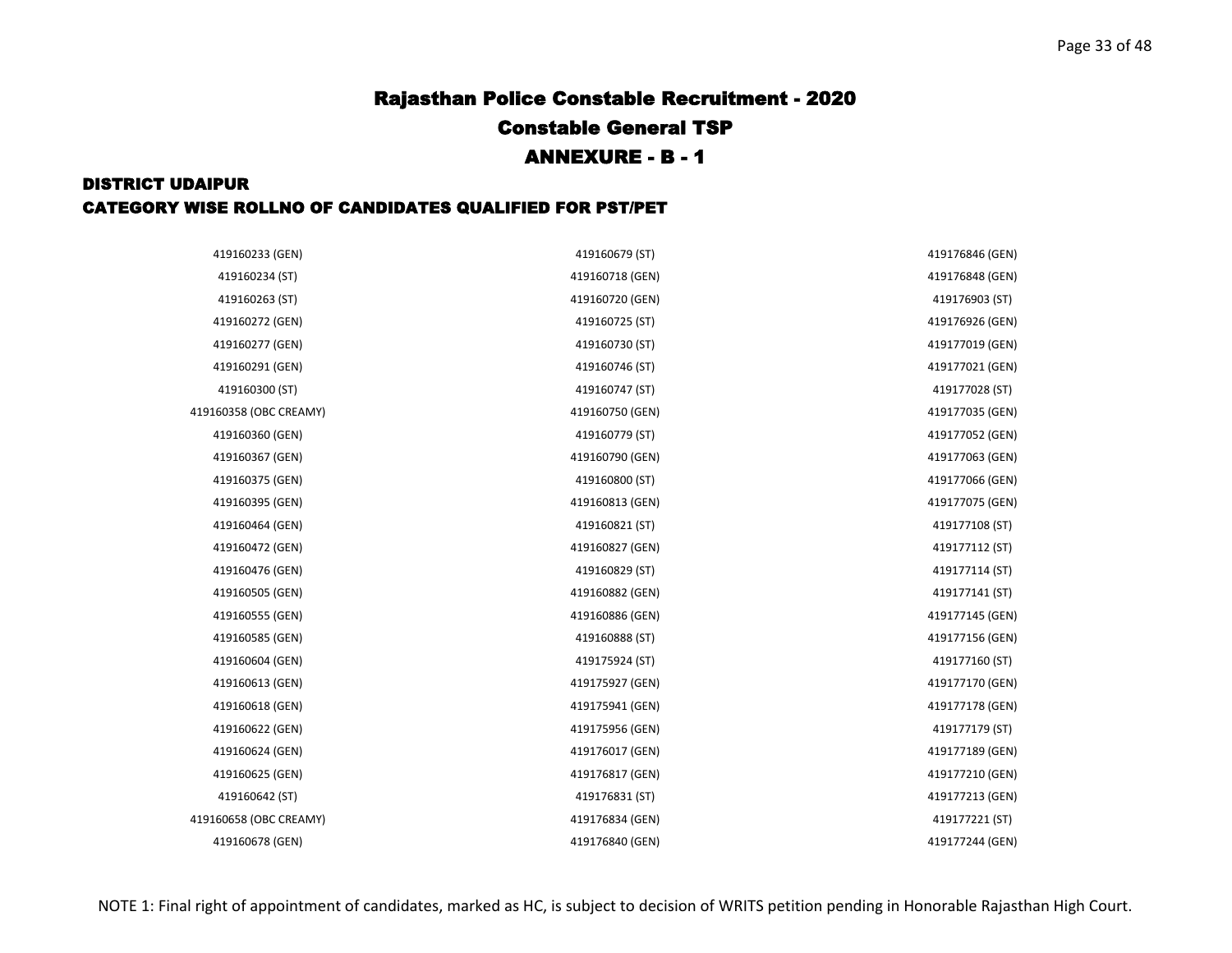| 419177272 (GEN) | 419177588 (GEN) | 419178209 (GEN) |
|-----------------|-----------------|-----------------|
| 419177274 (GEN) | 419177604 (ST)  | 419178329 (ST)  |
| 419177278 (GEN) | 419177633 (GEN) | 419178710 (GEN) |
| 419177279 (ST)  | 419177650 (GEN) | 419213006 (GEN) |
| 419177281 (GEN) | 419177660 (GEN) | 419213025 (ST)  |
| 419177284 (GEN) | 419177662 (GEN) | 419213038 (GEN) |
| 419177288 (GEN) | 419177678 (GEN) | 419236990 (GEN) |
| 419177313 (GEN) | 419177688 (GEN) | 419241477 (GEN) |
| 419177327 (GEN) | 419177689 (GEN) | 419241497 (GEN) |
| 419177351 (GEN) | 419177701 (GEN) | 419241513 (GEN) |
| 419177356 (GEN) | 419177724 (GEN) | 419241519 (ST)  |
| 419177364 (GEN) | 419177725 (GEN) | 419241537 (GEN) |
| 419177371 (GEN) | 419177751 (GEN) | 419241567 (GEN) |
| 419177384 (GEN) | 419177755 (GEN) | 419241571 (GEN) |
| 419177394 (GEN) | 419177761 (GEN) | 419241599 (GEN) |
| 419177413 (GEN) | 419177788 (ST)  | 419241602 (GEN) |
| 419177433 (GEN) | 419177796 (GEN) | 419241612 (GEN) |
| 419177453 (GEN) | 419177797 (GEN) | 419241626 (GEN) |
| 419177459 (GEN) | 419177815 (GEN) | 419241637 (ST)  |
| 419177464 (GEN) | 419177858 (GEN) | 419241648 (GEN) |
| 419177523 (GEN) | 419177873 (GEN) | 419241675 (GEN) |
| 419177531 (ST)  | 419177922 (SC)  | 419241676 (GEN) |
| 419177533 (GEN) | 419177981 (GEN) | 419241681 (GEN) |
| 419177547 (GEN) | 419177997 (GEN) | 419241699 (GEN) |
| 419177549 (GEN) | 419178000 (GEN) | 419241710 (GEN) |
| 419177553 (GEN) | 419178091 (GEN) | 419241717 (ST)  |
| 419177584 (ST)  | 419178195 (GEN) | 419241722 (GEN) |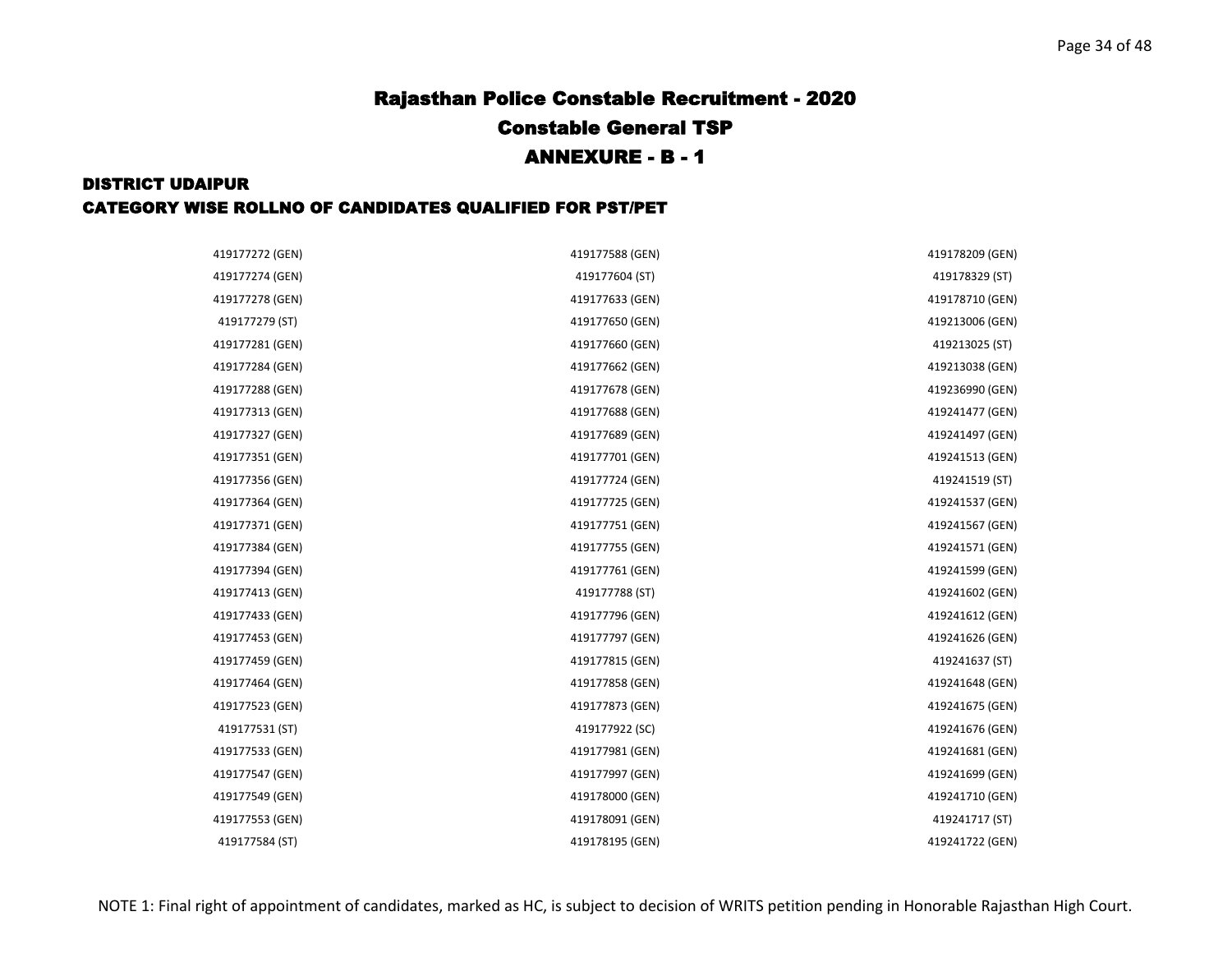| 419241749 (ST)  | 419242002 (GEN)        | 419242251 (GEN) |
|-----------------|------------------------|-----------------|
| 419241752 (GEN) | 419242005 (ST)         | 419242287 (GEN) |
| 419241754 (GEN) | 419242013 (GEN)        | 419242299 (ST)  |
| 419241761 (ST)  | 419242022 (GEN)        | 419242302 (GEN) |
| 419241773 (GEN) | 419242032 (ST)         | 419242332 (GEN) |
| 419241822 (GEN) | 419242038 (GEN)        | 419242356 (GEN) |
| 419241823 (GEN) | 419242048 (GEN)        | 419242368 (GEN) |
| 419241847 (GEN) | 419242056 (GEN)        | 419242387 (GEN) |
| 419241860 (ST)  | 419242070 (ST)         | 419242399 (GEN) |
| 419241872 (GEN) | 419242084 (ST)         | 419242401 (GEN) |
| 419241882 (GEN) | 419242089 (ST)         | 419242409 (GEN) |
| 419241884 (GEN) | 419242095 (ST)         | 419242420 (ST)  |
| 419241894 (ST)  | 419242097 (GEN)        | 419242432 (GEN) |
| 419241900 (GEN) | 419242121 (GEN)        | 419242435 (ST)  |
| 419241914 (GEN) | 419242127 (GEN)        | 419242443 (GEN) |
| 419241925 (GEN) | 419242147 (ST)         | 419242453 (GEN) |
| 419241939 (GEN) | 419242149 (GEN)        | 419242462 (GEN) |
| 419241946 (SC)  | 419242153 (GEN)        | 419242496 (GEN) |
| 419241949 (GEN) | 419242168 (GEN)        | 419242503 (GEN) |
| 419241965 (ST)  | 419242183 (ST)         | 419242518 (GEN) |
| 419241967 (GEN) | 419242185 (GEN)        | 419242526 (ST)  |
| 419241970 (GEN) | 419242220 (OBC CREAMY) | 419242545 (GEN) |
| 419241975 (GEN) | 419242224 (GEN)        | 419242546 (ST)  |
| 419241983 (GEN) | 419242228 (ST)         | 419242558 (GEN) |
| 419241985 (GEN) | 419242236 (GEN)        | 419242575 (GEN) |
| 419241986 (GEN) | 419242245 (ST)         | 419242597 (GEN) |
| 419241987 (ST)  | 419242250 (OBC CREAMY) | 419242598 (GEN) |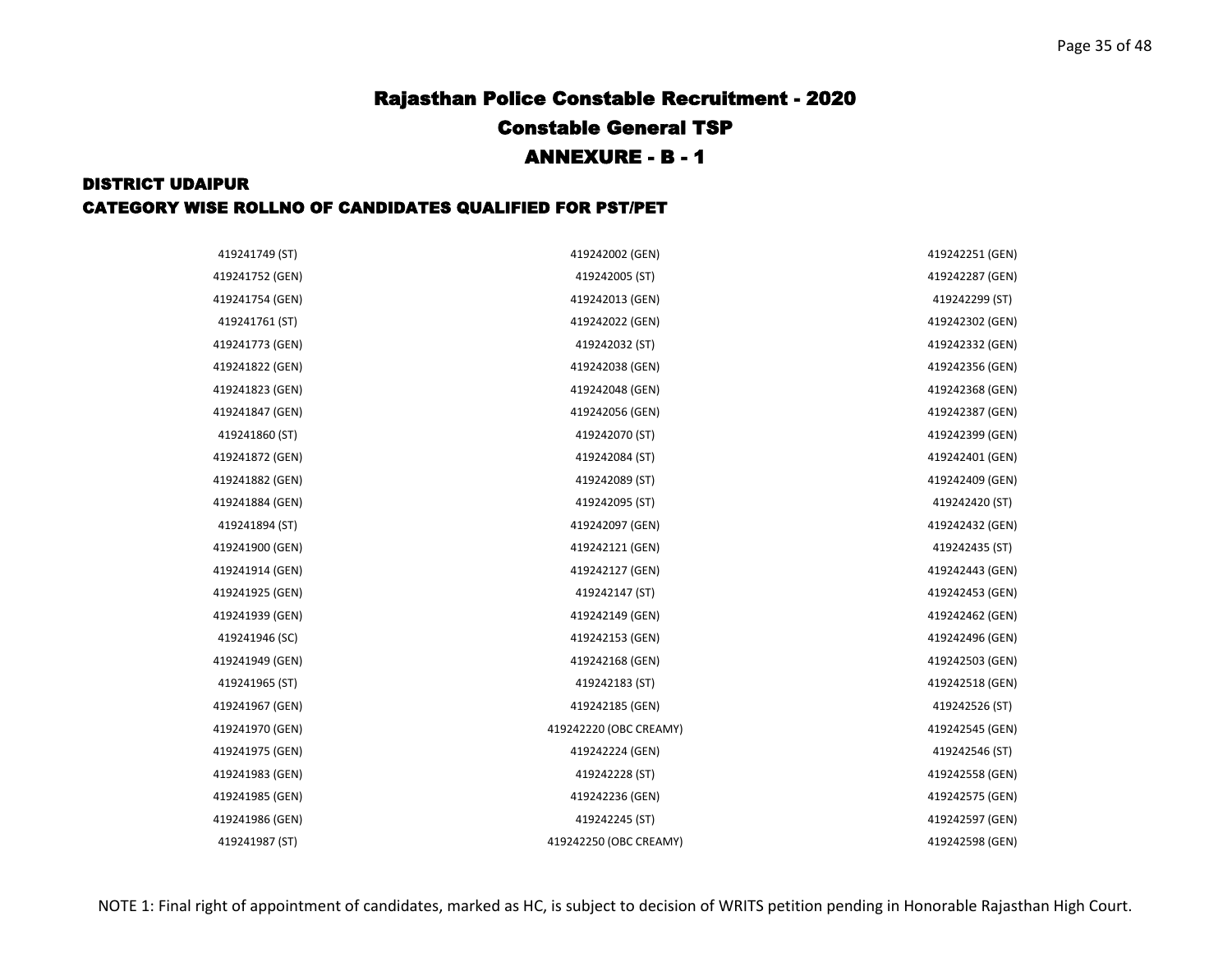| 419242609 (GEN) | 419242934 (ST)         | 419243191 (ST)  |
|-----------------|------------------------|-----------------|
| 419242616 (GEN) | 419242942 (GEN)        | 419243217 (GEN) |
| 419242640 (ST)  | 419242957 (GEN)        | 419243218 (GEN) |
| 419242641 (ST)  | 419242958 (ST)         | 419243230 (GEN) |
| 419242651 (GEN) | 419242962 (ST)         | 419243234 (GEN) |
| 419242655 (ST)  | 419242964 (GEN)        | 419243237 (ST)  |
| 419242663 (GEN) | 419242971 (GEN)        | 419243254 (GEN) |
| 419242679 (GEN) | 419242977 (GEN)        | 419243266 (GEN) |
| 419242691 (GEN) | 419242982 (ST)         | 419243268 (GEN) |
| 419242699 (GEN) | 419243028 (OBC CREAMY) | 419243274 (GEN) |
| 419242704 (GEN) | 419243033 (GEN)        | 419243284 (ST)  |
| 419242710 (GEN) | 419243035 (ST)         | 419243312 (GEN) |
| 419242720 (GEN) | 419243044 (GEN)        | 419243319 (GEN) |
| 419242723 (GEN) | 419243056 (GEN)        | 419243334 (GEN) |
| 419242747 (GEN) | 419243066 (GEN)        | 419243346 (GEN) |
| 419242764 (GEN) | 419243097 (GEN)        | 419243374 (GEN) |
| 419242781 (ST)  | 419243111 (ST)         | 419243376 (GEN) |
| 419242837 (GEN) | 419243117 (ST)         | 419243430 (GEN) |
| 419242859 (ST)  | 419243119 (OBC CREAMY) | 419243443 (ST)  |
| 419242864 (GEN) | 419243137 (ST)         | 419243447 (GEN) |
| 419242866 (GEN) | 419243138 (ST)         | 419243451 (GEN) |
| 419242873 (GEN) | 419243140 (GEN)        | 419243452 (ST)  |
| 419242874 (ST)  | 419243142 (GEN)        | 419243453 (GEN) |
| 419242890 (GEN) | 419243149 (GEN)        | 419243455 (GEN) |
| 419242895 (GEN) | 419243152 (GEN)        | 419243463 (GEN) |
| 419242902 (ST)  | 419243157 (GEN)        | 419243470 (GEN) |
| 419242921 (GEN) | 419243184 (ST)         | 419243487 (GEN) |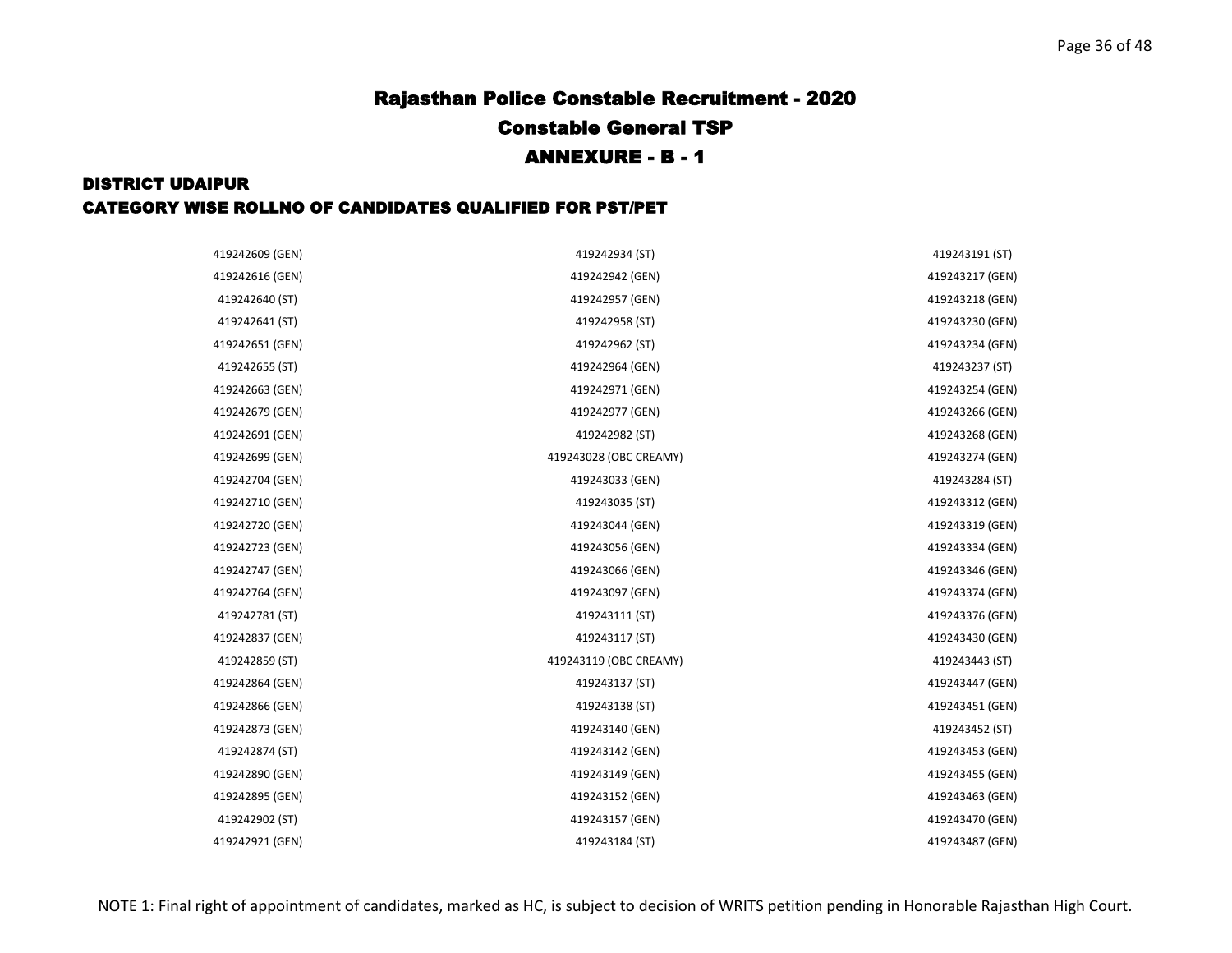| 419243508 (OBC CREAMY) | 419311538 (ST)  | 419312015 (ST)  |
|------------------------|-----------------|-----------------|
| 419243517 (ST)         | 419311541 (GEN) | 419312047 (ST)  |
| 419243537 (GEN)        | 419311543 (GEN) | 419312056 (GEN) |
| 419243543 (ST)         | 419311551 (GEN) | 419312072 (ST)  |
| 419243547 (ST)         | 419311557 (ST)  | 419312077 (ST)  |
| 419243564 (ST)         | 419311580 (ST)  | 419312108 (ST)  |
| 419243571 (ST)         | 419311592 (GEN) | 419312145 (GEN) |
| 419243572 (ST)         | 419311616 (GEN) | 419312165 (GEN) |
| 419243578 (ST)         | 419311628 (GEN) | 419312193 (GEN) |
| 419243598 (GEN)        | 419311653 (GEN) | 419312194 (ST)  |
| 419243605 (GEN)        | 419311666 (GEN) | 419312207 (GEN) |
| 419243621 (GEN)        | 419311676 (ST)  | 419312212 (GEN) |
| 419243639 (GEN)        | 419311698 (GEN) | 419312230 (GEN) |
| 419243649 (ST)         | 419311715 (GEN) | 419312235 (ST)  |
| 419243655 (GEN)        | 419311721 (GEN) | 419312250 (ST)  |
| 419243664 (GEN)        | 419311723 (GEN) | 419312258 (GEN) |
| 419243667 (ST)         | 419311725 (ST)  | 419312315 (GEN) |
| 419243669 (GEN)        | 419311737 (ST)  | 419312316 (ST)  |
| 419243710 (GEN)        | 419311746 (GEN) | 419312321 (GEN) |
| 419243717 (ST)         | 419311884 (ST)  | 419312366 (GEN) |
| 419243766 (GEN)        | 419311912 (ST)  | 419312373 (GEN) |
| 419243771 (ST)         | 419311933 (GEN) | 419312376 (GEN) |
| 419243781 (SC)         | 419311937 (GEN) | 419312377 (GEN) |
| 419243792 (GEN)        | 419311959 (GEN) | 419312398 (GEN) |
| 419243795 (GEN)        | 419311965 (GEN) | 419312402 (GEN) |
| 419311513 (GEN)        | 419311971 (GEN) | 419312407 (GEN) |
| 419311517 (ST)         | 419311995 (ST)  | 419312448 (GEN) |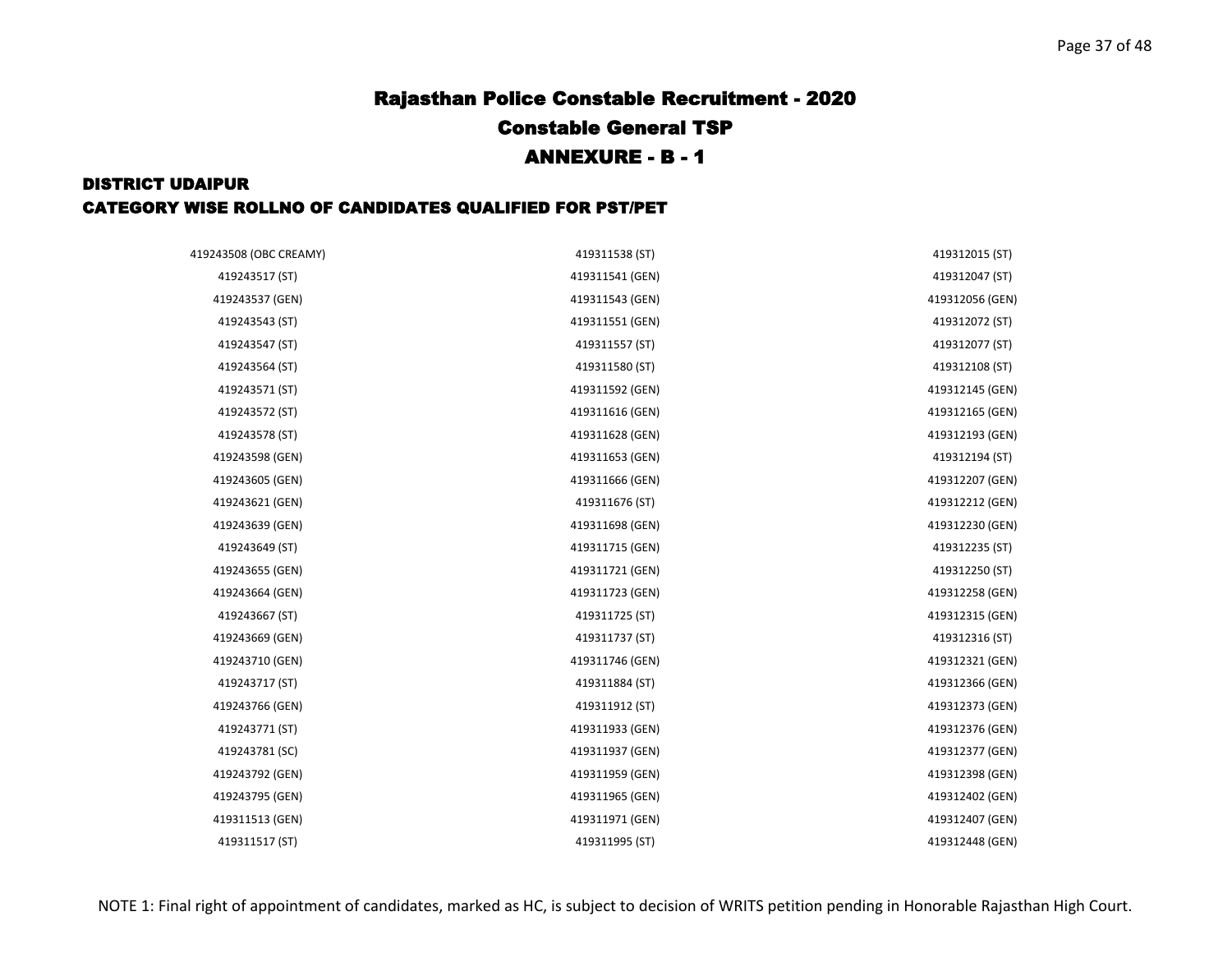| 419312452 (ST)  | 419312885 (GEN) | 419313367 (ST)  |
|-----------------|-----------------|-----------------|
| 419312468 (GEN) | 419312897 (ST)  | 419313381 (GEN) |
| 419312471 (GEN) | 419312925 (GEN) | 419313384 (GEN) |
| 419312477 (GEN) | 419312934 (ST)  | 419313387 (ST)  |
| 419312481 (GEN) | 419312944 (GEN) | 419313430 (ST)  |
| 419312491 (GEN) | 419312953 (GEN) | 419313438 (ST)  |
| 419312507 (GEN) | 419312957 (GEN) | 419313458 (ST)  |
| 419312521 (GEN) | 419312964 (GEN) | 419313487 (GEN) |
| 419312541 (GEN) | 419312965 (GEN) | 419313491 (GEN) |
| 419312562 (ST)  | 419312971 (GEN) | 419313512 (GEN) |
| 419312574 (GEN) | 419312986 (ST)  | 419313521 (ST)  |
| 419312592 (GEN) | 419313008 (GEN) | 419313625 (GEN) |
| 419312594 (ST)  | 419313014 (GEN) | 419313682 (GEN) |
| 419312633 (GEN) | 419313053 (GEN) | 419313710 (ST)  |
| 419312669 (ST)  | 419313060 (GEN) | 419313718 (GEN) |
| 419312676 (GEN) | 419313098 (GEN) | 419313723 (GEN) |
| 419312693 (GEN) | 419313112 (ST)  | 419313729 (GEN) |
| 419312733 (GEN) | 419313116 (GEN) | 419313734 (GEN) |
| 419312735 (ST)  | 419313124 (GEN) | 419313739 (ST)  |
| 419312737 (GEN) | 419313133 (ST)  | 419313755 (GEN) |
| 419312742 (GEN) | 419313135 (GEN) | 419313765 (GEN) |
| 419312774 (GEN) | 419313147 (GEN) | 419313766 (GEN) |
| 419312816 (GEN) | 419313232 (GEN) | 419313769 (ST)  |
| 419312823 (GEN) | 419313283 (ST)  | 419313786 (GEN) |
| 419312827 (ST)  | 419313287 (GEN) | 419313795 (GEN) |
| 419312830 (GEN) | 419313322 (GEN) | 419313811 (GEN) |
| 419312842 (GEN) | 419313325 (GEN) | 419313835 (GEN) |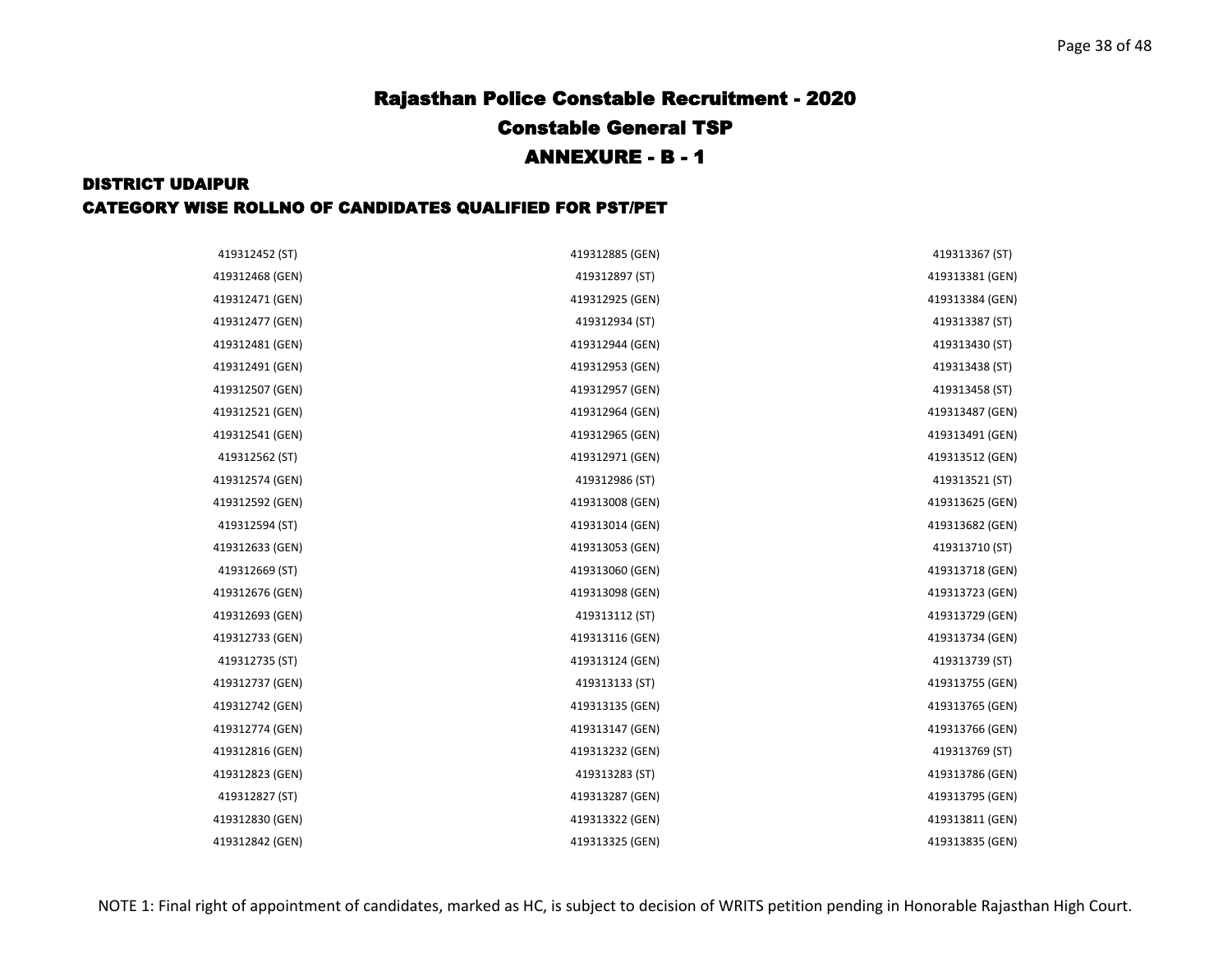| 419313863 (ST)  | 419314320 (ST)  | 419314600 (GEN) |
|-----------------|-----------------|-----------------|
| 419313870 (ST)  | 419314325 (ST)  | 419314604 (GEN) |
| 419313873 (ST)  | 419314339 (ST)  | 419314617 (GEN) |
| 419313875 (GEN) | 419314373 (GEN) | 419314643 (GEN) |
| 419313927 (ST)  | 419314392 (GEN) | 419314644 (ST)  |
| 419313941 (GEN) | 419314400 (GEN) | 419314652 (GEN) |
| 419313947 (GEN) | 419314406 (GEN) | 419314708 (ST)  |
| 419313959 (GEN) | 419314412 (GEN) | 419314722 (GEN) |
| 419314004 (GEN) | 419314426 (GEN) | 419314732 (GEN) |
| 419314022 (GEN) | 419314437 (GEN) | 419314734 (ST)  |
| 419314042 (GEN) | 419314445 (ST)  | 419314808 (ST)  |
| 419314043 (GEN) | 419314450 (GEN) | 419314916 (GEN) |
| 419314049 (ST)  | 419314455 (GEN) | 419314930 (GEN) |
| 419314053 (ST)  | 419314457 (ST)  | 419314936 (ST)  |
| 419314062 (ST)  | 419314460 (GEN) | 419314945 (GEN) |
| 419314093 (GEN) | 419314482 (ST)  | 419314958 (GEN) |
| 419314117 (ST)  | 419314489 (GEN) | 419314959 (GEN) |
| 419314126 (GEN) | 419314492 (GEN) | 419314976 (ST)  |
| 419314137 (GEN) | 419314499 (GEN) | 419315010 (GEN) |
| 419314154 (GEN) | 419314500 (GEN) | 419315017 (ST)  |
| 419314175 (GEN) | 419314508 (GEN) | 419315037 (ST)  |
| 419314183 (GEN) | 419314527 (GEN) | 419315045 (ST)  |
| 419314212 (GEN) | 419314531 (ST)  | 419315057 (GEN) |
| 419314238 (ST)  | 419314573 (ST)  | 419315068 (ST)  |
| 419314264 (GEN) | 419314576 (ST)  | 419315305 (ST)  |
| 419314266 (ST)  | 419314587 (GEN) | 419315331 (ST)  |
| 419314295 (ST)  | 419314591 (GEN) | 419315371 (GEN) |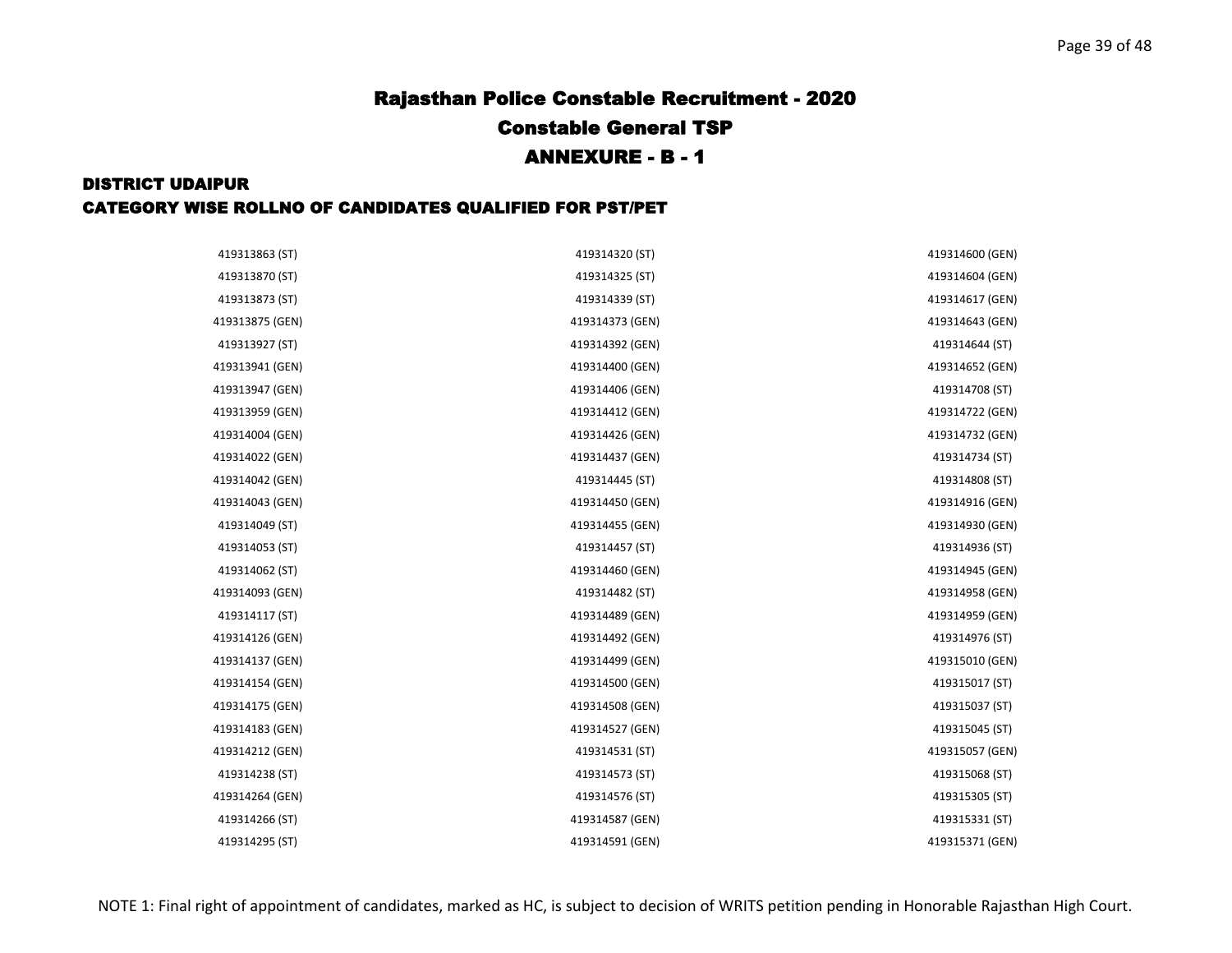| 419315386 (ST)  | 419321483 (GEN) | 419391179 (GEN)        |
|-----------------|-----------------|------------------------|
| 419315394 (GEN) | 419321514 (GEN) | 419391206 (GEN)        |
| 419315414 (ST)  | 419321520 (GEN) | 419391218 (GEN)        |
| 419315419 (GEN) | 419321522 (ST)  | 419391220 (ST)         |
| 419315424 (ST)  | 419321528 (ST)  | 419391336 (ST)         |
| 419315428 (GEN) | 419321543 (ST)  | 419391342 (ST)         |
| 419315434 (ST)  | 419321611 (GEN) | 419391376 (ST)         |
| 419315481 (ST)  | 419321629 (ST)  | 419391393 (ST)         |
| 419315482 (GEN) | 419321635 (ST)  | 419391408 (GEN)        |
| 419315515 (GEN) | 419321641 (GEN) | 419391438 (ST)         |
| 419315523 (GEN) | 419321651 (GEN) | 419391444 (ST)         |
| 419315537 (GEN) | 419321675 (ST)  | 419391458 (ST)         |
| 419315544 (GEN) | 419321677 (GEN) | 419391468 (GEN)        |
| 419315560 (GEN) | 419321698 (GEN) | 419391484 (ST)         |
| 419315569 (ST)  | 419321731 (ST)  | 419391493 (GEN)        |
| 419321254 (GEN) | 419321735 (GEN) | 419391590 (GEN)        |
| 419321275 (GEN) | 419321787 (GEN) | 419391594 (GEN)        |
| 419321284 (GEN) | 419321909 (ST)  | 419391612 (ST)         |
| 419321289 (GEN) | 419390824 (ST)  | 419391670 (ST)         |
| 419321295 (GEN) | 419390946 (ST)  | 419391675 (ST)         |
| 419321319 (GEN) | 419390964 (ST)  | 419391725 (GEN)        |
| 419321344 (GEN) | 419391008 (ST)  | 419391737 (GEN)        |
| 419321372 (ST)  | 419391082 (ST)  | 419391740 (OBC CREAMY) |
| 419321388 (ST)  | 419391116 (GEN) | 419391786 (GEN)        |
| 419321413 (GEN) | 419391134 (GEN) | 419391841 (GEN)        |
| 419321450 (GEN) | 419391148 (GEN) | 419391844 (ST)         |
| 419321477 (GEN) | 419391155 (ST)  | 419391848 (GEN)        |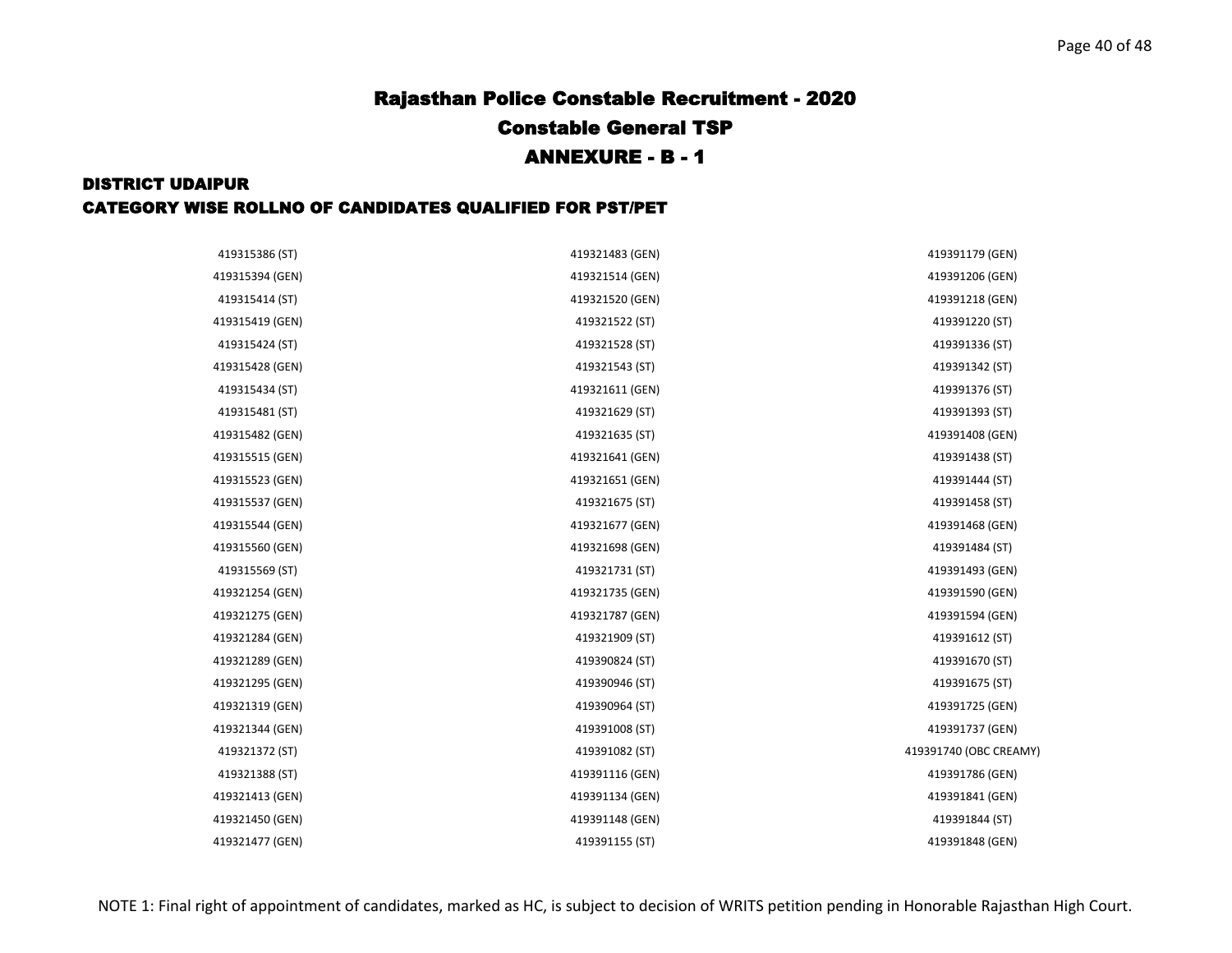| 419391850 (ST)  | 419392270 (GEN) | 419392758 (GEN)    |
|-----------------|-----------------|--------------------|
| 419391874 (ST)  | 419392272 (GEN) | 419392768 (GEN)    |
| 419391890 (GEN) | 419392274 (GEN) | 419392804 (GEN)    |
| 419391892 (ST)  | 419392317 (GEN) | 419392812 (GEN)    |
| 419391897 (GEN) | 419392334 (ST)  | 419392875 (GEN)    |
| 419391951 (GEN) | 419392335 (GEN) | 419392890 (GEN)    |
| 419391979 (GEN) | 419392358 (GEN) | 419392905 (GEN)    |
| 419392000 (GEN) | 419392363 (GEN) | 419392917 (GEN)    |
| 419392039 (GEN) | 419392368 (ST)  | 419392938 (GEN)    |
| 419392040 (GEN) | 419392413 (GEN) | 419392957 (GEN)    |
| 419392060 (GEN) | 419392424 (GEN) | 419393334 (GEN)    |
| 419392125 (ST)  | 419392426 (GEN) | 419393348 (GEN)    |
| 419392148 (GEN) | 419392440 (GEN) | 419393362 (GEN)    |
| 419392165 (GEN) | 419392444 (GEN) | 419393371 (GEN)    |
| 419392178 (GEN) | 419392522 (ST)  | 419393389 (GEN)    |
| 419392185 (ST)  | 419392534 (GEN) | 419393409 (GEN)    |
| 419392187 (GEN) | 419392558 (ST)  | 419393453 (GEN)    |
| 419392191 (GEN) | 419392560 (GEN) | 419393486 (GEN)    |
| 419392196 (GEN) | 419392588 (GEN) | 419393517 (GEN)    |
| 419392202 (ST)  | 419392598 (GEN) | <b>Total: 2145</b> |
| 419392204 (GEN) | 419392623 (GEN) | SC-Male            |
| 419392217 (ST)  | 419392681 (GEN) | 419102420 (SC)     |
| 419392228 (GEN) | 419392705 (ST)  | 419107667 (SC)     |
| 419392234 (ST)  | 419392709 (GEN) | 419109336 (SC)     |
| 419392236 (ST)  | 419392715 (ST)  | 419153308 (SC)     |
| 419392259 (ST)  | 419392733 (GEN) | 419154803 (SC)     |
| 419392263 (GEN) | 419392734 (GEN) | Total: 5           |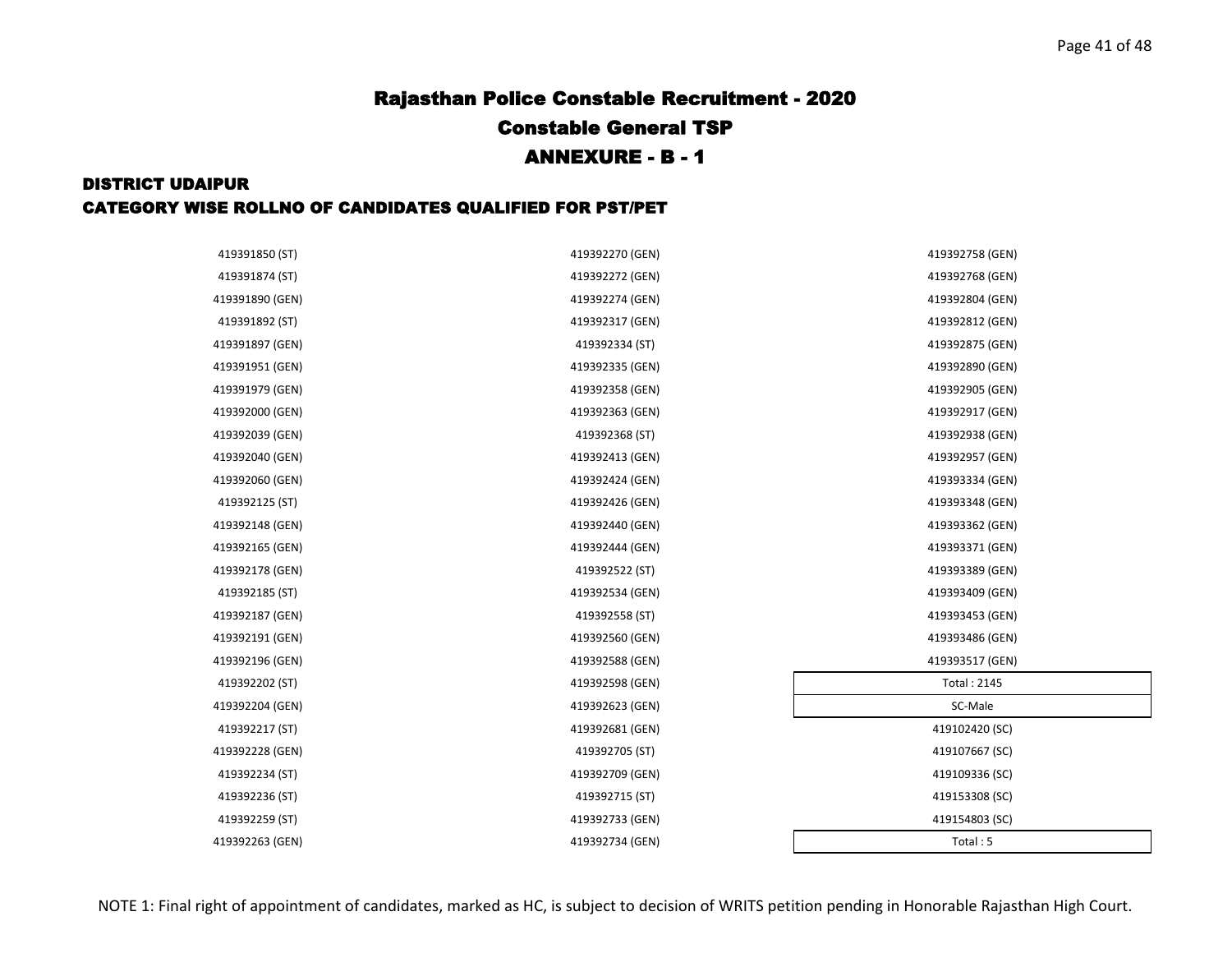#### DISTRICT UDAIPUR

#### CATEGORY WISE ROLLNO OF CANDIDATES QUALIFIED FOR PST/PET

| ST-Male        | 419101359 (ST) | 419102688 (ST) |
|----------------|----------------|----------------|
| 419100016 (ST) | 419101431 (ST) | 419102786 (ST) |
| 419100084 (ST) | 419101449 (ST) | 419102930 (ST) |
| 419100096 (ST) | 419101514 (ST) | 419102995 (ST) |
| 419100115 (ST) | 419101515 (ST) | 419103051 (ST) |
| 419100116 (ST) | 419101545 (ST) | 419103060 (ST) |
| 419100133 (ST) | 419101677 (ST) | 419103087 (ST) |
| 419100137 (ST) | 419101722 (ST) | 419103198 (ST) |
| 419100258 (ST) | 419101788 (ST) | 419103210 (ST) |
| 419100364 (ST) | 419101797 (ST) | 419103242 (ST) |
| 419100430 (ST) | 419101836 (ST) | 419103416 (ST) |
| 419100431 (ST) | 419101869 (ST) | 419103715 (ST) |
| 419100448 (ST) | 419101884 (ST) | 419103732 (ST) |
| 419100523 (ST) | 419102053 (ST) | 419103881 (ST) |
| 419100538 (ST) | 419102055 (ST) | 419103884 (ST) |
| 419100564 (ST) | 419102074 (ST) | 419103951 (ST) |
| 419100610 (ST) | 419102083 (ST) | 419104029 (ST) |
| 419100683 (ST) | 419102142 (ST) | 419104118 (ST) |
| 419100740 (ST) | 419102147 (ST) | 419104189 (ST) |
| 419100781 (ST) | 419102166 (ST) | 419104360 (ST) |
| 419100914 (ST) | 419102223 (ST) | 419104370 (ST) |
| 419100915 (ST) | 419102340 (ST) | 419104386 (ST) |
| 419100929 (ST) | 419102406 (ST) | 419104414 (ST) |
| 419100989 (ST) | 419102413 (ST) | 419104426 (ST) |
| 419100995 (ST) | 419102422 (ST) | 419104430 (ST) |
| 419101233 (ST) | 419102436 (ST) | 419104447 (ST) |
| 419101305 (ST) | 419102649 (ST) | 419104474 (ST) |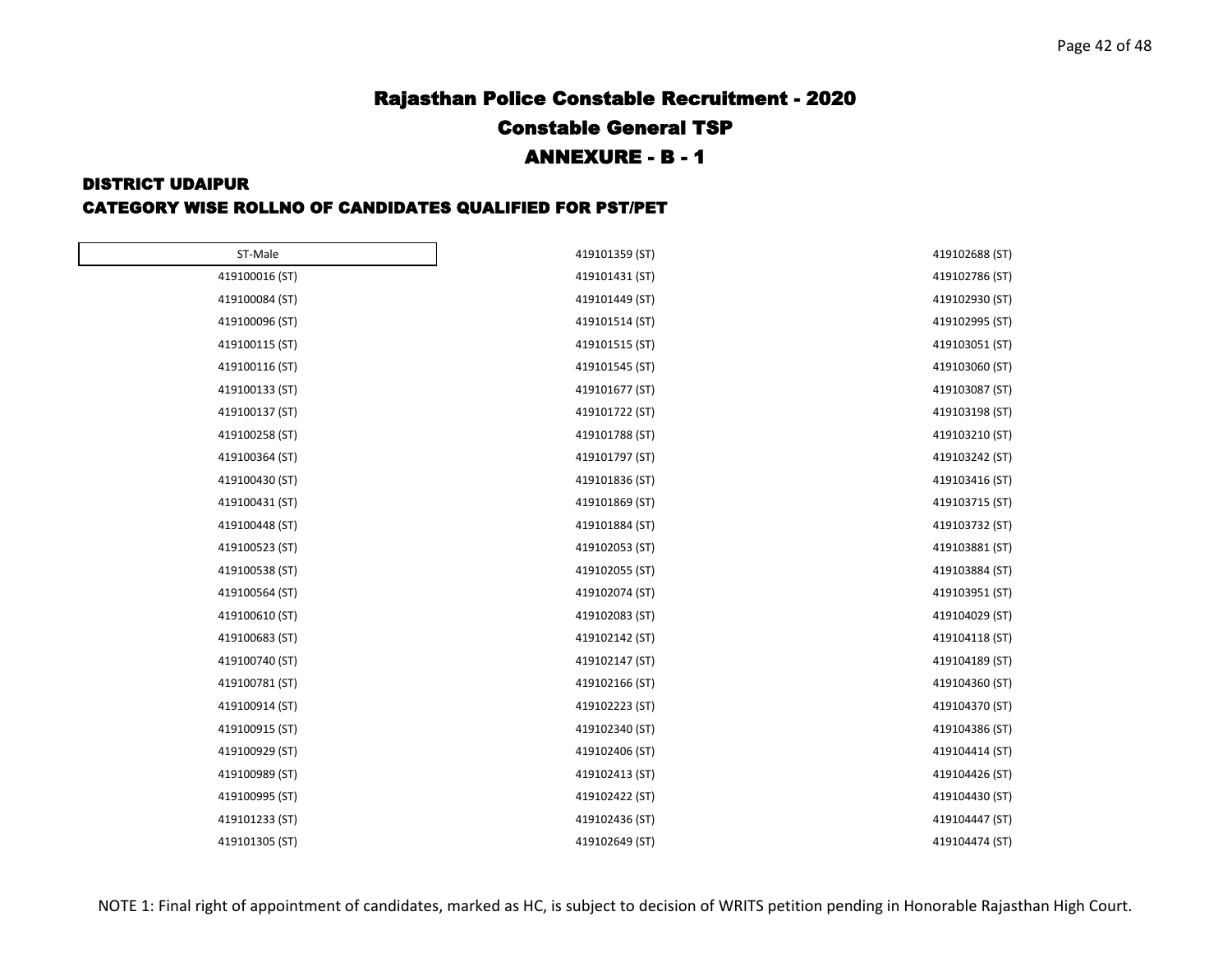| 419104557 (ST) | 419105613 (ST) | 419107339 (ST) |
|----------------|----------------|----------------|
| 419104593 (ST) | 419105806 (ST) | 419107378 (ST) |
| 419104596 (ST) | 419105836 (ST) | 419107383 (ST) |
| 419104605 (ST) | 419105869 (ST) | 419107438 (ST) |
| 419104630 (ST) | 419105921 (ST) | 419107479 (ST) |
| 419104703 (ST) | 419105983 (ST) | 419107612 (ST) |
| 419104753 (ST) | 419106063 (ST) | 419107693 (ST) |
| 419104802 (ST) | 419106146 (ST) | 419107735 (ST) |
| 419104866 (ST) | 419106159 (ST) | 419107740 (ST) |
| 419104869 (ST) | 419106185 (ST) | 419107813 (ST) |
| 419104938 (ST) | 419106319 (ST) | 419107906 (ST) |
| 419104951 (ST) | 419106337 (ST) | 419107930 (ST) |
| 419105040 (ST) | 419106407 (ST) | 419107988 (ST) |
| 419105046 (ST) | 419106582 (ST) | 419108013 (ST) |
| 419105140 (ST) | 419106670 (ST) | 419108062 (ST) |
| 419105185 (ST) | 419106686 (ST) | 419108115 (ST) |
| 419105218 (ST) | 419106715 (ST) | 419108135 (ST) |
| 419105239 (ST) | 419106744 (ST) | 419108200 (ST) |
| 419105301 (ST) | 419106879 (ST) | 419108231 (ST) |
| 419105364 (ST) | 419106908 (ST) | 419108301 (ST) |
| 419105443 (ST) | 419106910 (ST) | 419108474 (ST) |
| 419105451 (ST) | 419106928 (ST) | 419108525 (ST) |
| 419105455 (ST) | 419106946 (ST) | 419108546 (ST) |
| 419105502 (ST) | 419107071 (ST) | 419108575 (ST) |
| 419105522 (ST) | 419107143 (ST) | 419108606 (ST) |
| 419105564 (ST) | 419107170 (ST) | 419108638 (ST) |
| 419105577 (ST) | 419107208 (ST) | 419108806 (ST) |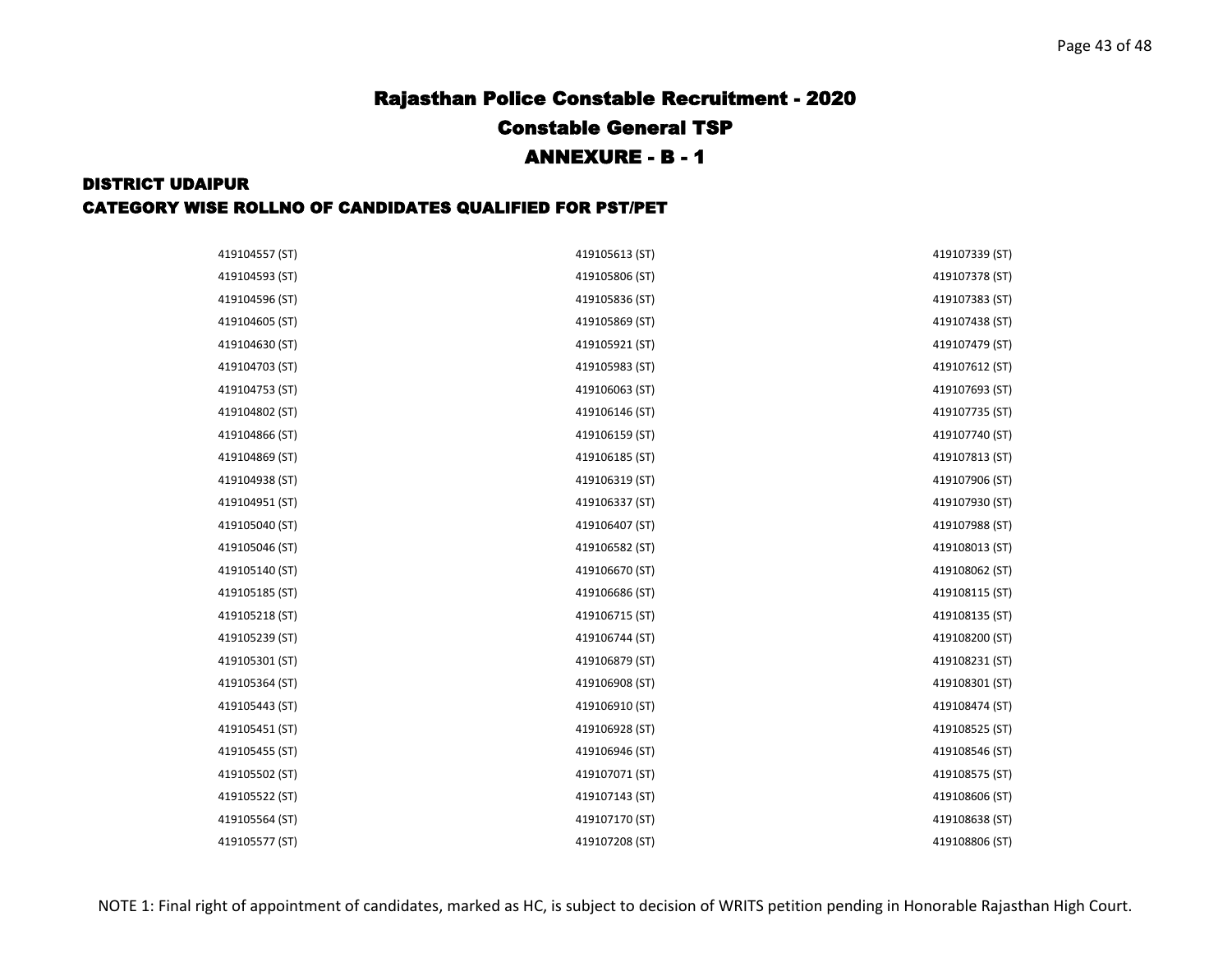| 419108967 (ST) | 419110440 (ST) | 419152695 (ST) |
|----------------|----------------|----------------|
| 419108972 (ST) | 419110459 (ST) | 419152758 (ST) |
| 419108988 (ST) | 419110529 (ST) | 419152830 (ST) |
| 419109041 (ST) | 419110606 (ST) | 419152850 (ST) |
| 419109113 (ST) | 419110638 (ST) | 419152914 (ST) |
| 419109346 (ST) | 419110687 (ST) | 419152966 (ST) |
| 419109566 (ST) | 419110756 (ST) | 419153137 (ST) |
| 419109572 (ST) | 419110819 (ST) | 419153140 (ST) |
| 419109595 (ST) | 419110844 (ST) | 419153181 (ST) |
| 419109653 (ST) | 419110884 (ST) | 419153182 (ST) |
| 419109676 (ST) | 419111005 (ST) | 419153204 (ST) |
| 419109714 (ST) | 419111036 (ST) | 419153211 (ST) |
| 419109780 (ST) | 419111044 (ST) | 419153223 (ST) |
| 419109804 (ST) | 419111088 (ST) | 419153335 (ST) |
| 419109878 (ST) | 419111140 (ST) | 419153371 (ST) |
| 419110003 (ST) | 419111212 (ST) | 419153388 (ST) |
| 419110051 (ST) | 419111216 (ST) | 419153409 (ST) |
| 419110060 (ST) | 419111321 (ST) | 419153429 (ST) |
| 419110077 (ST) | 419111322 (ST) | 419153478 (ST) |
| 419110198 (ST) | 419111415 (ST) | 419153538 (ST) |
| 419110205 (ST) | 419111509 (ST) | 419153572 (ST) |
| 419110214 (ST) | 419111513 (ST) | 419153625 (ST) |
| 419110249 (ST) | 419111518 (ST) | 419153643 (ST) |
| 419110309 (ST) | 419111541 (ST) | 419153700 (ST) |
| 419110315 (ST) | 419111625 (ST) | 419153753 (ST) |
| 419110385 (ST) | 419111649 (ST) | 419153792 (ST) |
| 419110433 (ST) | 419152568 (ST) | 419153842 (ST) |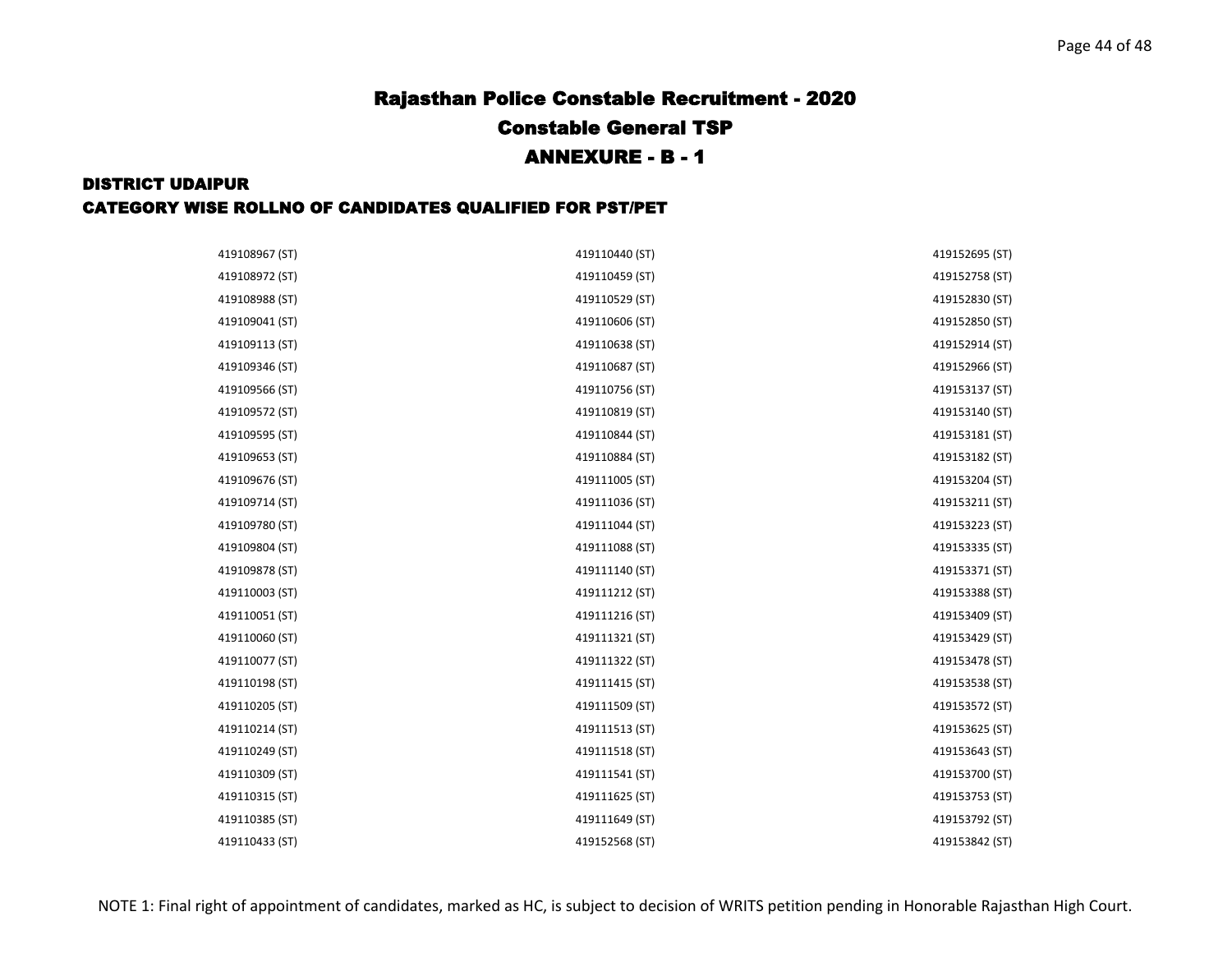| 419153866 (ST) | 419155868 (ST) | 419157368 (ST) |
|----------------|----------------|----------------|
| 419153891 (ST) | 419156004 (ST) | 419157473 (ST) |
| 419153955 (ST) | 419156181 (ST) | 419157595 (ST) |
| 419153960 (ST) | 419156193 (ST) | 419157640 (ST) |
| 419154027 (ST) | 419156195 (ST) | 419157722 (ST) |
| 419154040 (ST) | 419156208 (ST) | 419157740 (ST) |
| 419154096 (ST) | 419156259 (ST) | 419157751 (ST) |
| 419154125 (ST) | 419156310 (ST) | 419157754 (ST) |
| 419154155 (ST) | 419156397 (ST) | 419157783 (ST) |
| 419154181 (ST) | 419156405 (ST) | 419157788 (ST) |
| 419154216 (ST) | 419156410 (ST) | 419157793 (ST) |
| 419154236 (ST) | 419156452 (ST) | 419157957 (ST) |
| 419154244 (ST) | 419156637 (ST) | 419157963 (ST) |
| 419154356 (ST) | 419156812 (ST) | 419158050 (ST) |
| 419154387 (ST) | 419156845 (ST) | 419158132 (ST) |
| 419154451 (ST) | 419156851 (ST) | 419158144 (ST) |
| 419154486 (ST) | 419156852 (ST) | 419158146 (ST) |
| 419154514 (ST) | 419156881 (ST) | 419158161 (ST) |
| 419154580 (ST) | 419157001 (ST) | 419158353 (ST) |
| 419154861 (ST) | 419157085 (ST) | 419158355 (ST) |
| 419155050 (ST) | 419157154 (ST) | 419158402 (ST) |
| 419155053 (ST) | 419157231 (ST) | 419158408 (ST) |
| 419155101 (ST) | 419157244 (ST) | 419158410 (ST) |
| 419155465 (ST) | 419157247 (ST) | 419158491 (ST) |
| 419155763 (ST) | 419157282 (ST) | 419158683 (ST) |
| 419155809 (ST) | 419157329 (ST) | 419158741 (ST) |
| 419155846 (ST) | 419157330 (ST) | 419158854 (ST) |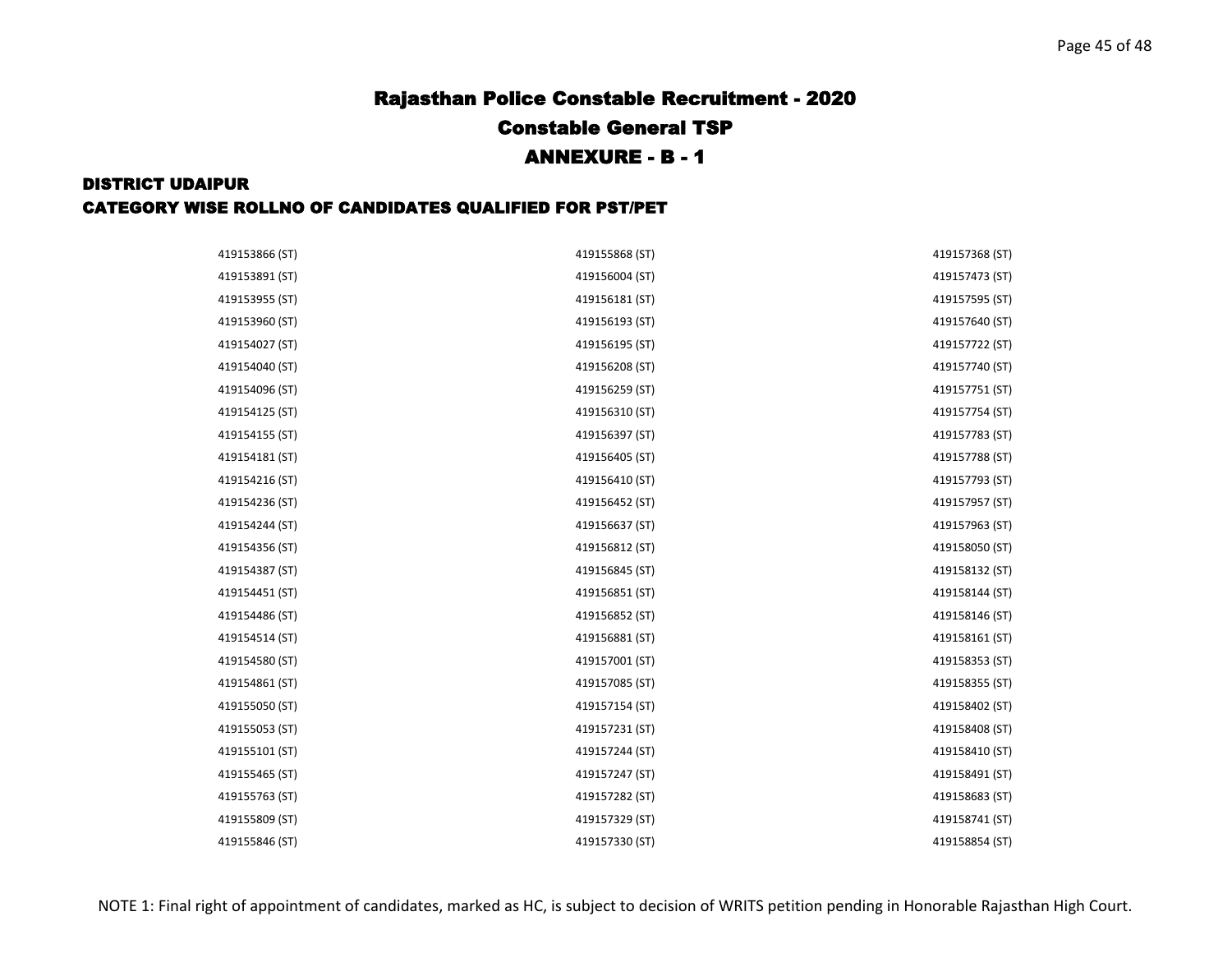| 419158886 (ST) | 419160252 (ST) | 419177746 (ST) |
|----------------|----------------|----------------|
| 419158950 (ST) | 419160324 (ST) | 419177782 (ST) |
| 419159022 (ST) | 419160385 (ST) | 419177791 (ST) |
| 419159093 (ST) | 419160473 (ST) | 419177799 (ST) |
| 419159175 (ST) | 419160482 (ST) | 419177802 (ST) |
| 419159213 (ST) | 419160522 (ST) | 419177861 (ST) |
| 419159249 (ST) | 419160539 (ST) | 419178271 (ST) |
| 419159307 (ST) | 419160636 (ST) | 419178278 (ST) |
| 419159348 (ST) | 419160685 (ST) | 419178694 (ST) |
| 419159419 (ST) | 419160816 (ST) | 419213010 (ST) |
| 419159422 (ST) | 419160831 (ST) | 419241407 (ST) |
| 419159456 (ST) | 419176843 (ST) | 419241544 (ST) |
| 419159573 (ST) | 419176908 (ST) | 419241547 (ST) |
| 419159574 (ST) | 419176988 (ST) | 419241662 (ST) |
| 419159627 (ST) | 419177029 (ST) | 419241781 (ST) |
| 419159631 (ST) | 419177121 (ST) | 419241837 (ST) |
| 419159693 (ST) | 419177137 (ST) | 419241845 (ST) |
| 419159759 (ST) | 419177216 (ST) | 419241858 (ST) |
| 419159782 (ST) | 419177298 (ST) | 419241876 (ST) |
| 419159862 (ST) | 419177305 (ST) | 419241879 (ST) |
| 419159898 (ST) | 419177401 (ST) | 419241955 (ST) |
| 419160091 (ST) | 419177514 (ST) | 419241962 (ST) |
| 419160102 (ST) | 419177585 (ST) | 419242012 (ST) |
| 419160201 (ST) | 419177610 (ST) | 419242092 (ST) |
| 419160207 (ST) | 419177648 (ST) | 419242112 (ST) |
| 419160214 (ST) | 419177686 (ST) | 419242158 (ST) |
| 419160218 (ST) | 419177729 (ST) | 419242206 (ST) |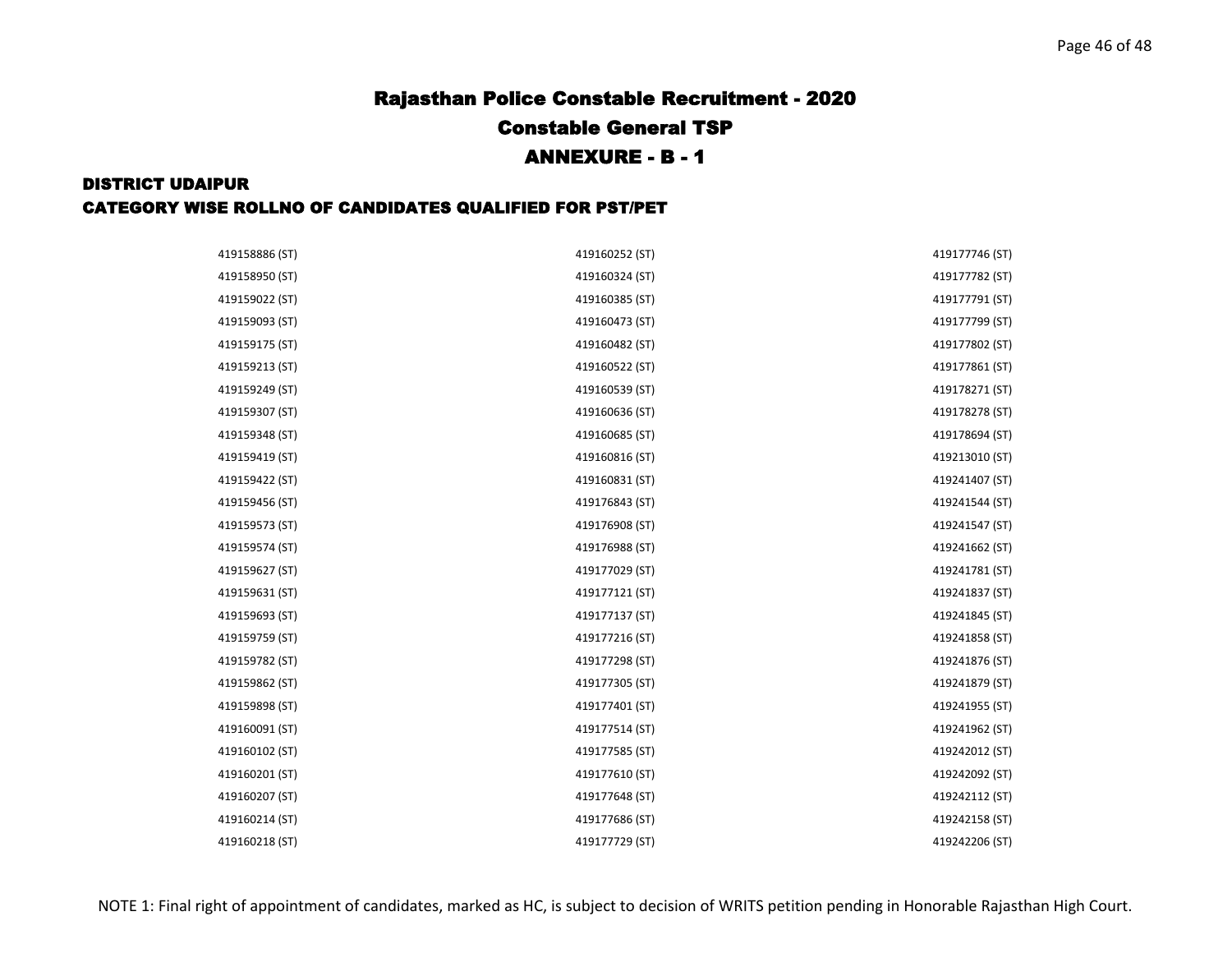#### DISTRICT UDAIPUR

#### CATEGORY WISE ROLLNO OF CANDIDATES QUALIFIED FOR PST/PET

| 419242216 (ST) | 419311553 (ST) | 419313197 (ST) |
|----------------|----------------|----------------|
| 419242243 (ST) | 419311724 (ST) | 419313252 (ST) |
| 419242261 (ST) | 419311749 (ST) | 419313258 (ST) |
| 419242276 (ST) | 419311812 (ST) | 419313337 (ST) |
| 419242282 (ST) | 419312007 (ST) | 419313360 (ST) |
| 419242288 (ST) | 419312037 (ST) | 419313390 (ST) |
| 419242364 (ST) | 419312042 (ST) | 419313410 (ST) |
| 419242436 (ST) | 419312093 (ST) | 419313427 (ST) |
| 419242554 (ST) | 419312123 (ST) | 419313608 (ST) |
| 419242576 (ST) | 419312220 (ST) | 419313640 (ST) |
| 419242607 (ST) | 419312251 (ST) | 419313793 (ST) |
| 419242677 (ST) | 419312356 (ST) | 419313817 (ST) |
| 419242854 (ST) | 419312370 (ST) | 419313872 (ST) |
| 419242899 (ST) | 419312444 (ST) | 419314032 (ST) |
| 419242941 (ST) | 419312505 (ST) | 419314084 (ST) |
| 419243050 (ST) | 419312512 (ST) | 419314092 (ST) |
| 419243161 (ST) | 419312522 (ST) | 419314108 (ST) |
| 419243174 (ST) | 419312617 (ST) | 419314287 (ST) |
| 419243286 (ST) | 419312651 (ST) | 419314288 (ST) |
| 419243294 (ST) | 419312731 (ST) | 419314352 (ST) |
| 419243387 (ST) | 419312788 (ST) | 419314404 (ST) |
| 419243464 (ST) | 419312976 (ST) | 419314436 (ST) |
| 419243554 (ST) | 419313005 (ST) | 419314483 (ST) |
| 419243573 (ST) | 419313023 (ST) | 419314523 (ST) |
| 419243614 (ST) | 419313024 (ST) | 419314544 (ST) |
| 419243656 (ST) | 419313121 (ST) | 419314623 (ST) |
| 419243713 (ST) | 419313157 (ST) | 419314640 (ST) |